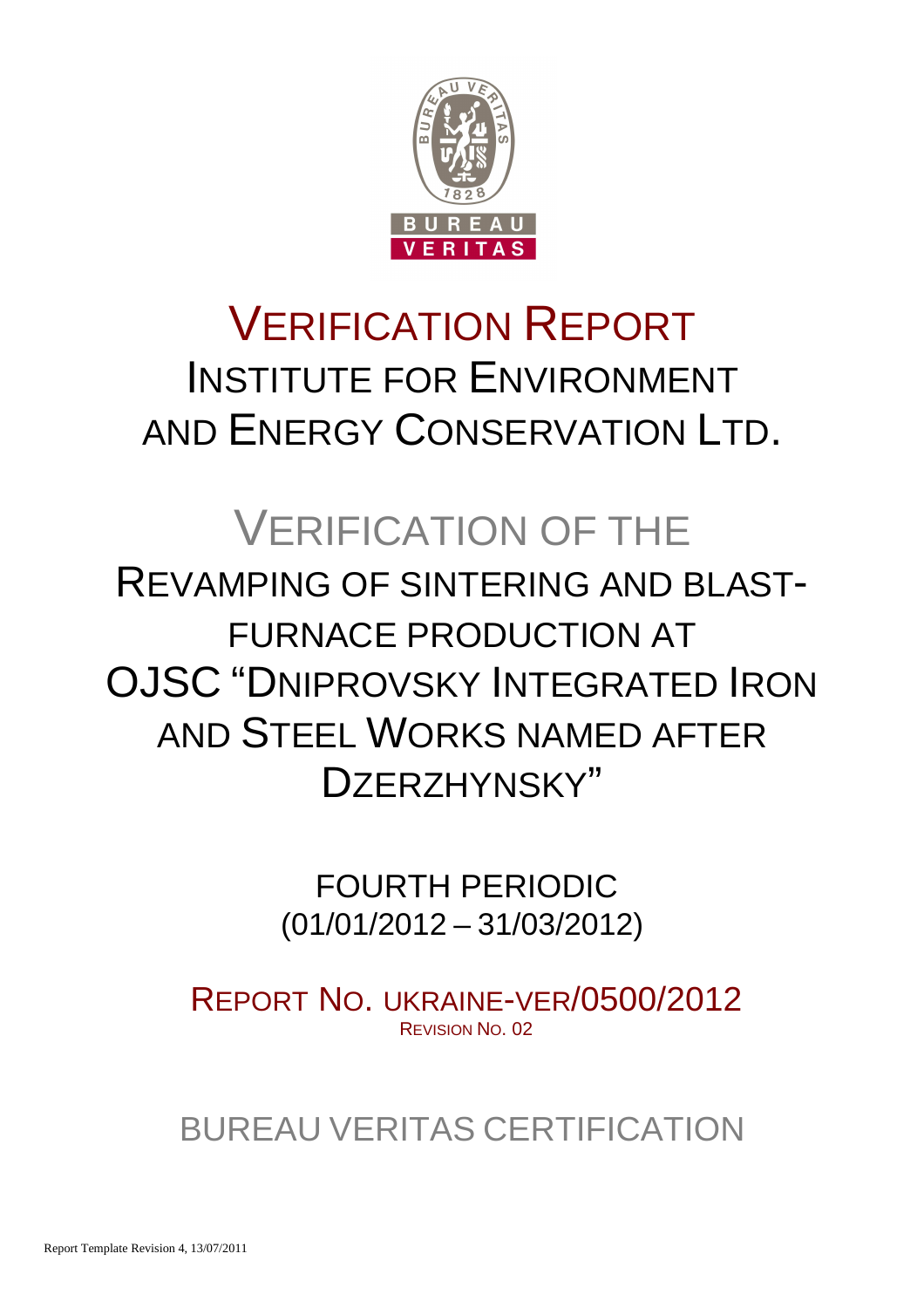

#### VERIFICATION REPORT

| Date of first issue:                                                                                                              | Organizational unit:                                                                                                                                                                                                                                                                                                                                                                                                                                                                                                                                                                                                                                                                                                                                                                                                                                                                                                                                                                                                                                                                                                                                                                                                                                                                                                                                                                                                                                |
|-----------------------------------------------------------------------------------------------------------------------------------|-----------------------------------------------------------------------------------------------------------------------------------------------------------------------------------------------------------------------------------------------------------------------------------------------------------------------------------------------------------------------------------------------------------------------------------------------------------------------------------------------------------------------------------------------------------------------------------------------------------------------------------------------------------------------------------------------------------------------------------------------------------------------------------------------------------------------------------------------------------------------------------------------------------------------------------------------------------------------------------------------------------------------------------------------------------------------------------------------------------------------------------------------------------------------------------------------------------------------------------------------------------------------------------------------------------------------------------------------------------------------------------------------------------------------------------------------------|
| 05/06/2012                                                                                                                        | <b>Bureau Veritas Certification Holding SAS</b>                                                                                                                                                                                                                                                                                                                                                                                                                                                                                                                                                                                                                                                                                                                                                                                                                                                                                                                                                                                                                                                                                                                                                                                                                                                                                                                                                                                                     |
|                                                                                                                                   |                                                                                                                                                                                                                                                                                                                                                                                                                                                                                                                                                                                                                                                                                                                                                                                                                                                                                                                                                                                                                                                                                                                                                                                                                                                                                                                                                                                                                                                     |
| Client:                                                                                                                           | Client ref.:                                                                                                                                                                                                                                                                                                                                                                                                                                                                                                                                                                                                                                                                                                                                                                                                                                                                                                                                                                                                                                                                                                                                                                                                                                                                                                                                                                                                                                        |
| Institute for Environment and Energy                                                                                              | Vasyl Vovchak                                                                                                                                                                                                                                                                                                                                                                                                                                                                                                                                                                                                                                                                                                                                                                                                                                                                                                                                                                                                                                                                                                                                                                                                                                                                                                                                                                                                                                       |
| Conservation Ltd.                                                                                                                 |                                                                                                                                                                                                                                                                                                                                                                                                                                                                                                                                                                                                                                                                                                                                                                                                                                                                                                                                                                                                                                                                                                                                                                                                                                                                                                                                                                                                                                                     |
| Summary:                                                                                                                          |                                                                                                                                                                                                                                                                                                                                                                                                                                                                                                                                                                                                                                                                                                                                                                                                                                                                                                                                                                                                                                                                                                                                                                                                                                                                                                                                                                                                                                                     |
| the JI Supervisory Committee, as well as the host country criteria.                                                               | Bureau Veritas Certification has made the fourth periodic verification of the "Revamping of sintering and<br>blast-furnace production at OJSC "Dniprovsky Integrated Iron and Steel Works named after Dzerzhynsky",<br>project of Institute for Environment and Energy Conservation located in the city of Dniprodzerzhynsk,<br>Dnipropetrovsk region, Ukraine, and applying JI specific approach, on the basis of UNFCCC criteria for the<br>JI, as well as criteria given to provide for consistent project operations, monitoring and reporting. UNFCCC<br>criteria refer to Article 6 of the Kyoto Protocol, the JI rules and modalities and the subsequent decisions by                                                                                                                                                                                                                                                                                                                                                                                                                                                                                                                                                                                                                                                                                                                                                                        |
| procedures.<br>31/03/2012.                                                                                                        | The verification scope is defined as a periodic independent review and ex post determination by the<br>Accredited Entity of the monitored reductions in GHG emissions during defined verification period, and<br>consisted of the following three phases: i) desk review of the monitoring report against project design and<br>the baseline and monitoring plan; ii) follow-up interviews with project stakeholders; iii) resolution of<br>outstanding issues and the issuance of the final verification report and opinion. The overall verification, from<br>Contract Review to Verification Report & Opinion, was conducted using Bureau Veritas Certification internal<br>The first output of the verification process is a list of Clarification, Corrective Actions Requests, Forward<br>Actions Requests (CL, CAR and FAR), presented in Appendix A. In summary, Bureau Veritas Certification<br>confirms that the project is implemented as described in approved project design documents. Installed<br>equipment being essential for generating emission reductions run reliably and is calibrated appropriately.<br>The monitoring system is in place and the project is generating GHG emission reductions. The GHG<br>emission reductions are calculated accurately and without material errors, omissions, or misstatements, and<br>the ERUs issued totalize 381 018 tonnes of CO2 equivalent for the monitoring period 01/01/2012 - |
| related to the approved project baseline and monitoring, and its associated documents.                                            | Our opinion relates to the project's GHG emissions and resulting GHG emission reductions reported and                                                                                                                                                                                                                                                                                                                                                                                                                                                                                                                                                                                                                                                                                                                                                                                                                                                                                                                                                                                                                                                                                                                                                                                                                                                                                                                                               |
| Report No.:<br>Subject Group:                                                                                                     |                                                                                                                                                                                                                                                                                                                                                                                                                                                                                                                                                                                                                                                                                                                                                                                                                                                                                                                                                                                                                                                                                                                                                                                                                                                                                                                                                                                                                                                     |
| JI<br>UKRAINE-ver/0500/2012                                                                                                       |                                                                                                                                                                                                                                                                                                                                                                                                                                                                                                                                                                                                                                                                                                                                                                                                                                                                                                                                                                                                                                                                                                                                                                                                                                                                                                                                                                                                                                                     |
| Project title:                                                                                                                    |                                                                                                                                                                                                                                                                                                                                                                                                                                                                                                                                                                                                                                                                                                                                                                                                                                                                                                                                                                                                                                                                                                                                                                                                                                                                                                                                                                                                                                                     |
| Revamping<br>of<br>sintering<br>and<br>production at OJSC "Dniprovsky Integrated Iron and<br>Steel Works named after Dzerzhynsky" | blast-furnace                                                                                                                                                                                                                                                                                                                                                                                                                                                                                                                                                                                                                                                                                                                                                                                                                                                                                                                                                                                                                                                                                                                                                                                                                                                                                                                                                                                                                                       |
| Work carried out by:                                                                                                              |                                                                                                                                                                                                                                                                                                                                                                                                                                                                                                                                                                                                                                                                                                                                                                                                                                                                                                                                                                                                                                                                                                                                                                                                                                                                                                                                                                                                                                                     |
| Oleg Skoblyk - Team Leader, Lead Verified                                                                                         | ro                                                                                                                                                                                                                                                                                                                                                                                                                                                                                                                                                                                                                                                                                                                                                                                                                                                                                                                                                                                                                                                                                                                                                                                                                                                                                                                                                                                                                                                  |
| Vera Skitina - Team member, Lead Verifier                                                                                         |                                                                                                                                                                                                                                                                                                                                                                                                                                                                                                                                                                                                                                                                                                                                                                                                                                                                                                                                                                                                                                                                                                                                                                                                                                                                                                                                                                                                                                                     |
| Iuliia Pylnova - Team member, Lead Verifier                                                                                       |                                                                                                                                                                                                                                                                                                                                                                                                                                                                                                                                                                                                                                                                                                                                                                                                                                                                                                                                                                                                                                                                                                                                                                                                                                                                                                                                                                                                                                                     |
|                                                                                                                                   |                                                                                                                                                                                                                                                                                                                                                                                                                                                                                                                                                                                                                                                                                                                                                                                                                                                                                                                                                                                                                                                                                                                                                                                                                                                                                                                                                                                                                                                     |
|                                                                                                                                   |                                                                                                                                                                                                                                                                                                                                                                                                                                                                                                                                                                                                                                                                                                                                                                                                                                                                                                                                                                                                                                                                                                                                                                                                                                                                                                                                                                                                                                                     |
|                                                                                                                                   |                                                                                                                                                                                                                                                                                                                                                                                                                                                                                                                                                                                                                                                                                                                                                                                                                                                                                                                                                                                                                                                                                                                                                                                                                                                                                                                                                                                                                                                     |
| Work reviewed by:                                                                                                                 |                                                                                                                                                                                                                                                                                                                                                                                                                                                                                                                                                                                                                                                                                                                                                                                                                                                                                                                                                                                                                                                                                                                                                                                                                                                                                                                                                                                                                                                     |
| Ivan Sokolov - Internal Technical Reviewer                                                                                        | $\boxtimes$<br>No distribution without permission from the                                                                                                                                                                                                                                                                                                                                                                                                                                                                                                                                                                                                                                                                                                                                                                                                                                                                                                                                                                                                                                                                                                                                                                                                                                                                                                                                                                                          |
| Igor Alekseenko - Technical specialist                                                                                            | Client or responsible organizational unit                                                                                                                                                                                                                                                                                                                                                                                                                                                                                                                                                                                                                                                                                                                                                                                                                                                                                                                                                                                                                                                                                                                                                                                                                                                                                                                                                                                                           |
| Work approved by:                                                                                                                 | <i>ifical</i>                                                                                                                                                                                                                                                                                                                                                                                                                                                                                                                                                                                                                                                                                                                                                                                                                                                                                                                                                                                                                                                                                                                                                                                                                                                                                                                                                                                                                                       |
| Ivan Sokolov - Operational Manager                                                                                                | Limited distribution                                                                                                                                                                                                                                                                                                                                                                                                                                                                                                                                                                                                                                                                                                                                                                                                                                                                                                                                                                                                                                                                                                                                                                                                                                                                                                                                                                                                                                |
| Rev. No.:<br>Date of this revision:<br>Number of pages;                                                                           |                                                                                                                                                                                                                                                                                                                                                                                                                                                                                                                                                                                                                                                                                                                                                                                                                                                                                                                                                                                                                                                                                                                                                                                                                                                                                                                                                                                                                                                     |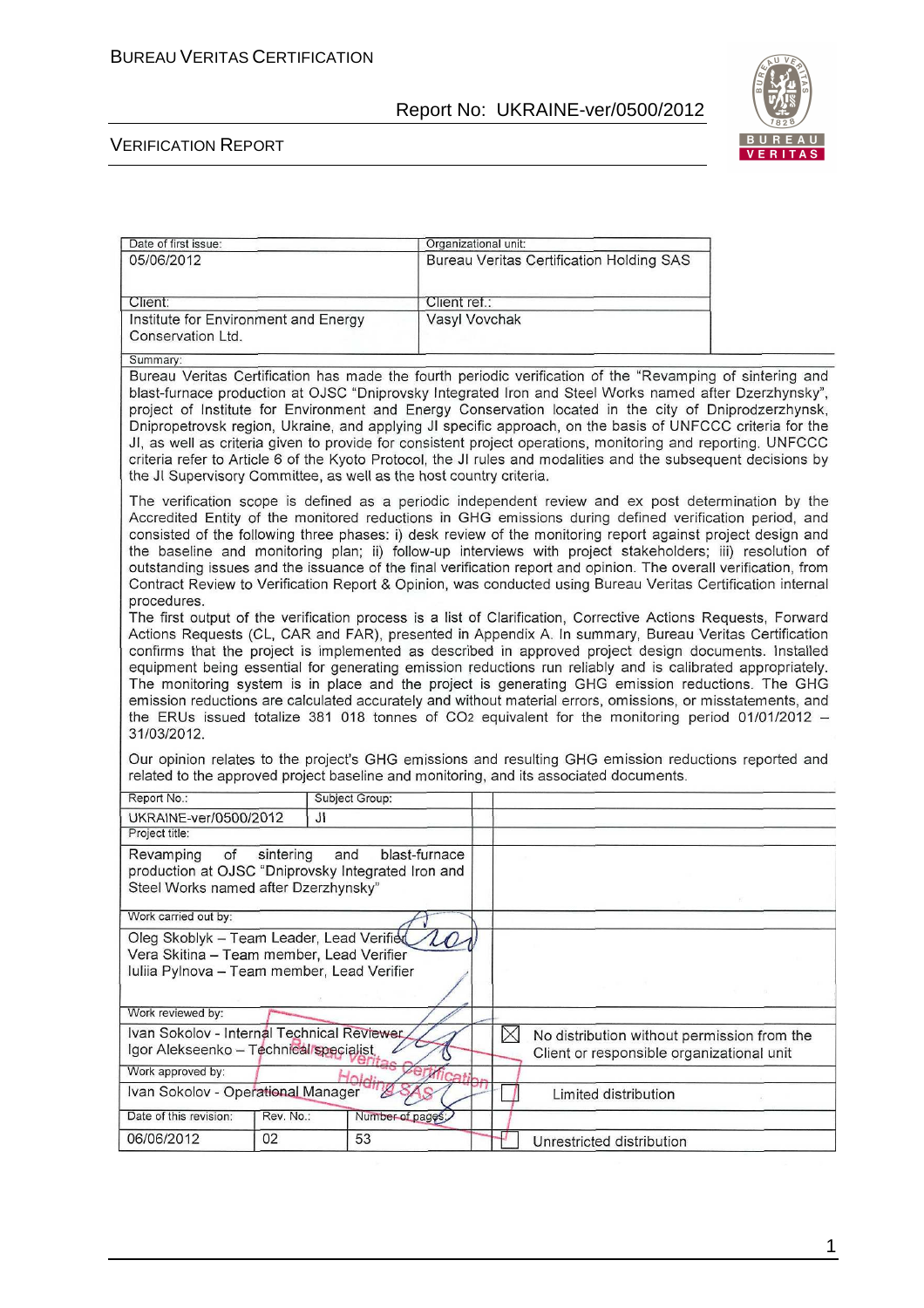

VERIFICATION REPORT

#### **Abbreviations**

| AIE             | <b>Accredited Independent Entity</b>                                         |
|-----------------|------------------------------------------------------------------------------|
| <b>BFG</b>      | <b>Blast Furnace Gas</b>                                                     |
| <b>CAR</b>      | <b>Corrective Action Request</b>                                             |
| <b>CDM</b>      | <b>Clean Development Mechanism</b>                                           |
| <b>CHP</b>      | <b>Combined Heat and Power</b>                                               |
| <b>CL</b>       | <b>Clarification Request</b>                                                 |
| CO <sub>2</sub> | Carbon Dioxide                                                               |
| COG             | Coke Oven Gas                                                                |
| <b>DIISW</b>    | PJSC "Dniprovsky Integrated Iron and Steel Works named<br>after Dzerzhynsky" |
| <b>DFP</b>      | <b>Designated Focal Point</b>                                                |
| <b>DVM</b>      | Determination and Verification Manual                                        |
| <b>EIA</b>      | <b>Environmental Impact Assessment</b>                                       |
| ERU             | <b>Emission Reduction Unit</b>                                               |
| AAU             | <b>Assigned Amount Unit</b>                                                  |
| <b>GHG</b>      | Green House Gas(es)                                                          |
| <b>GWP</b>      | <b>Global Warming Potential</b>                                              |
| I               | Interview                                                                    |
| <b>IPCC</b>     | Intergovernmental Panel on Climate Change                                    |
| JI              | Joint Implementation                                                         |
| <b>JISC</b>     | Joint Implementation Supervisory Committee                                   |
| <b>MP</b>       | <b>Monitoring Plan</b>                                                       |
| MoV             | <b>Means of Verification</b>                                                 |
| <b>NGO</b>      | Non Government Organization                                                  |
| <b>PDD</b>      | <b>Project Design Document</b>                                               |
| <b>UNFCCC</b>   | United Nations Framework Convention for Climate Change                       |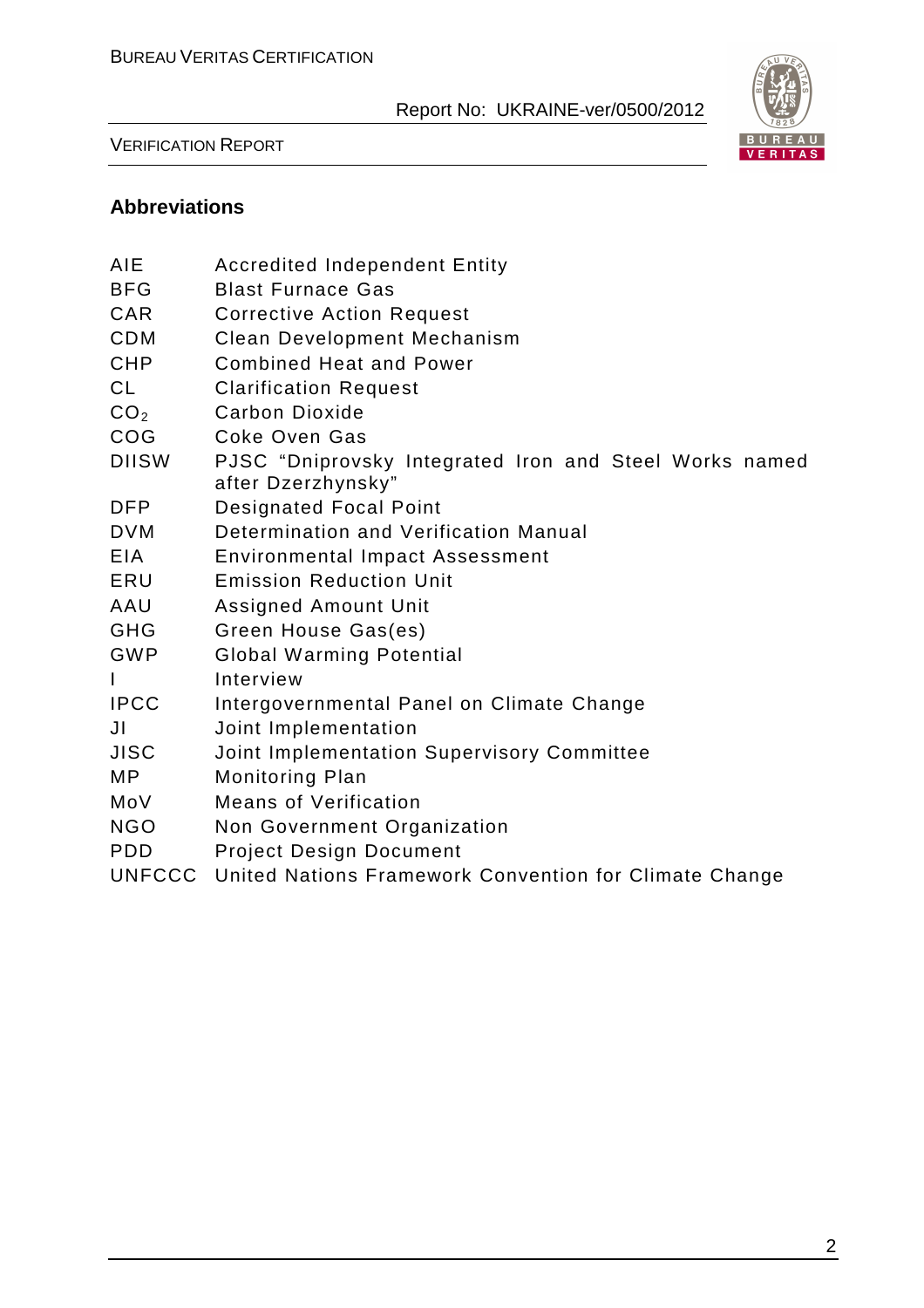VERIFICATION REPORT

# **Table of Contents Page 2018**

| $\mathbf{1}$<br>1.1<br>1.2<br>1.3   | Objective<br>Scope<br><b>Verification Team</b>                                                                               | $\cdot$<br>4<br>4<br>5         |
|-------------------------------------|------------------------------------------------------------------------------------------------------------------------------|--------------------------------|
| $\overline{2}$<br>2.1<br>2.2<br>2.3 | <b>Review of Documents</b><br>Follow-up Interviews<br>Resolution of Clarification, Corrective and Forward Action<br>Requests | .5<br>6<br>6<br>$\overline{7}$ |
| 3                                   |                                                                                                                              |                                |
| 3.1                                 | Remaining issues and FARs from previous verifications                                                                        | 8                              |
| 3.2                                 | Project approval by Parties involved (90-91)                                                                                 | 8                              |
| 3.3                                 | Project implementation (92-93)                                                                                               | 9                              |
| 3.4                                 | Compliance of the monitoring plan with the monitoring<br>methodology (94-98)                                                 | 10                             |
| 3.5                                 | Revision of monitoring plan (99-100)                                                                                         | 11                             |
| 3.6                                 | Data management (101)                                                                                                        | 12                             |
| 3.7                                 | Verification<br>regarding programmes<br>activities<br>of the control<br>$(102 - 110)$                                        | 14                             |
| 4                                   |                                                                                                                              |                                |
| 5                                   |                                                                                                                              |                                |
|                                     |                                                                                                                              |                                |

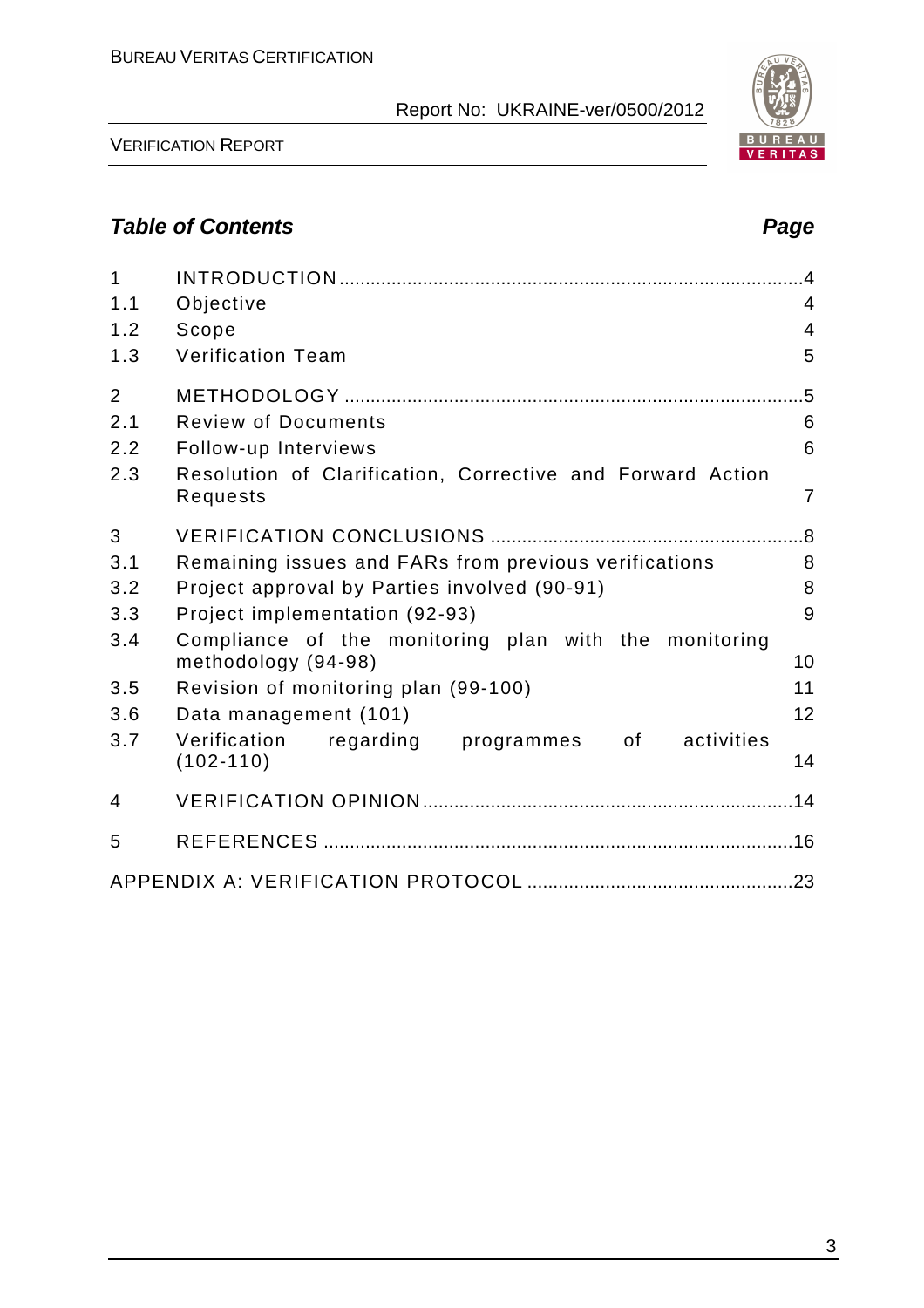

VERIFICATION REPORT

## **1 INTRODUCTION**

Institute for Environment and Energy Conservation Ltd. has commissioned Bureau Veritas Certification to verify the emissions reductions of its JI project "Revamping of sintering and blast-furnace production at OJSC "Dniprovsky Integrated Iron and Steel Works named after Dzerzhynsky" (hereafter called "the project") located in the city of Dniprodzerzhynsk, Dnipropetrovsk region, Ukraine.

This report summarizes the findings of the verification of the project, performed on the basis of UNFCCC criteria, as well as criteria given to provide for consistent project operations, monitoring and reporting.

### **1.1 Objective**

Verification is the periodic independent review and ex post determination by the Accredited Independent Entity of the monitored reductions in GHG emissions during defined verification period.

The objective of verification can be divided in Initial Verification and Periodic Verification.

UNFCCC criteria refer to Article 6 of the Kyoto Protocol, the JI rules and modalities and the subsequent decisions by the JI Supervisory Committee, as well as the host country criteria.

# **1.2 Scope**

Verification scope is defined as an independent and objective review and ex post determination by the Accredited Independent Entity of the monitored reductions in GHG emissions. The verification is based on the submitted monitoring report and the determined Project Design Document (PDD) including the project's baseline study and monitoring plan, monitoring report, and other relevant documents. The information in these documents is reviewed against Kyoto Protocol requirements, UNFCCC rules and associated interpretations.

The verification is not meant to provide any consulting towards the Client. However, stated requests for clarifications, corrective and/or forward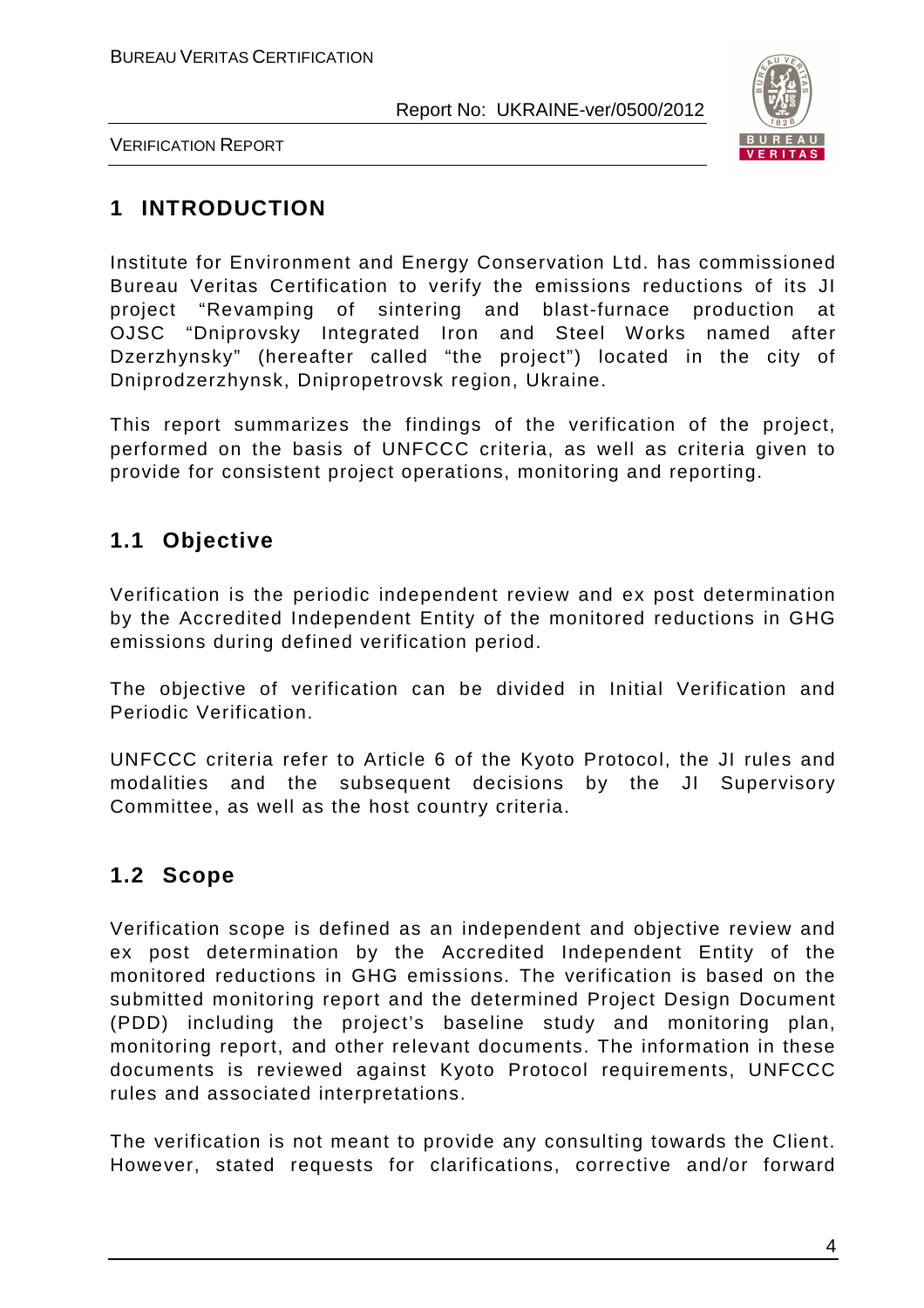

VERIFICATION REPORT

actions may provide input for improvement of the project monitoring towards reductions in the GHG emissions.

#### **1.3 Verification Team**

The verification team consists of the following personnel:

Oleg Skoblyk Bureau Veritas Certification Team Leader, Climate Change Lead Verifier;

Vera Skitina Bureau Veritas Certification Team Member, Climate Change Lead Verifier;

Iuliia Pylnova Bureau Veritas Certification Team Member, Climate Change Lead Verifier;

This verification report was reviewed by:

Ivan Sokolov Bureau Veritas Certification, Internal Technical Reviewer;

Igor Alekseenko Bureau Veritas Certification, Technical specialist.

# **2 METHODOLOGY**

The overall verification, from Contract Review to Verification Report & Opinion, was conducted using Bureau Veritas Certification internal procedures.

In order to ensure transparency, a verification protocol was customized for the project, according to the version 01 of the Joint Implementation Determination and Verification Manual, issued by the Joint Implementation Supervisory Committee at its 19 meeting on 04/12/2009. The protocol shows, in a transparent manner, criteria (requirements), means of verification and the results from verifying the identified criteria. The verification protocol serves the following purposes:

- It organizes, details and clarifies the requirements a JI project is expected to meet;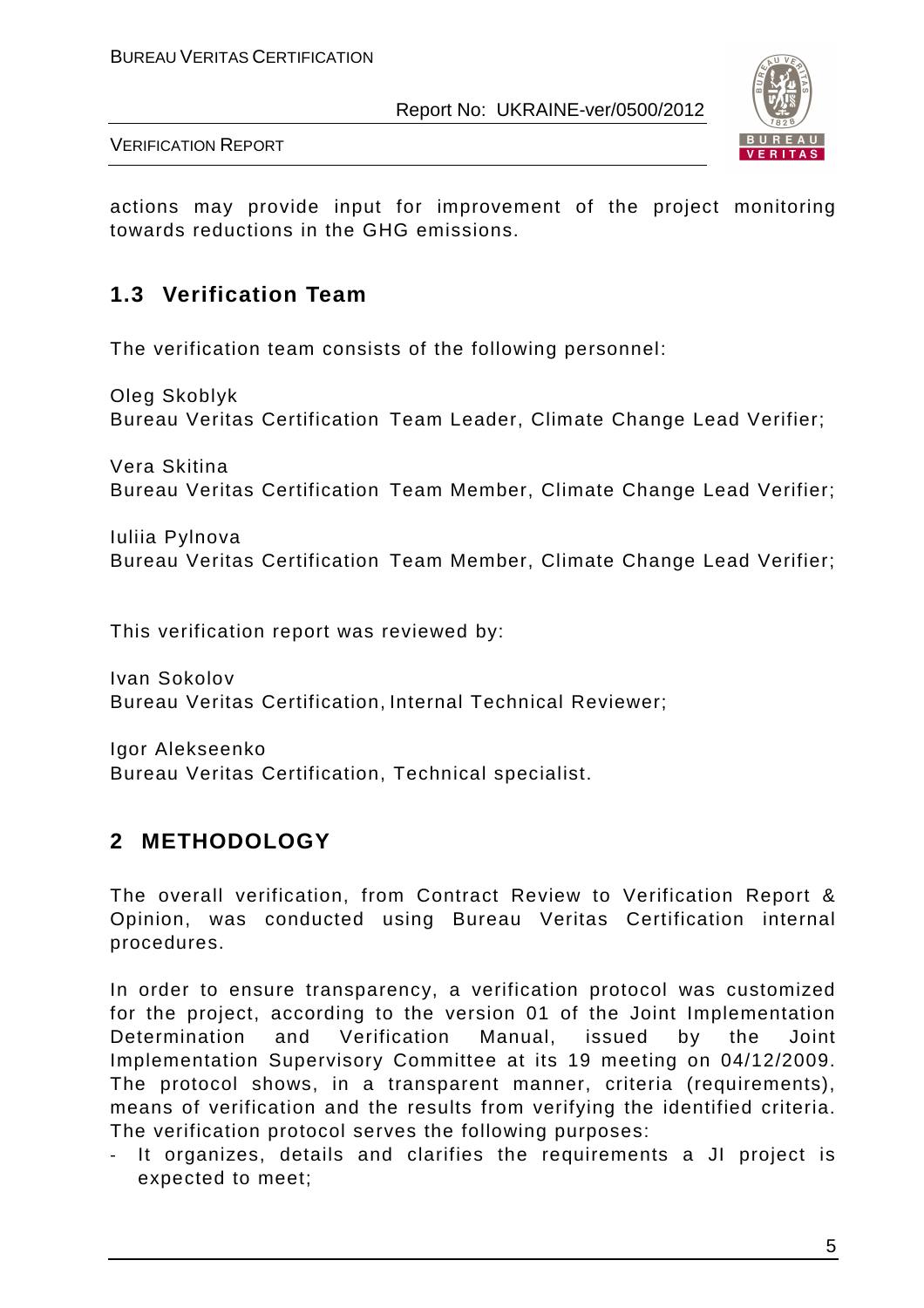

VERIFICATION REPORT

- It ensures a transparent verification process where the verifier will document how a particular requirement has been verified and the result of the verification.

The completed verification protocol is enclosed in Appendix A of this report.

### **2.1 Review of Documents**

The Monitoring Report (MR) submitted by Institute for Environment and Energy Conservation Ltd. and additional background documents related to the project design and baseline, i.e. country Law, PDD, Guidance on criteria for baseline setting and monitoring, Host party criteria, Kyoto Protocol, Clarifications on Verification Requirements to be Checked by an Accredited Independent Entity were reviewed.

The verification findings presented in this report relate to the Monitoring Report versions 1, 2 and project as described in the determined PDD.

#### **2.2 Follow-up Interviews**

On 30/05/2012 Bureau Veritas Certification performed on-site interviews with project stakeholders to confirm selected information and to resolve issues identified in the document review. Representatives of PJSC "Dniprovsky Integrated Iron and Steel Works named after Dzerzhynsky" (according to the documentation checked, 23/05/2011 PJSC "Dniprovsky Integrated Iron and Steel Works named after Dzerzhynsky" was established by changing the name of juridical person OJSC "Dniprovsky Integrated Iron and Steel Works named after Dzerzhynsky" to PJSC "Dniprovsky Integrated Iron and Steel Works named after Dzerzhynsky") and Institute for Environment and Energy Conservation Ltd. were interviewed (see References). The main topics of the interviews are summarized in Table 1.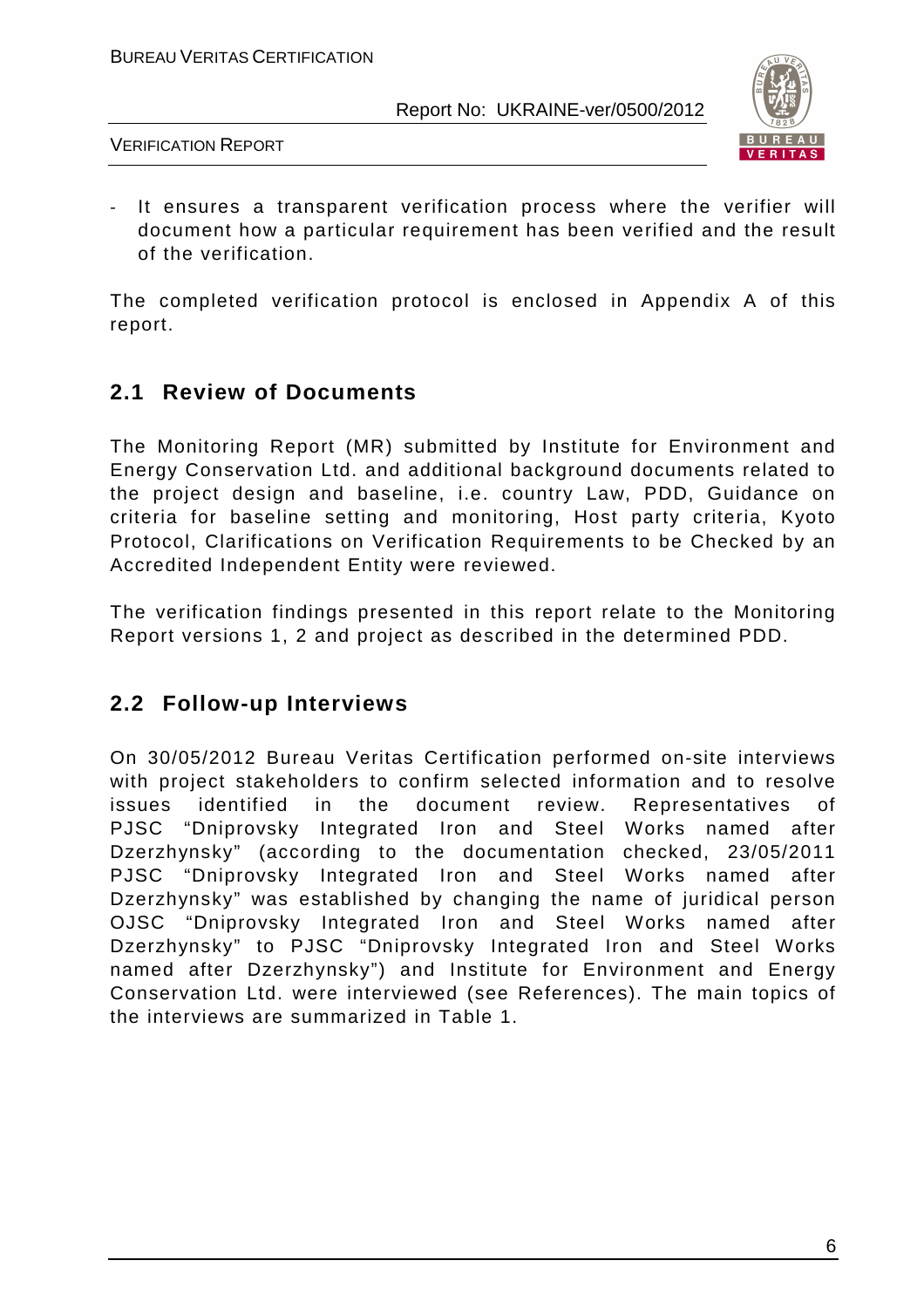

VERIFICATION REPORT

| <b>Table 1 Interview topics</b>                |                                                                  |
|------------------------------------------------|------------------------------------------------------------------|
| Interviewed organization                       | <b>Interview topics</b>                                          |
| PJSC "Dniprovsky                               | Organizational structure                                         |
| Integrated Iron and                            | Responsibilities and authorities                                 |
| <b>Steel Works named</b><br>after Dzerzhynsky" | Roles and responsibilities for data collection and<br>processing |
|                                                | Installation of equipment                                        |
|                                                | Data logging, archiving and reporting                            |
|                                                | Metering equipment control                                       |
|                                                | Metering record keeping system, database                         |
|                                                | IT management                                                    |
|                                                | Training of personnel                                            |
|                                                | Quality management procedures and technology                     |
|                                                | Internal audits and check-ups                                    |
| Institute for                                  | Baseline methodology                                             |
| Environment and                                | Monitoring plan                                                  |
| <b>Energy Conservation</b><br>Ltd.             | Monitoring report                                                |

#### **2.3 Resolution of Clarification, Corrective and Forward Action Requests**

The objective of this phase of the verification is to raise the requests for corrective actions and clarification and any other outstanding issues that needed to be clarified for Bureau Veritas Certification positive conclusion on the GHG emission reductions calculations.

If the Verification Team, in assessing the monitoring report and supporting documents, identifies issues that need to be corrected, clarified or improved with regard to the monitoring requirements, it should raise these issues and inform the project participants of these issues in the form of:

(a) Corrective action request (CAR), requesting the project participants to correct a mistake that is not in accordance with the monitoring plan;

(b) Clarification request (CL), requesting the project participants to provide additional information for the AIE to assess compliance with the monitoring plan;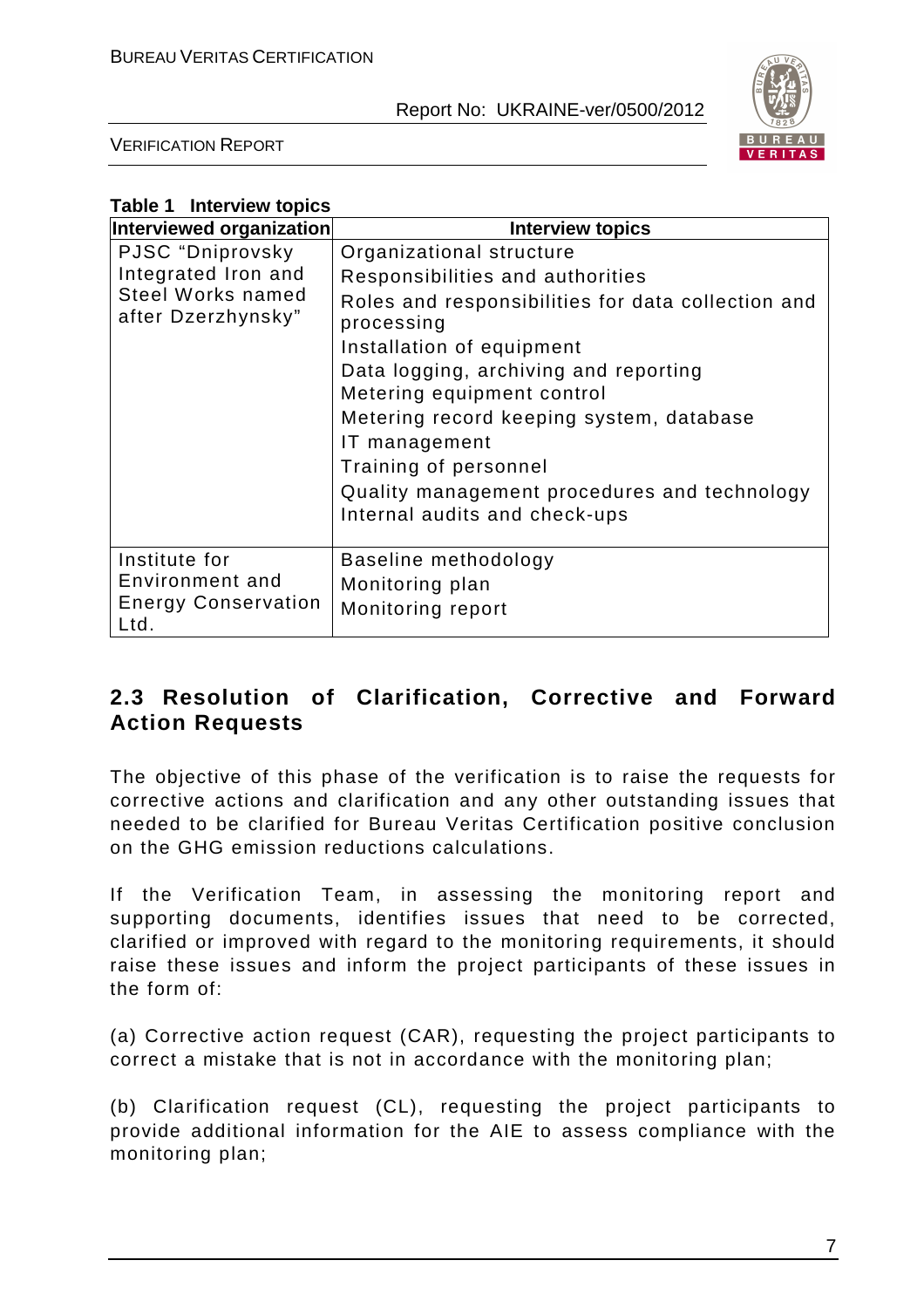

VERIFICATION REPORT

(c) Forward action request (FAR), informing the project participants of an issue, relating to the monitoring that needs to be reviewed during the next verification period.

To guarantee the transparency of the verification process, the concerns raised are documented in more detail in the verification protocol in Appendix A.

# **3 VERIFICATION CONCLUSIONS**

In the following sections, the conclusions of the verification are stated.

The findings from the desk review of the original monitoring documents and the findings from interviews during the follow up visit are described in the Verification Protocol in Appendix A.

The Clarification, Corrective and Forward Action Requests are stated, where applicable, in the following sections and are further documented in the Verification Protocol in Appendix A. The verification of the Project resulted in 15 Corrective Action Requests, 6 Clarification Requests, and 0 Forward Action Requests.

The number between brackets at the end of each section corresponds to the DVM paragraph.

### **3.1 Remaining issues and FARs from previous verifications**

There are no remaining issues and FARs from the previous verification.

# **3.2 Project approval by Parties involved (90-91)**

Written project approval by the Netherlands (Declaration of Approval 2011JI15 on the JI project "Revamping of sintering and blastfurnace production at OJSC "Dniprovsky Integrated Iron and Steel Works named after Dzerzhynsky" issued by Ministry of Economic Affairs, Agriculture and Innovation dated 10/05/2011) has been issued by the DFP of that Party when submitting the first verification report to the secretariat for publication in accordance with paragraph 38 of the JI guidelines, at the latest.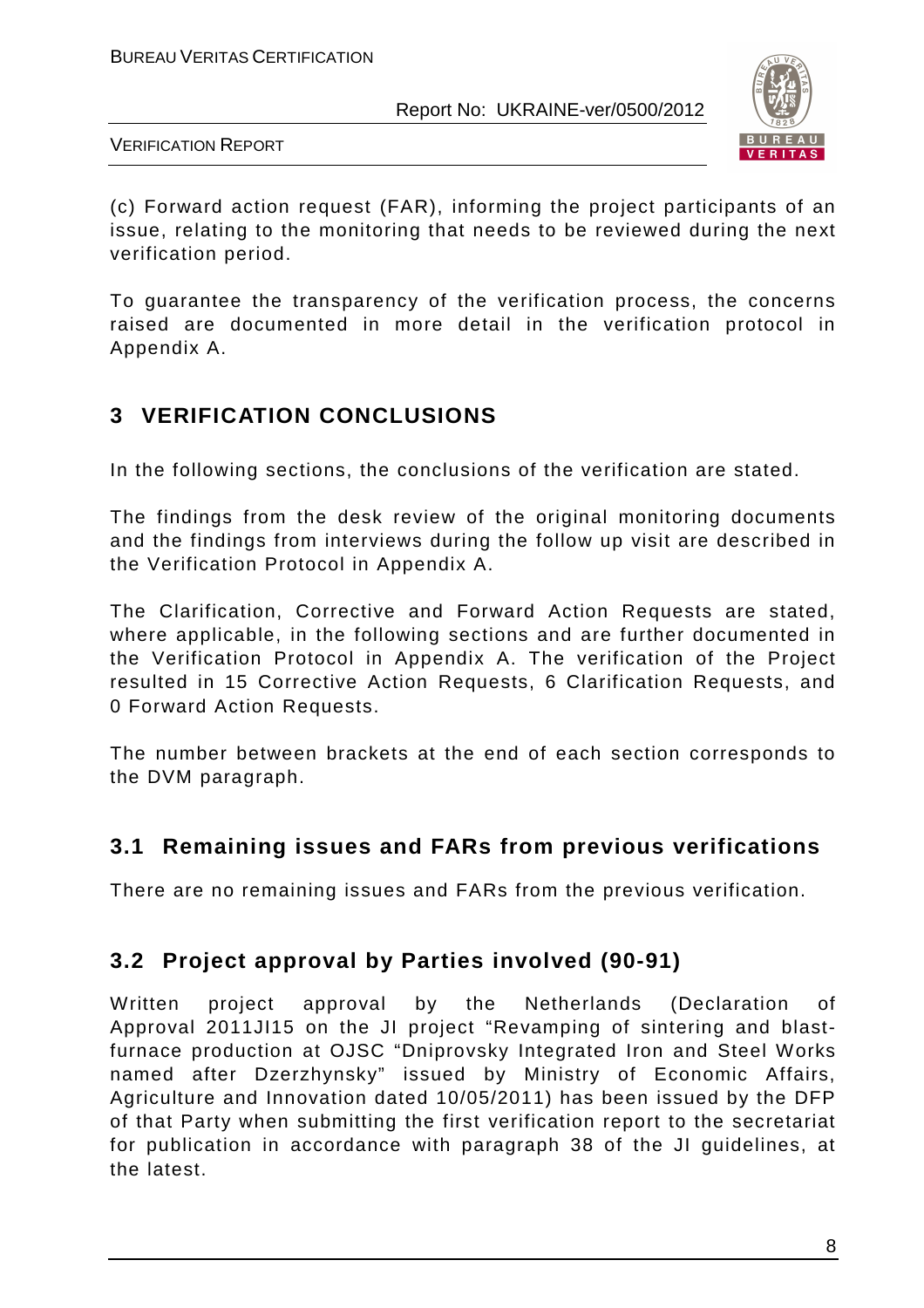

VERIFICATION REPORT

Also, Letter of Approval (LoA #1838/23/7 dated 15/07/2011) on the JI project "Revamping of sintering and blast-furnace production at OJSC "Dniprovsky Integrated Iron and Steel Works named after Dzerzhynsky" issued by State Environmental Investment Agency of Ukraine that is National Focal Point of host Party (Ukarine).

The abovementioned written approvals are unconditional.

The identified areas of concern as to Project implementation, project participants response and BV Certification's conclusion are described in Appendix A (refer to CAR 08).

### **3.3 Project implementation (92-93)**

The implementation status of the project.

| #                       | <b>Measures</b>                                                                                                                                                                                                                                                                                                                     | $\overline{2}$<br>0<br>$\bf{0}$ | $\overline{2}$<br>$\bf{0}$<br>$\bf{0}$ | $\mathbf{2}$<br>$\mathbf{0}$<br>$\mathbf{0}$ | $\overline{2}$<br>$\bf{0}$<br>$\bf{0}$ | $\mathbf{2}$<br>$\mathbf{0}$<br>$\mathbf 0$ | $\mathbf{2}$<br>$\mathbf{0}$<br>$\mathbf{0}$ | $\mathbf{2}$<br>$\mathbf{0}$<br>1 | $\mathbf{2}$<br>$\mathbf{0}$<br>$\mathbf 1$ | $\mathbf{2}$<br>$\bf{0}$<br>$\blacktriangleleft$ |
|-------------------------|-------------------------------------------------------------------------------------------------------------------------------------------------------------------------------------------------------------------------------------------------------------------------------------------------------------------------------------|---------------------------------|----------------------------------------|----------------------------------------------|----------------------------------------|---------------------------------------------|----------------------------------------------|-----------------------------------|---------------------------------------------|--------------------------------------------------|
|                         |                                                                                                                                                                                                                                                                                                                                     | 4                               | 5                                      | 6                                            | $\overline{7}$                         | 8                                           | 9                                            | 0                                 | 1                                           | $\mathbf{2}$                                     |
| 1                       | Technological improvements of the<br><b>BFs operation:</b><br>- improvement of blast furnace coke<br>quality;<br>- decreasing the silicon content in the<br>pig iron;<br>- decreasing the BFs idle times and<br>downtime;<br>- partial substitution of the limestone by<br>lime;<br>- improvement of the quality of<br>agglomerate. |                                 |                                        |                                              |                                        |                                             |                                              |                                   |                                             |                                                  |
| $\overline{2}$          | <b>Renewal and reconstruction of BF#1M</b>                                                                                                                                                                                                                                                                                          |                                 |                                        |                                              |                                        |                                             |                                              |                                   |                                             |                                                  |
| $\overline{3}$          | Implementation of a new<br>oxygen<br>plant AKAp 40/53-4                                                                                                                                                                                                                                                                             |                                 |                                        |                                              |                                        |                                             |                                              |                                   |                                             |                                                  |
| $\overline{\mathbf{A}}$ | <b>Modernization</b><br><b>of</b><br>the<br>sintering<br>process:<br>improvements of solid fuel burning<br>process, which is part of the sintering<br>charge;<br>- increase of the level of steel waste<br>utilization;<br>- implementation of the state-of-the-art                                                                 |                                 |                                        |                                              |                                        |                                             |                                              |                                   |                                             |                                                  |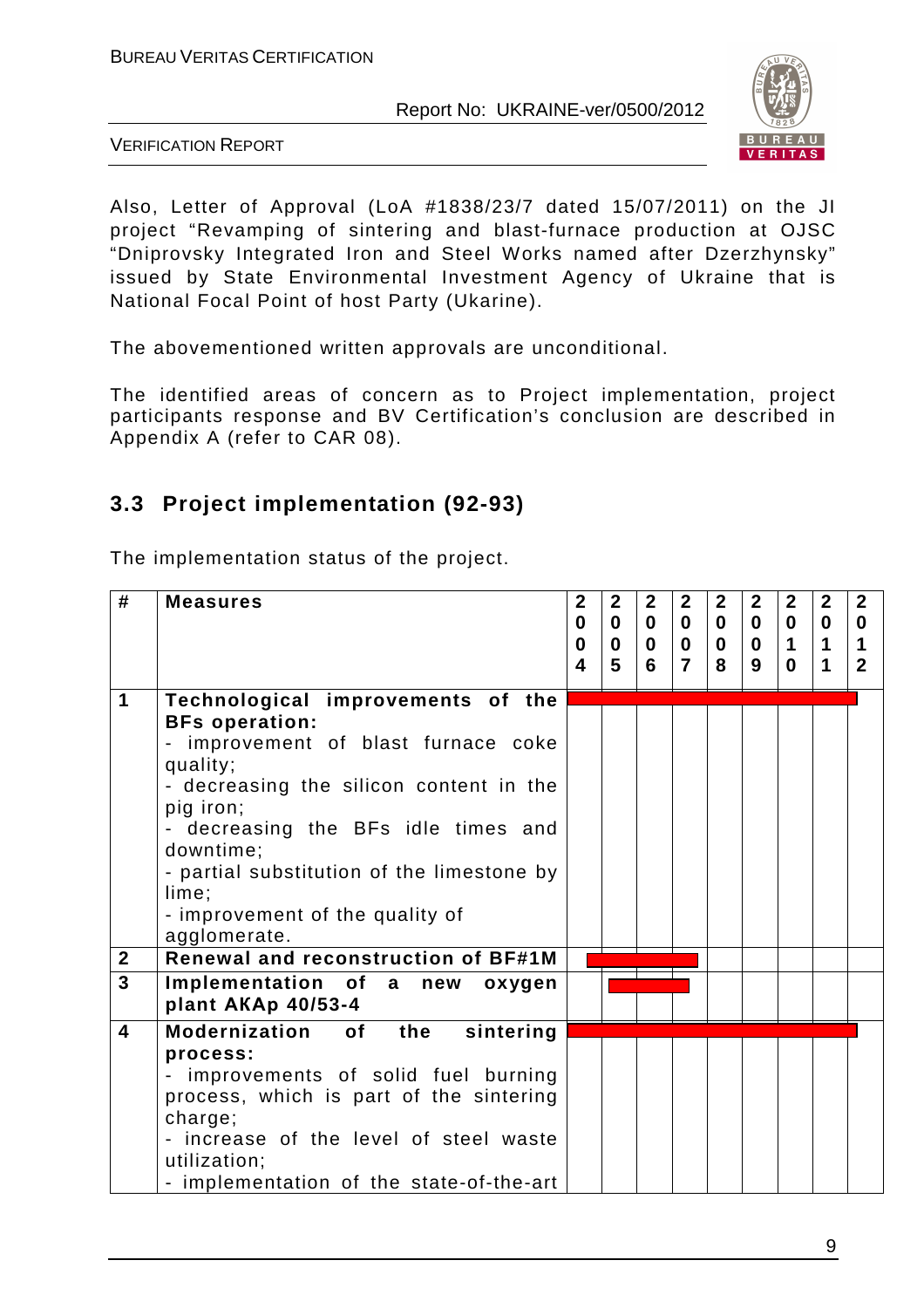

VERIFICATION REPORT

| dust suppression and gas purification   |  |  |  |  |  |
|-----------------------------------------|--|--|--|--|--|
| facilities;                             |  |  |  |  |  |
| optimization of limestone               |  |  |  |  |  |
| decomposition reaction;                 |  |  |  |  |  |
| - improvement of natural gas burning    |  |  |  |  |  |
| process, which is supplied to burners   |  |  |  |  |  |
| for the ignition of sintering charge;   |  |  |  |  |  |
| - improvements of chemical composition  |  |  |  |  |  |
| of sinter charge;                       |  |  |  |  |  |
| - reduction of fine fraction content in |  |  |  |  |  |
| agglomerate.                            |  |  |  |  |  |

#### **3.4 Compliance of the monitoring plan with the monitoring methodology (94-98)**

The monitoring occurred in accordance with the monitoring plan included in the PDD regarding which the determination has been deemed final and is so listed on the UNFCCC JI website.

For calculating the emission reductions, key indicators, constants and variables such as total pig iron output, quantity of each fuel used in making pig iron, emission factor for fuel consumption, electricity consumed in producing pig iron, emission factor for electricity consumption, quantity of fuel used in sintering process, electricity consumed in sintering process, quantity of reducing agents, emission factor of each reducing agent, quantity of each other input, emission factor of each other input, quantity of fuel used for balance of process needs, and electricity consumed for balance of process needs, influencing the baseline emissions and the activity level of the project and the emissions as well as risks associated with the project were taken into account, as appropriate.

Data sources used for calculating emission reductions are clearly identified, reliable and transparent.

Emission factors, including default emission factors, are selected by carefully balancing accuracy and reasonableness, and appropriately justified of the choice.

Monitoring report for the project is already using specific values of carbon dioxide emission factors for fuel based on specific carbon content or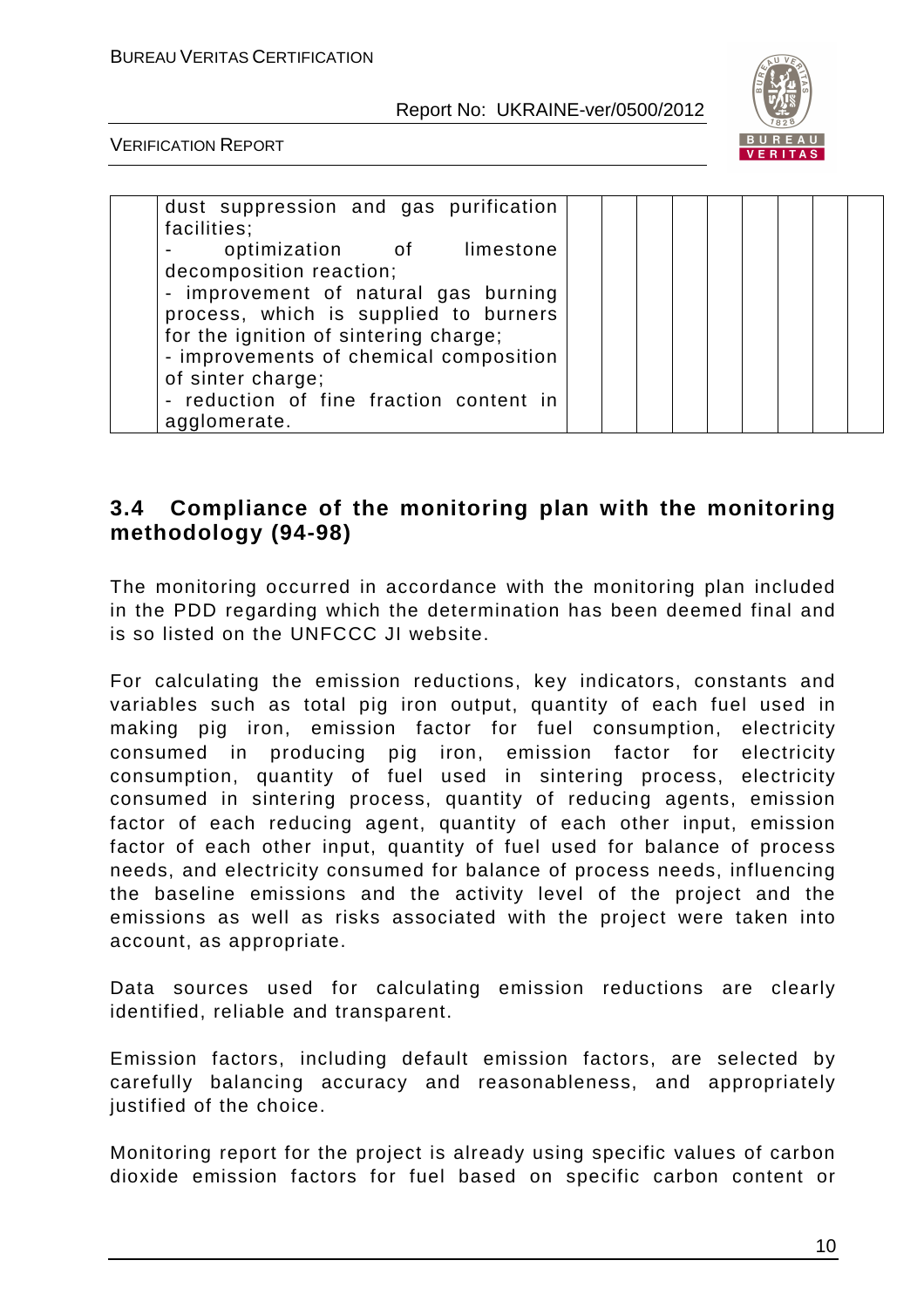

VERIFICATION REPORT

calorific value of fuel. Emission factors for production of coke, iron pellets, lime and dolomite are based on IPCC data due to the fact that national data are not officially approved by the national designating entity. As soon as they are approved, the corresponding changes will be incorporated into the monitoring reports.

The calculation of emission reductions is based on conservative assumptions and the most plausible scenarios in a transparent manner.

The fact that calculation of emission reductions is based on conservative assumptions can be proved by the following facts:

- the price of natural gas in the baseline period was lower than in the project line period. That's why there were no substitutions of natural gas by coal as it was in project line period. As a result, such substitution decreased the total amount of emission reductions;

- the quality of iron-bearing materials in project line period sometimes was lower in comparison with the baseline period. That was the reason of the total amount of emission reductions decrease.

The amount of emission reductions that was actually generated during the 1<sup>st</sup> quarter of 2012 was lower than it was expected in PDD (approximately 564 959 tonnes of  $CO<sub>2</sub>e$ ) because of the following reasons. First of all, taking into account that during this monitoring period the quality of raw materials and other inputs consumed under the project activity was low, the actual level of specific fuel and energy resources consumption per unit of output was a bit higher than it was expected in PDD. Secondly, taking into account that such measures as technological improvements of the BFs operation and modernization of the sintering process were not fully implemented as planned, it has also influenced on decrease of actual volumes of emission reductions in comparison with estimations in PDD.

The identified areas of concern as to Compliance of the monitoring plan with the monitoring methodology, project participants response and BV Certification's conclusion are described in Appendix A (refer to CAR 01, CAR 02, CAR 06, CAR 11, CAR 12, CL 03, CAR 04, CAR 05, CL 05, CAR 03, CAR 07, CAR 09, and CAR 10).

### **3.5 Revision of monitoring plan (99-100)**

Not applicable.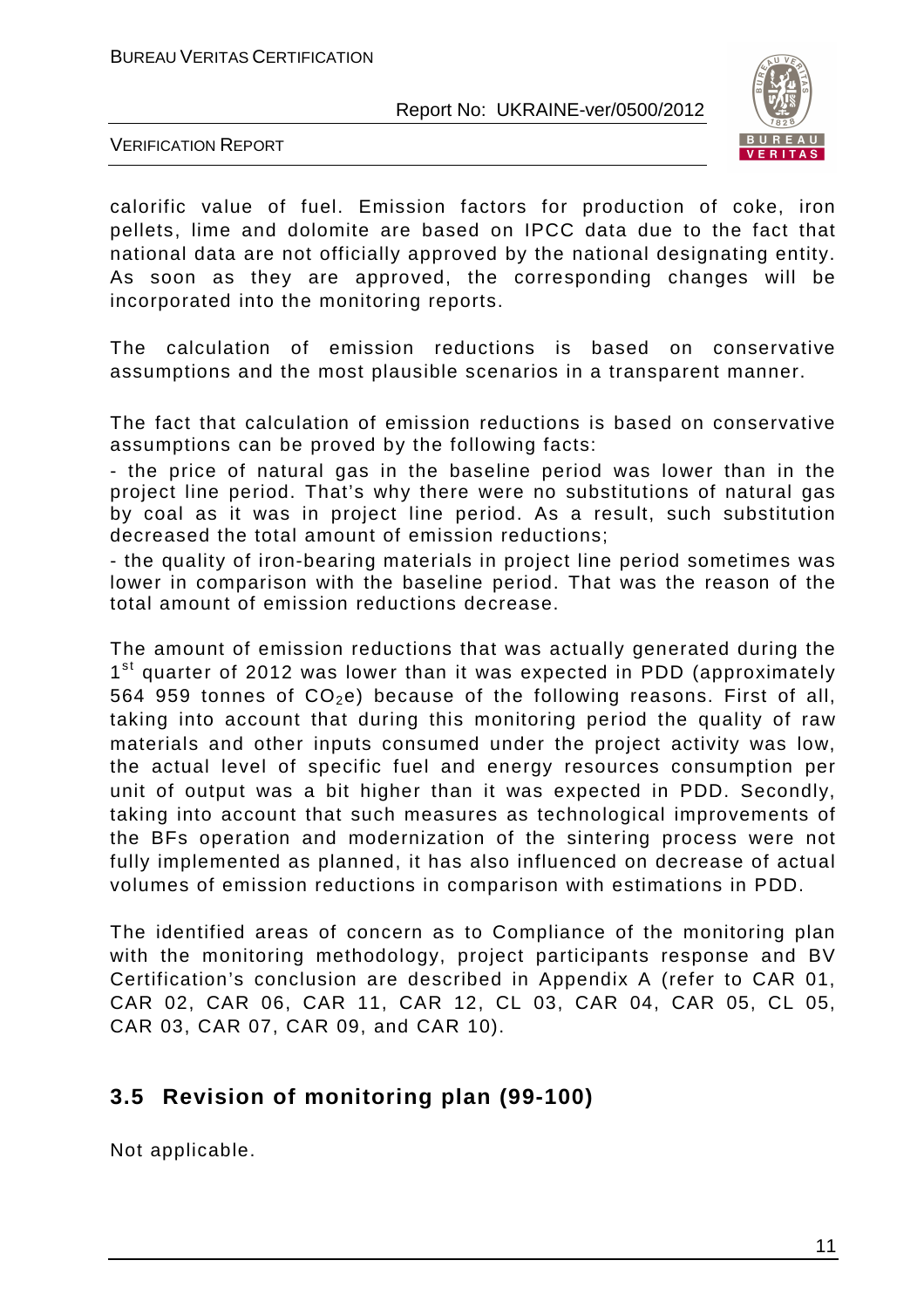

VERIFICATION REPORT

#### **3.6 Data management (101)**

The data and their sources, provided in monitoring report, are clearly identified, reliable and transparent.

The implementation of data collection procedures is in accordance with the monitoring plan, including the quality control and quality assurance procedures. These procedures are mentioned in the section "References" of this report.

The function of the monitoring equipment, including its calibration status, is in order. The improved list of the monitoring equipment is provided in Annex 1 of the Monitoring Report of the final version. The improvement made is explained by the following information.

Taking into account that the list of monitoring equipment did not correspond with this monitoring period, the project developer has revised and updated it. Revision and update of the list of monitoring equipment was conducted as the result of such reasons below:

1) some monitoring devices were sent on scheduled or unscheduled verifications/calibrations and were replaced by other monitoring devices;

2) due to the fact that meters ## 170, 171 and 172 were not included in the previous list of monitoring equipment, but which are used for electricity accounting under the project activity, the project developer has included them in the list of monitoring equipment for this period;

3) taking into account that some electricity supply meters of induction type have several modifications, which characterize their constructional differences, some insignificant misstatements and inaccuracies (concerning the types of abovementioned equipment) were made by DIISW. In the same time, physical configuration, functions and technical characteristics of these electricity supply meters are identical and such modifications do not influence quality and accuracy of measurements;

4) the list of monitoring equipment was improved in comparison with the list for the previous monitoring period by taking into account all previously made inaccuracies/misprints concerning types and factory numbers of some monitoring devices.

In case of having problems with certain monitoring equipment, the accounting system is organized in such way that allows double checking of all the data. Ultimately all information can be proven by independent invoices from the third parties.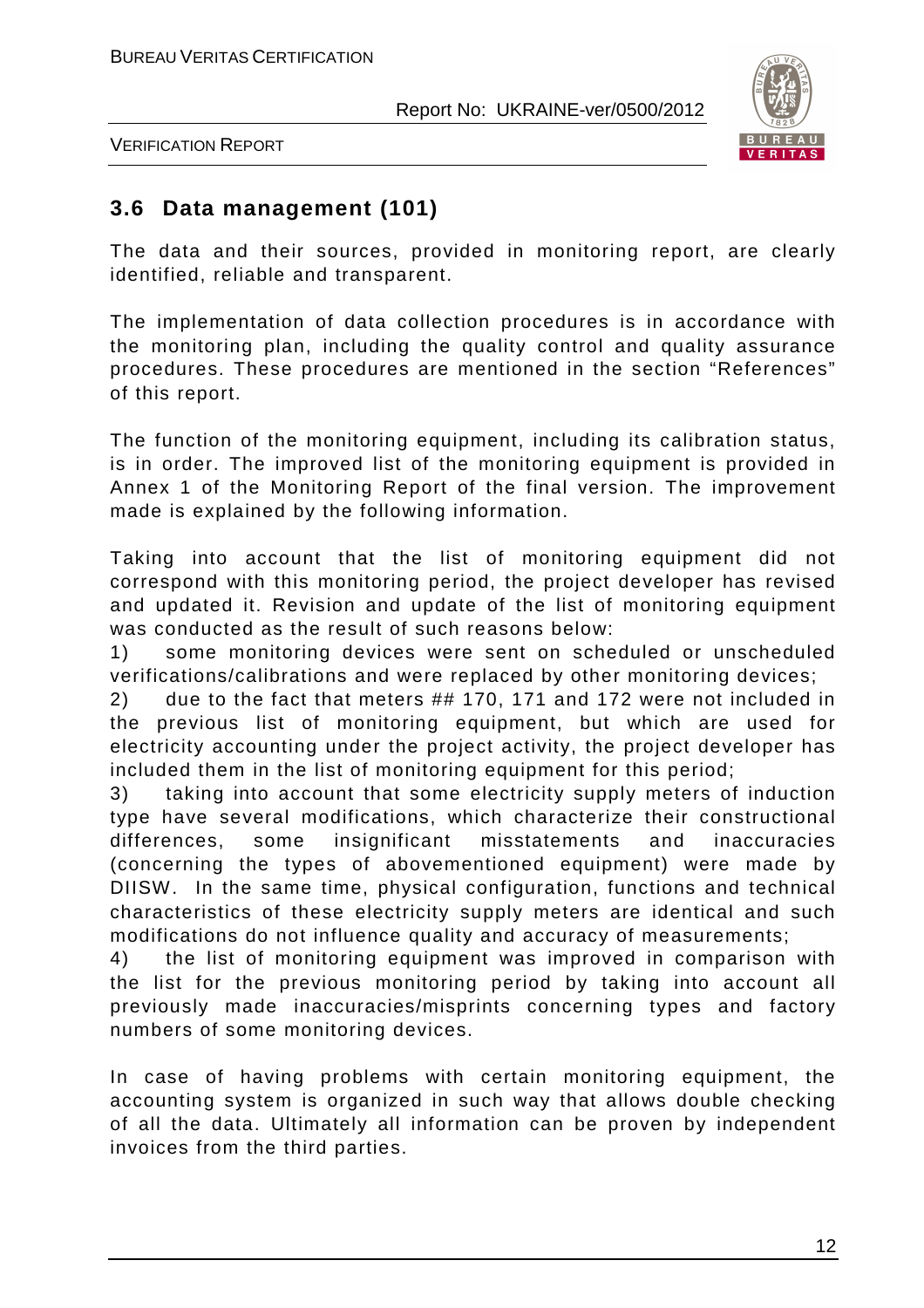

VERIFICATION REPORT

The evidence and records used for the monitoring are maintained in a traceable manner.

The quality assurance procedures are based on the Plant's ISO 9001:2001 quality management system (QMS), which was further upgraded to the more recent ISО 9001:2008 version. The QMS covers the whole of the Plant's production process. Furthermore, an OHSAS 18001:2007 industrial safety management system and an ISO 14001:2004 environmental management system were implemented in 2009. Compliance audits for the mentioned above standards are performed in accordance with "Guidance on quality management systems" and other regulatory documents of DIISW. The bureau of standardized certification is responsible for management, realization and storage of audits data. The audits are conducted on monthly basis in accordance with schedule developed at the beginning of each year by the group of accredited auditors of the bureau of standardized certification. In addition, the Plant has a number of other certificates, which proof the project monitoring quality assurance.

During this monitoring period, planned audits on compliance to the standards of ISO 9001:2008, ISO 14001 and OHSAS 18001 (according to the schedule) were conducted. Audit reports are provided to the verifiers.

All the equipment used for monitoring purposes is in line with national legislative requirements and standards. The documented instructions to operate the facilities are stored at working places. Verification and calibration of equipment are conducted at the plant in accordance with in STP 230-35-07 Metrological Support of Measuring Equipment. List of monitoring equipment are presented to the verification team in Annex 1 of the monitoring report of the final version. The data cross check as well as internal audits and corrective actions are taken as defined in STP 230-18- 03 Quality Management System Internal Audits and according to the standards ISO 9001:2008, ISO 14001 and OHSAS 18001. The reporting risk is rather low. In case of having problems with certain monitoring devices, the accounting system is organized in such way that allows double checking of all the data.

The data collection and management system for the project is in accordance with the monitoring plan.

The identified areas of concern as to Data management, project participants response and BV Certification's conclusion are described in Appendix A (refer to CL 06, CL 01, CL 02, CAR 13, CAR 14, and CL 04).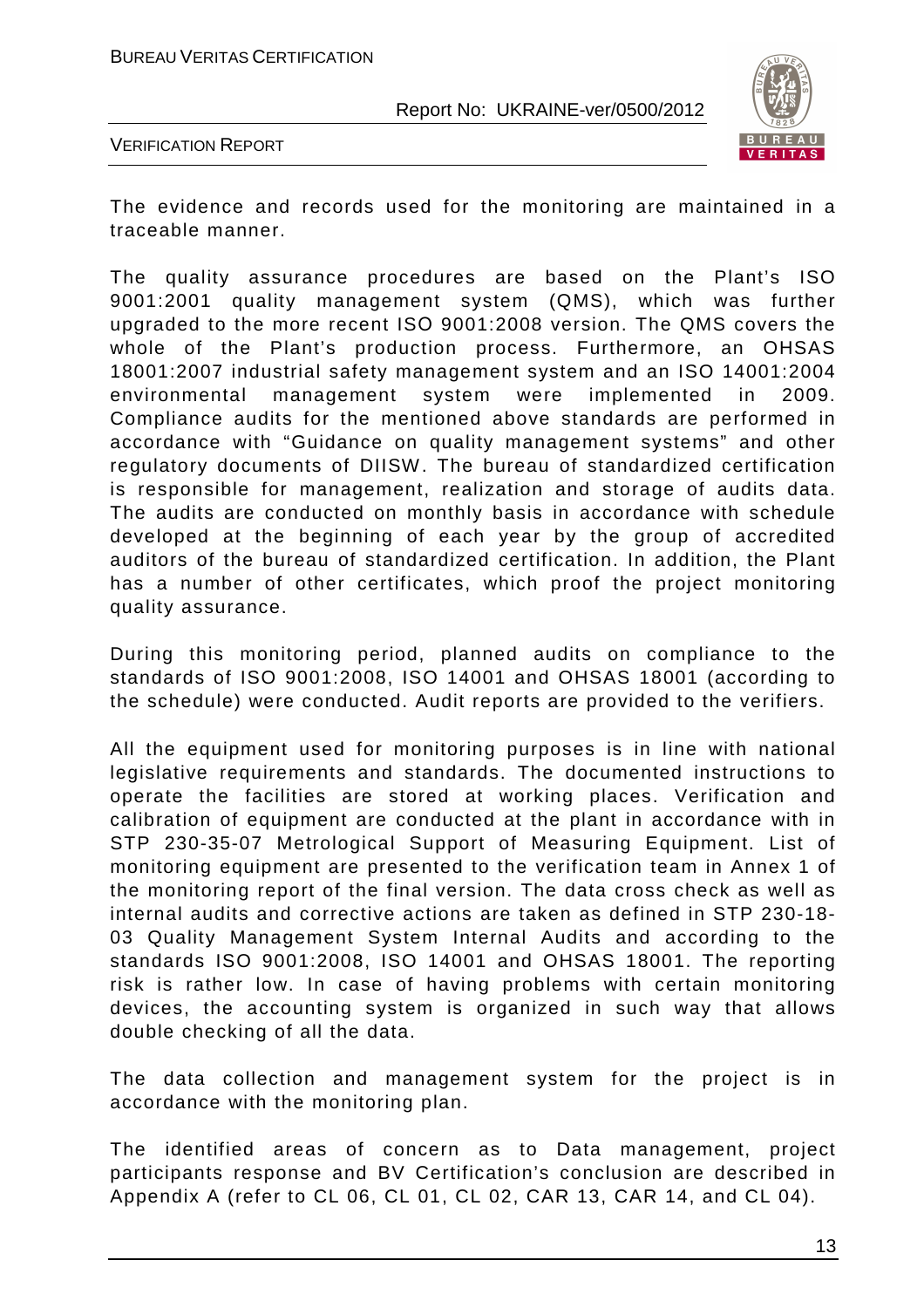

VERIFICATION REPORT

### **3.7 Verification regarding programmes of activities (102-110)**

Not applicable.

#### **4 VERIFICATION OPINION**

Bureau Veritas Certification has performed the fourth periodic verification of the "Revamping of sintering and blast-furnace production at OJSC "Dniprovsky Integrated Iron and Steel Works named after Dzerzhynsky" Project in Ukraine, which applies JI specific approach. The verification was performed on the basis of UNFCCC criteria and host country criteria and also on the criteria given to provide for consistent project operations, monitoring and reporting.

The verification consisted of the following three phases: i) desk review of the monitoring report against project design and the baseline and monitoring plan; ii) follow-up interviews with project stakeholders; iii) resolution of outstanding issues and the issuance of the final verification report and opinion.

The management of PJSC "Dniprovsky Integrated Iron and Steel Works named after Dzerzhynsky" is responsible for the preparation of the GHG emissions data and the reported GHG emission reductions of the project on the basis set out within the project Monitoring Plan indicated in the final PDD version 6. The development and maintenance of records and reporting procedures in accordance with that plan, including the calculation and determination of GHG emission reductions from the project, is the responsibility of the management of the project.

Bureau Veritas Certification verified the Project Monitoring Report version 2 for the reporting period as indicated below. Bureau Veritas Certification confirms that the project is implemented as planned and described in approved PDD. Installed equipment being essential for generating emission reductions runs reliably and is calibrated appropriately. The monitoring system is in place and the project is generating GHG emission reductions.

Bureau Veritas Certification can confirm that the GHG emission reductions are accurately calculated and are free of material errors, omissions, or misstatements. Our opinion relates to the project's GHG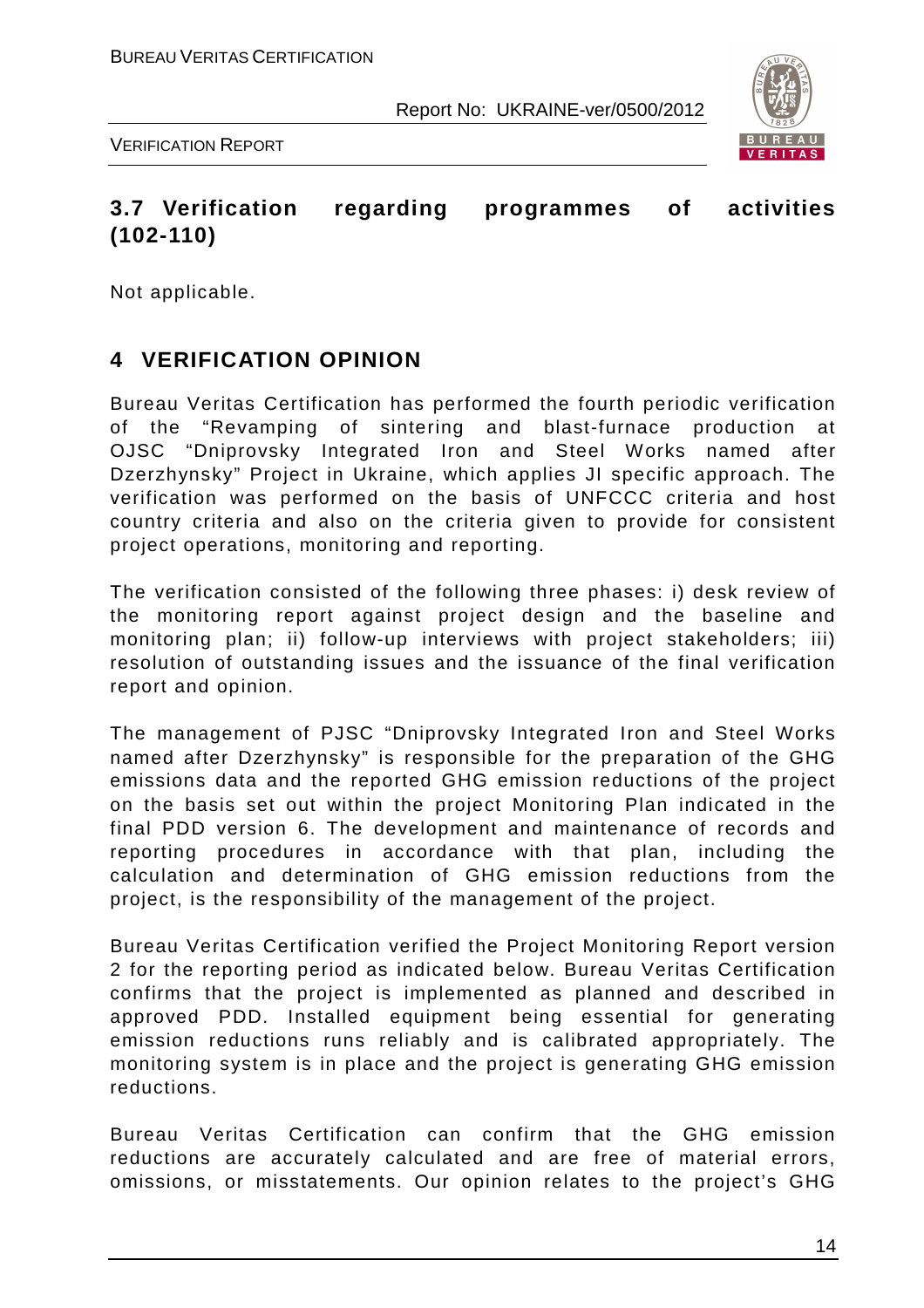

VERIFICATION REPORT

emissions and resulting GHG emission reductions reported and related to the approved project baseline and monitoring plan, and its associated documents. Based on the information we have seen and evaluated, we confirm, with a reasonable level of assurance, the following statement:

| Reporting period: From 01/01/2012 to 31/03/2012 |                                                    |
|-------------------------------------------------|----------------------------------------------------|
| Baseline emissions                              | : 2 687 833 tonnes of CO <sub>2</sub> equivalents. |
| Project emissions                               | : 2 306 815 tonnes of CO <sub>2</sub> equivalents. |
| <b>Emission Reductions</b>                      | : 381 018 tonnes of CO <sub>2</sub> equivalents.   |

For the monitoring period  $(01/01/2012 - 31/03/2012)$ , total amount of emission reductions is 381 018 tonnes of CO2 equivalents.

Project and baseline emissions which are stated above are rounded by monitoring report developers to the whole figure and are based on calculations which are demonstrated in excel file attached to the monitoring report.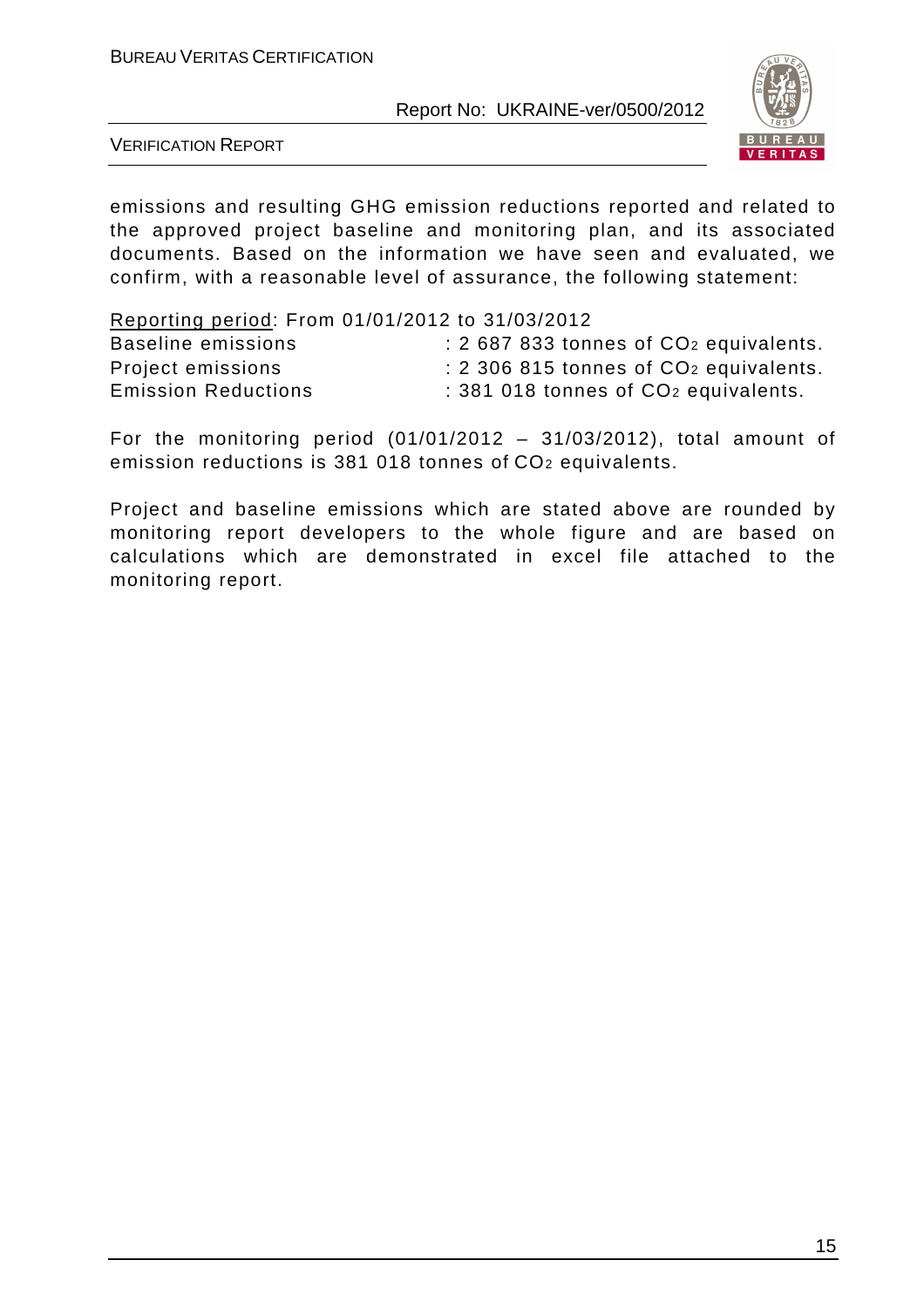

VERIFICATION REPORT

#### **5 REFERENCES**

#### **Category 1 Documents:**

Documents provided by Institute for Environment and Energy Conservation Ltd. that relate directly to the GHG components of the project.

- /1/ PDD "Revamping of sintering and blast-furnace production at OJSC "Dniprovsky Integrated Iron and Steel Works named after Dzerzhynsky", version 6 dated 10/05/2011;
- /2/ Decree of Cabinet of Ministers of Ukraine #206, dated 22/02/2006;
- /3/ Monitoring Report "Revamping of sintering and blast-furnace production at OJSC "Dniprovsky Integrated Iron and Steel Works named after Dzerzhynsky" (1 quarter of 2012), version 1 dated 17/05/2012;
- /4/ Monitoring Report "Revamping of sintering and blast-furnace production at OJSC "Dniprovsky Integrated Iron and Steel Works named after Dzerzhynsky" (1 quarter of 2012), version 2 dated 05/06/2012;
- /5/ Letter of Endorsement № 1807/23/7 on the JI project "Revamping of sintering and blast-furnace production at OJSC "Dniprovsky Integrated Iron and Steel Works named after Dzerzhynsky" dated November, 09, 2010 issued by National Environmental Investment Agency of Ukraine;
- /6/ Declaration of Approval 2011JI15 on the JI project "Revamping of sintering and blast-furnace production at OJSC "Dniprovsky Integrated Iron and Steel Works named after Dzerzhynsky" issued by Ministry of Economic Affairs, Agriculture and Innovation dated 10/05/2011;
- /7/ Letter of Approval #1838/23/7 dated 15/07/2011 on the JI project "Revamping of sintering and blast-furnace production at OJSC "Dniprovsky Integrated Iron and Steel Works named after Dzerzhynsky" issued by State Environmental Investment Agency of Ukraine;
- /8/ Excel-file "Calculation of emission reductions for the project "Revamping of sintering and blast-furnace production at OJSC "Dniprovsky Integrated Iron and Steel Works named after Dzerzhynsky"\_1 quarter of 2012";
- /9/ Excel-file "Calculation of coefficients for coke".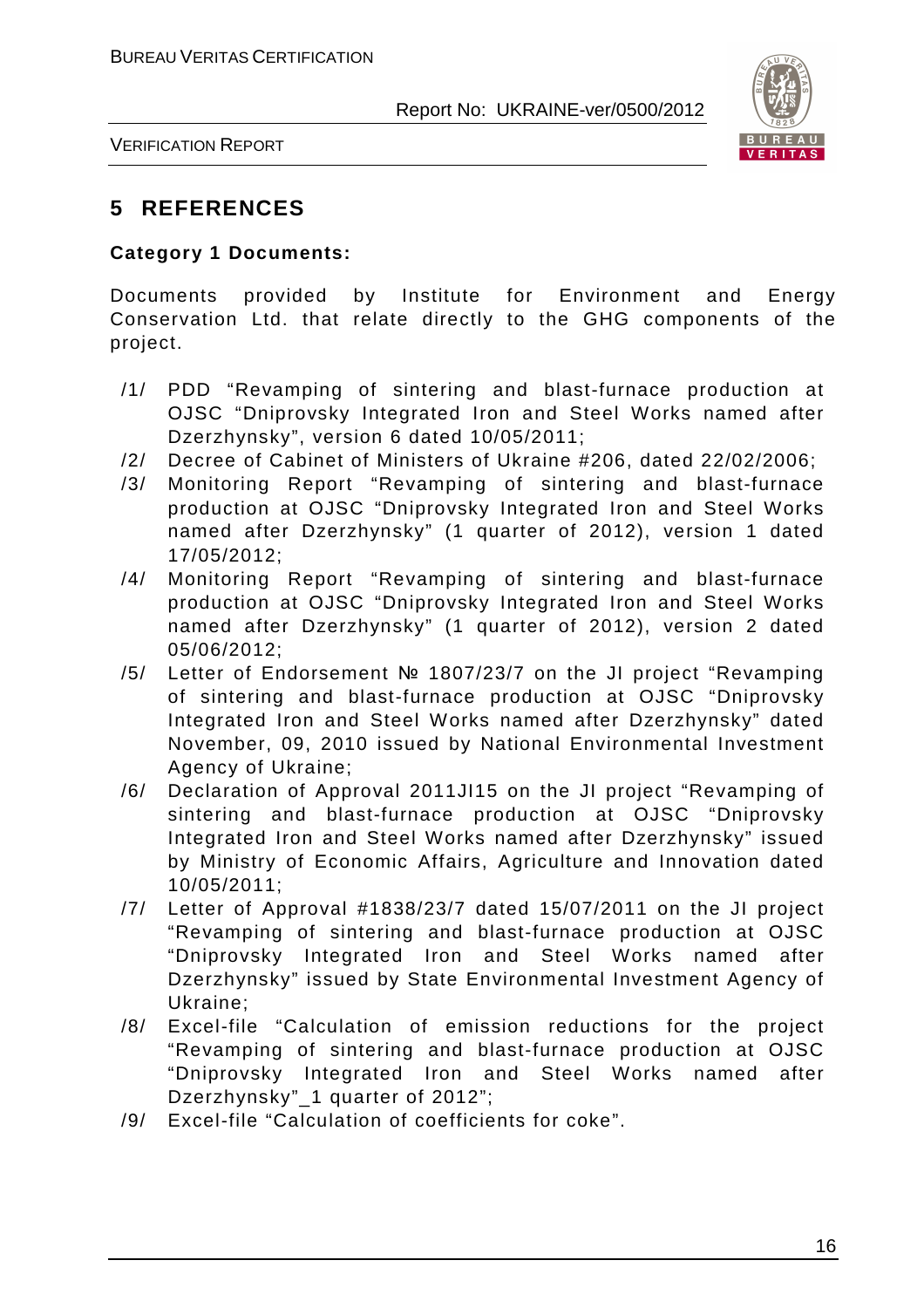

VERIFICATION REPORT

#### **Category 2 Documents:**

Background documents related to the design and/or methodologies employed in the design or other reference documents.

- /1/ Glossary of JI terms, version 03, JISC;
- /2/ Guidance on Criteria for Baseline Setting and Monitoring, version 03, JISC;
- /3/ JISC "Clarification regarding the public availability of documents under the verification procedure under the Joint Implementation Supervisory Committee." Version 03;
- /4/ Passport of electricity meter type И670, fabrication # 168047, last calibration date–17/08/2011
- /5/ Passport of electricity meter type И670, fabrication # 681225, last calibration date–04/11/2010
- /6/ Passport of electricity meter type И670, fabrication # 793115, last calibration date–19/07/2010
- /7/ Report on environmental protection for the 1st quarter 2012. Form # 2-ТП (air) (per quarter)
- /8/ Information dated 15/05/2012 on amending the Schedule of QMS internal audits in 2012
- /9/ Schedule of QMS internal audits in 2012, approved 22/12/2011
- /10/ Balance sheet on active energy consumption for January 2012
- /11/ Balance sheet on active energy consumption for February 2012
- /12/ Balance sheet on active energy consumption for March 2012
- /13/ Balance sheet on blast-furnace and coke gases consumption for March 2012
- /14/ Balance sheet on blast-furnace and coke gases consumption for January 2012
- /15/ Balance sheet on blast-furnace and coke gases consumption for February 2012
- /16/ Passport of electricity meter type И670, fabrication # 771697, last calibration date–09/07/2010
- /17/ Passport of electricity meter type ИТ, fabrication # 111336, last calibration date–09/04/2010
- /18/ Passport of electricity meter type И670, fabrication # 006194, last calibration date–03/12/2010
- /19/ Passport of electricity meter type И670, fabrication # 011918, last calibration date–17/08/2011
- /20/ Passport of electricity meter type И670, fabrication # 068744, last calibration date–03/12/2010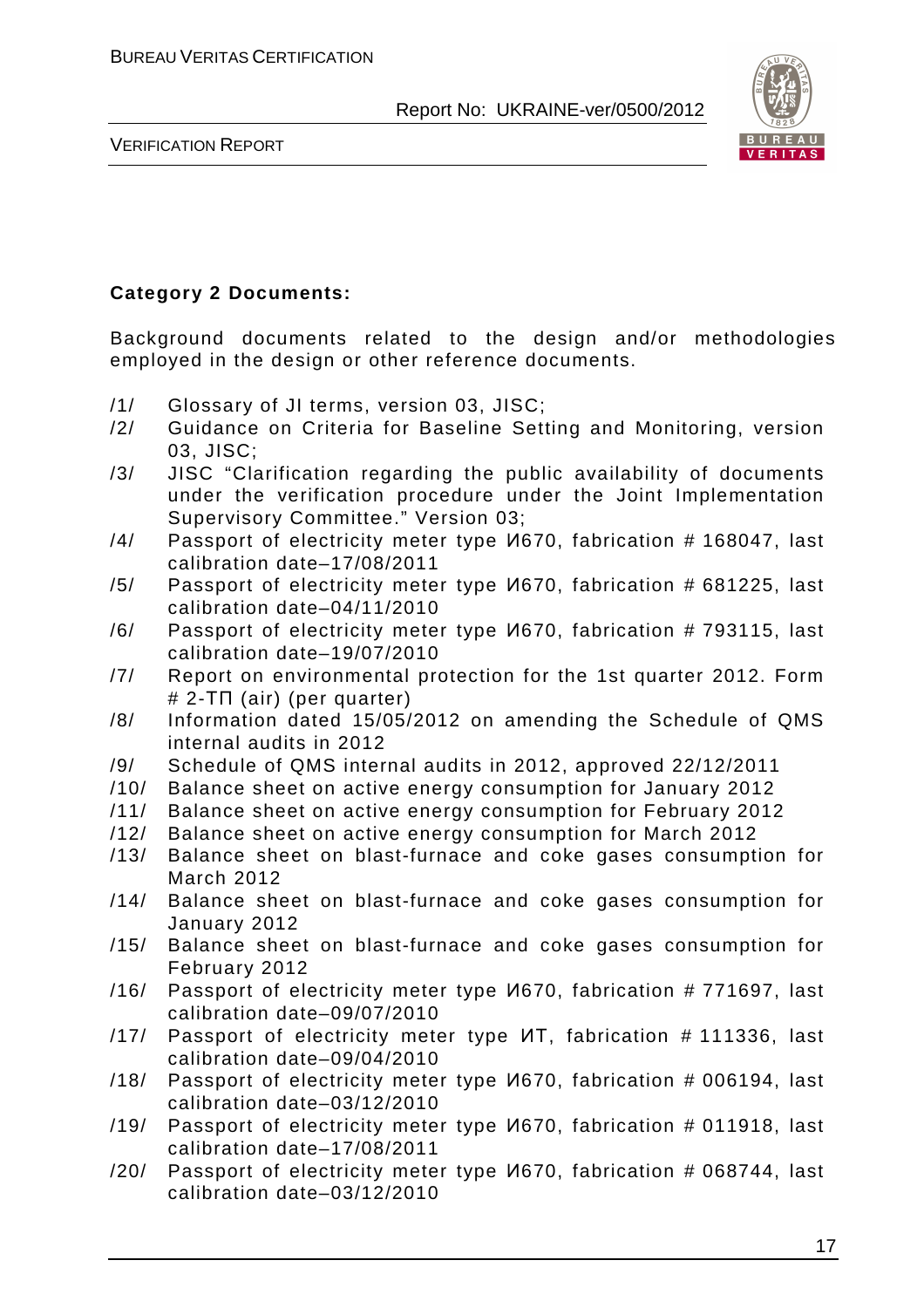

VERIFICATION REPORT

| /21/ | Passport of electricity meter type <i>V</i> 670, fabrication # 069187, last<br>calibration date-19/09/2011 |
|------|------------------------------------------------------------------------------------------------------------|
| /22/ | Passport of electricity meter type <i>V</i> 670, fabrication # 377759, last<br>calibration date-04/11/2010 |
| /23/ | Passport of electricity meter type <i>V</i> 670, fabrication # 082160, last                                |
| /24/ | calibration date-07/05/2010<br>Passport of electricity meter type <i>V</i> 670, fabrication # 237322, last |
|      | calibration date-17/08/2011                                                                                |
| /25/ | Passport of electricity meter type <i>V</i> 670, fabrication # 095620, last<br>calibration date-17/10/2011 |
| /26/ | Passport of electricity meter type <i>V</i> 670, fabrication # 096018, last<br>calibration date-09/04/2010 |
| /27/ | Passport of electricity meter type <i>V</i> 670, fabrication # 115317, last<br>calibration date-17/10/2011 |
| /28/ | Passport of electricity meter type <i>V</i> 670, fabrication # 130888, last                                |
|      | calibration date-18/11/2011                                                                                |
| /29/ | Passport of electricity meter type <i>V</i> 670, fabrication # 143541, last<br>calibration date-16/02/2012 |
| /30/ | Passport of electricity meter type <i>V</i> 681, fabrication # 655731, last                                |
| /31/ | calibration date-16/05/2011<br>Passport of electricity meter type <i>V</i> 670, fabrication # 146522, last |
|      | calibration date-07/05/2010                                                                                |
| /32/ | Passport of electricity meter type <i>V</i> 670, fabrication # 188830, last<br>calibration date-16/06/2011 |
| /33/ | Passport of electricity meter type <i>V</i> 670, fabrication # 193791, last                                |
|      | calibration date-06/03/2012                                                                                |
| /34/ | Passport of electricity meter type <i>V</i> 670, fabrication # 233827, last<br>calibration date-09/04/2010 |
| /35/ | Passport of electricity meter type <i>V</i> 670, fabrication # 303419, last                                |
|      | calibration date-09/06/2010                                                                                |
| /36/ | Passport of electricity meter type V43, fabrication # 201587, last<br>calibration date-17/10/2011          |
| /37/ | Passport of electricity meter type $M670$ , fabrication # 306278, last                                     |
|      | calibration date-03/12/2010                                                                                |
| /38/ | Passport of electricity meter type $M670$ , fabrication # 350258, last                                     |
| /39/ | calibration date-06/03/2012<br>Passport of electricity meter type <i>MT</i> , fabrication #313176, last    |
|      | calibration date-04/11/2010                                                                                |
| /40/ | Passport of electricity meter type $M687$ , fabrication # 355820, last                                     |
|      | calibration date-16/05/2011                                                                                |
| /41/ | Passport of electricity meter type <i>V</i> 670, fabrication #736250, last<br>calibration date-04/10/2010  |
| /42/ | Passport of electricity meter type <i>V</i> 670M, fabrication #366136,                                     |
|      | last calibration date-07/05/2010                                                                           |
| /43/ | Passport of electricity meter type <i>V</i> 670, fabrication # 374202, last                                |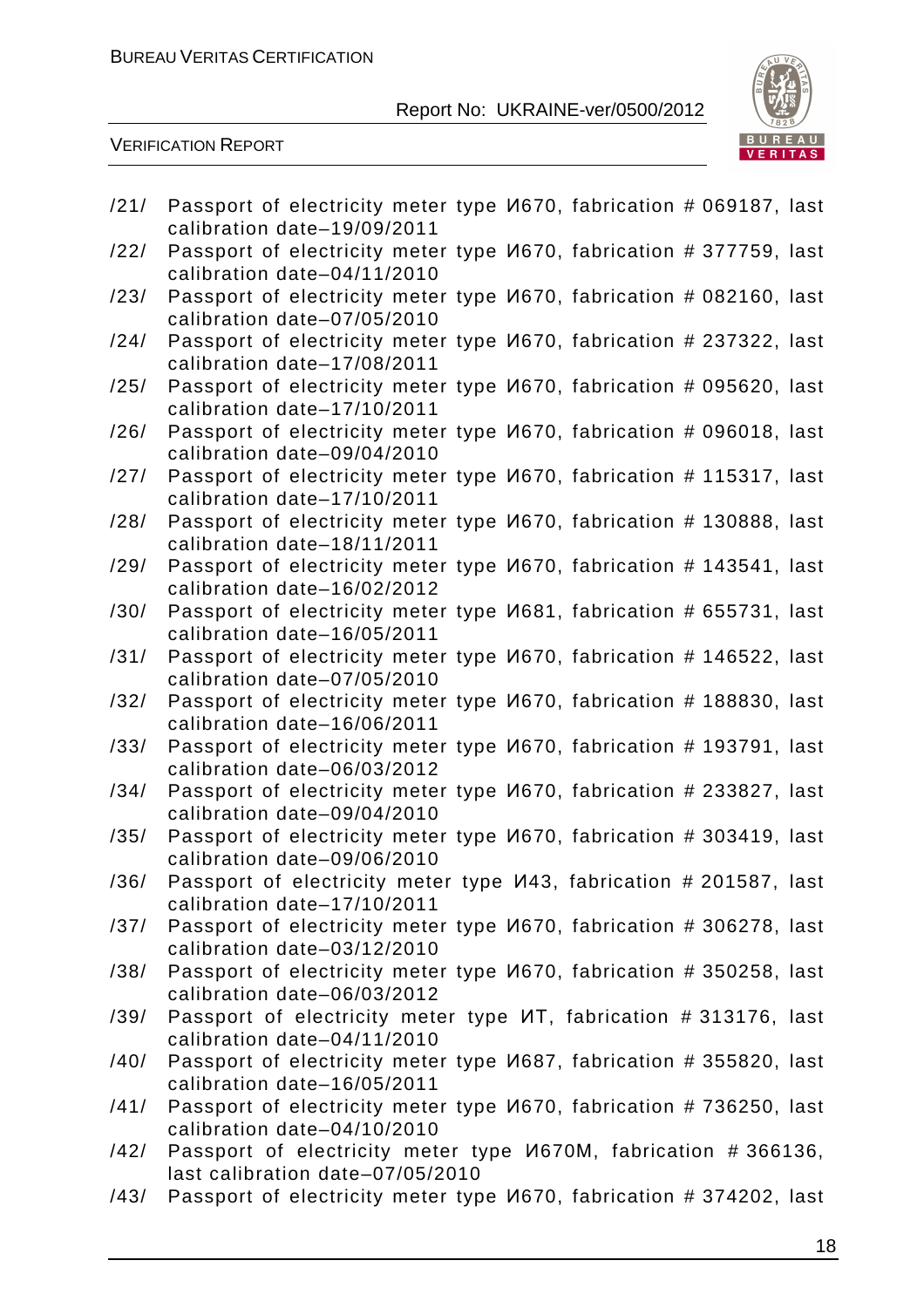VERIFICATION REPORT



calibration date–06/03/2012

- /44/ Passport of electricity meter type И670М, fabrication # 429768, last calibration date–18/11/2011
- /45/ Passport of electricity meter type ИТ, fabrication # 691814, last calibration date–24/03/2010
- /46/ Passport of electricity meter type И670, fabrication # 233755, last calibration date–16/01/2012
- /47/ Passport of electricity meter type И670, fabrication # 754589, last calibration date–17/10/2011
- /48/ Passport of electricity meter type И670, fabrication # 233380, last calibration date–23/12/2009
- /49/ Passport of electricity meter type И670М, fabrication # 365718, last calibration date–18/11/2011
- /50/ Passport of electricity meter type И670Д, fabrication # 619098, last calibration date–10/09/2010
- /51/ Passport of electricity meter type И670Д, fabrication # 619944, last calibration date–09/04/2010
- /52/ Passport of electricity meter type И670Д, fabrication # 350258, last calibration date–06/03/2012
- /53/ Technical report on sinter plant # 2 operation for January 2012
- /54/ Technical report on blast-furnace shop operation for January 2012
- /55/ Technical report on sinter plant # 2 operation for February 2012
- /56/ Technical report on blast-furnace shop operation for February 2012
- /57/ Technical report on sinter plant # 2 operation for March 2012
- /58/ Technical report on blast-furnace shop operation for March 2012
- /59/ Report dated 10/04/2012 on internal audits on conformity to ISO 14001 system for the 1st quarter 2012
- /60/ Passport on natural gas physical and chemical parameters for the period from 01/01/2012 to 31/01/2012
- /61/ Passport on natural gas physical and chemical parameters for the period from 01/03/2012 to 31/03/2012
- /62/ Passport on natural gas physical and chemical parameters for the period from 01/02/2012 to 29/02/2012
- /63/ Passport on electricity meter type ET, fabrication # 8875 (last calibration date–06/09/2006)
- /64/ Passport of electricity meter type И670М, fabrication # 021916, last calibration date–14/12/2011
- /65/ Passport of electricity meter type И670, fabrication # 134849, last calibration date–10/09/2010
- /66/ Passport of electricity meter type И43, fabrication # 155427, last calibration date–12/10/2011
- /67/ Passport of electricity meter type И670, fabrication # 304986, last calibration date–15/05/2011
- /68/ Passport of electricity meter type И670, fabrication # 305171, last calibration date–08/02/2012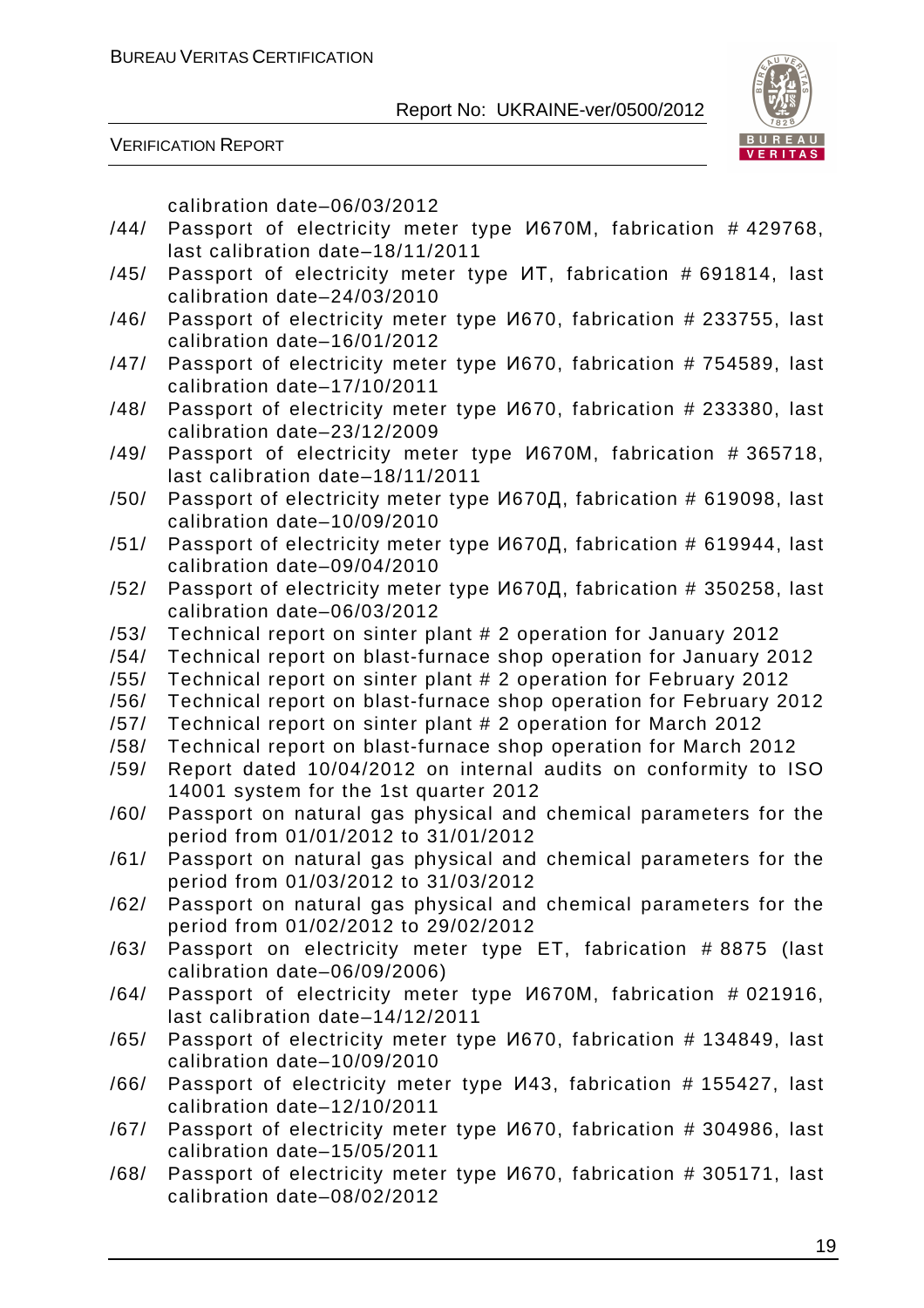

VERIFICATION REPORT

/69/ Passport of electricity meter type И670, fabrication # 672417, last calibration date–16/02/2012 /70/ Passport of electricity meter type ИТ, fabrication # 690221, last calibration date–18/11/2011 /71/ Passport of electricity meter type И670, fabrication # 712689, last calibration date–10/03/2011 /72/ Passport of electricity meter type И670, fabrication # 919610, last calibration date–06/03/2012 /73/ Passport on electricity meter type ЕвроАльфа, fabrication # 01132767 (last calibration date–09/02/2006) /74/ Passport on electricity meter type ЕвроАльфа, fabrication # 01132774 (last calibration date–09/02/2006) /75/ Passport on electricity meter type ЕвроАльфа, fabrication # 01132785 (last calibration date–09/02/2006) /76/ Energy consumption by the plant shops (for 2011, 2012) /77/ Energy distribution by GSU-CHP for January 2012 /78/ Energy distribution by GSU-CHP for February 2012 /79/ Energy distribution by GSU-CHP for March 2012 /80/ Passport on natural gas consumption meter type Метран-100, fabrication # 66737 (last calibration date–05/03/2012) /81/ Passport on natural gas consumption meter type Сапфир-М, fabrication # 03831731 (last calibration date–01/02/2012) /82/ Passport on natural gas consumption meter type Метран-100, fabrication # 65430 (last calibration date–01/02/2012) /83/ Analysis of personnel training according to the plan prescribed by the order # 7 dated 03/01/2012 for the I quarter 2012 /84/ Order on personnel development # 7 dated 03/01/2012 /85/ Composite book of working educational plans, training and vocational training programmes as for 3-4 category doser occupation (approved 26/06/2008) /86/ Composite book of working educational plans, training and vocational training programmes as for 3 category ventilation and aspiration units operator occupation (approved 30/09/2008) /87/ Technical passport on scales type 2370ВВ-150Е/2С, fabrication # 70 (last calibration date–15/05/2012) /88/ Logbook on CHP electric shop operation. Started: 18/02/2012. Finished: 09/05/2012 /89/ Logbook on CHP electric shop operation (steam-air power plant). Started: 26/02/2012. Finished: 13/05/2012 /90/ Sinter production cost analysis for January, February, March 2012 /91/ One tonne of pig iron production cost analysis for January, February, March 2012 /92/ Report on the audit (conducted in blast-furnace shop) on compliance with QMS dated 04/04/2012. /93/ Report on the audit (conducted in planning and economic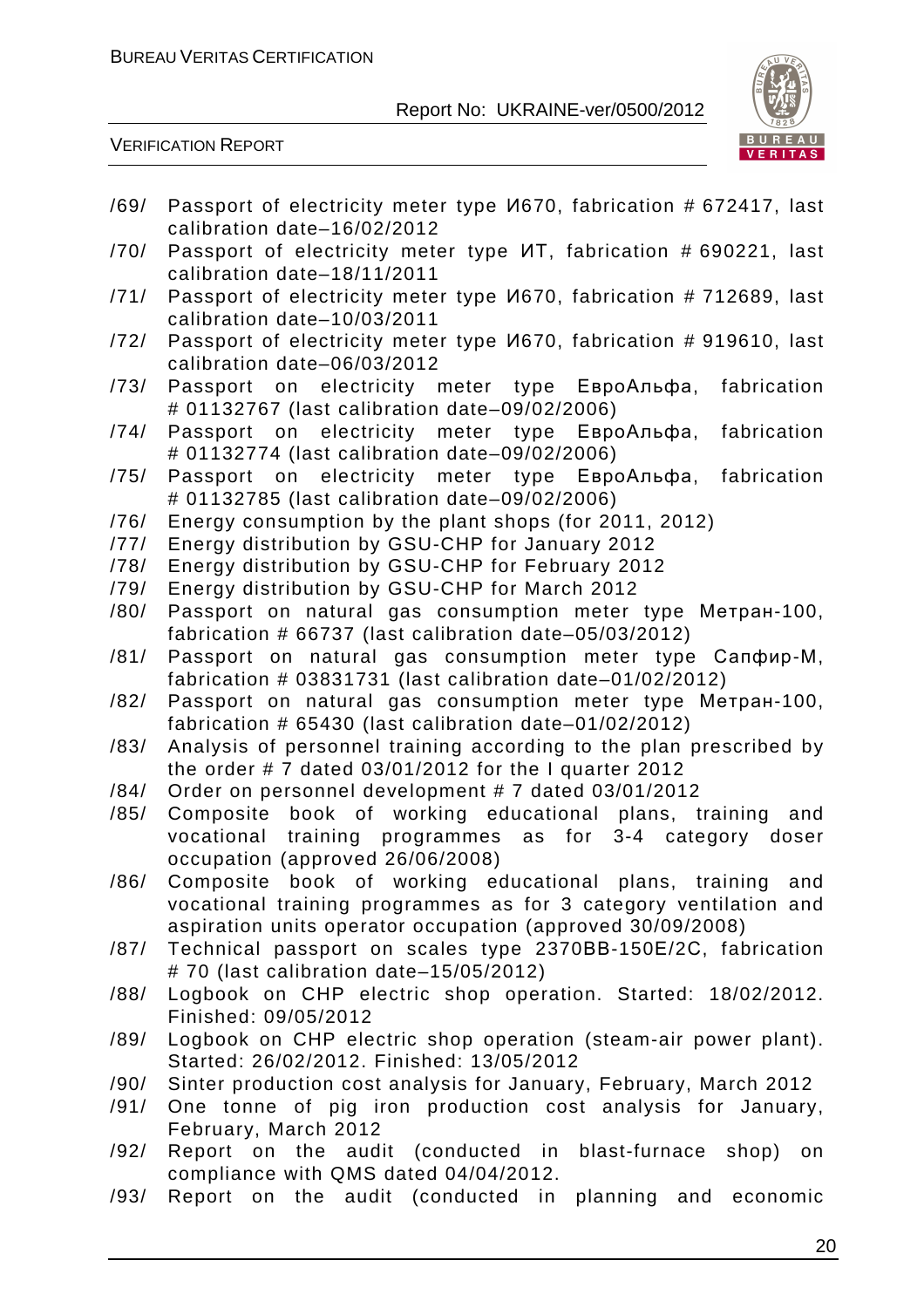VERIFICATION REPORT



department) on compliance with QMS dated 03/02/2012.

- /94/ Statement on internal control of QMS and ISS at PJSC "Dniprovsky Integrated Iron and Steel Works named after Dzerzhynsky" dated 29/03/2012.
- /95/ Calculation of coefficient for coke (DIISW), 1st quarter of 2012.
- /96/ Passport on natural gas flow meter type Сапфир, fabrication #517758 (last calibration date – 06/09/2011)
- /97/ Passport on natural gas flow meter type И670, fabrication #082160 (last calibration date – 26/04/2010)
- /98/ Passport on meter type И670, fabrication #603211 (last calibration date 27/01/2012)
- /99/ Logbook on electricity meter replacement (data for the first quarter of 2012)
- /100/ Passport on meter type И 670, fabrication #605102 (last calibration date – 09/01/2012).
- /101/ Passport on electricity meter type ЕвроАльфа, fabrication #01132780 (last calibration date – 09/02/2006)
- /102/ Passport on meter type И670, fabrication #127301 (last calibration date – 29/06/2010)
- /103/ Passport of electricity meter type И670, fabrication # 168047, last calibration date–17/08/2011
- /104/ Passport of electricity meter type И670, fabrication # 681225, last calibration date–04/11/2010
- /105/ Passport of electricity meter type И670, fabrication # 793115, last calibration date–19/07/2010

#### **Persons interviewed:**

List persons interviewed during the verification or persons that contributed with other information that are not included in the documents listed above.

- /1/ Zolotarevskaya I. G. acting head of the environment protection service of DIISW
- /2/ Motsnyi V. V. head of the technical department DIISW W
- /3/ Turkyn M. B. deputy chief power engineer DIISW
- /4/ Filipov A. V. acting deputy chief power engineer DIISW
- /5/ Sinelnikov N. A. representative of electronical laboratory of DIISW
- /6/ Bogdanovic I.N. representative of the laboratory of metrology of DIISW
- /7/ Chayun O.N. acting head of the personnel technical education and training department of DIISW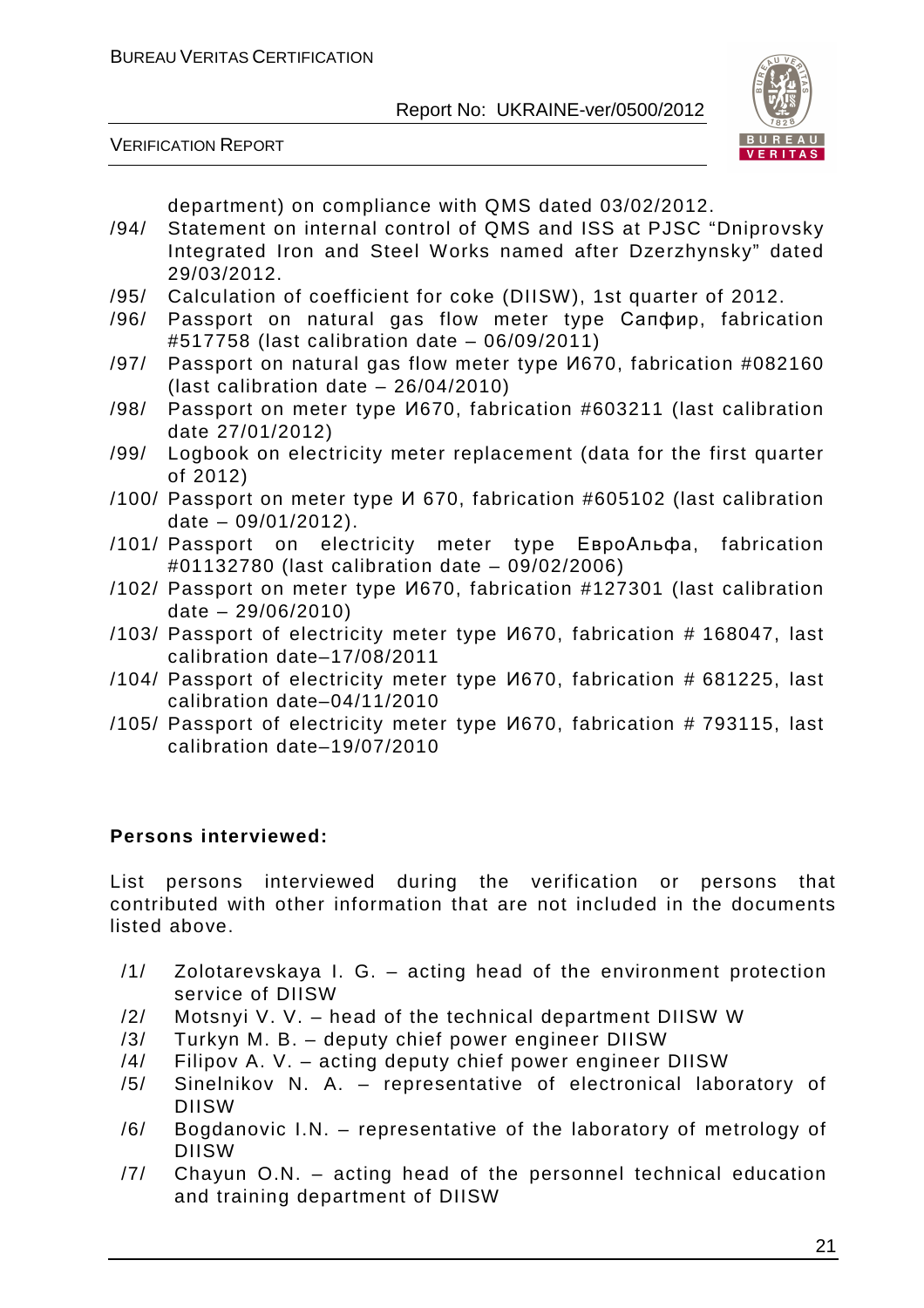

VERIFICATION REPORT

- /8/ Ivanov G.B. head of the Office of Standardization and **Certification**
- /9/ Honcharenko S. H. head of the technical department of DIISW
- /10/ Seredyuk V.V. ecology department manager of Institute for Environment and Energy Conservation Ltd.
- /11/ Linnik Y. leading specialist of ecology department acting head of of Institute for Environment and Energy Conservation Ltd.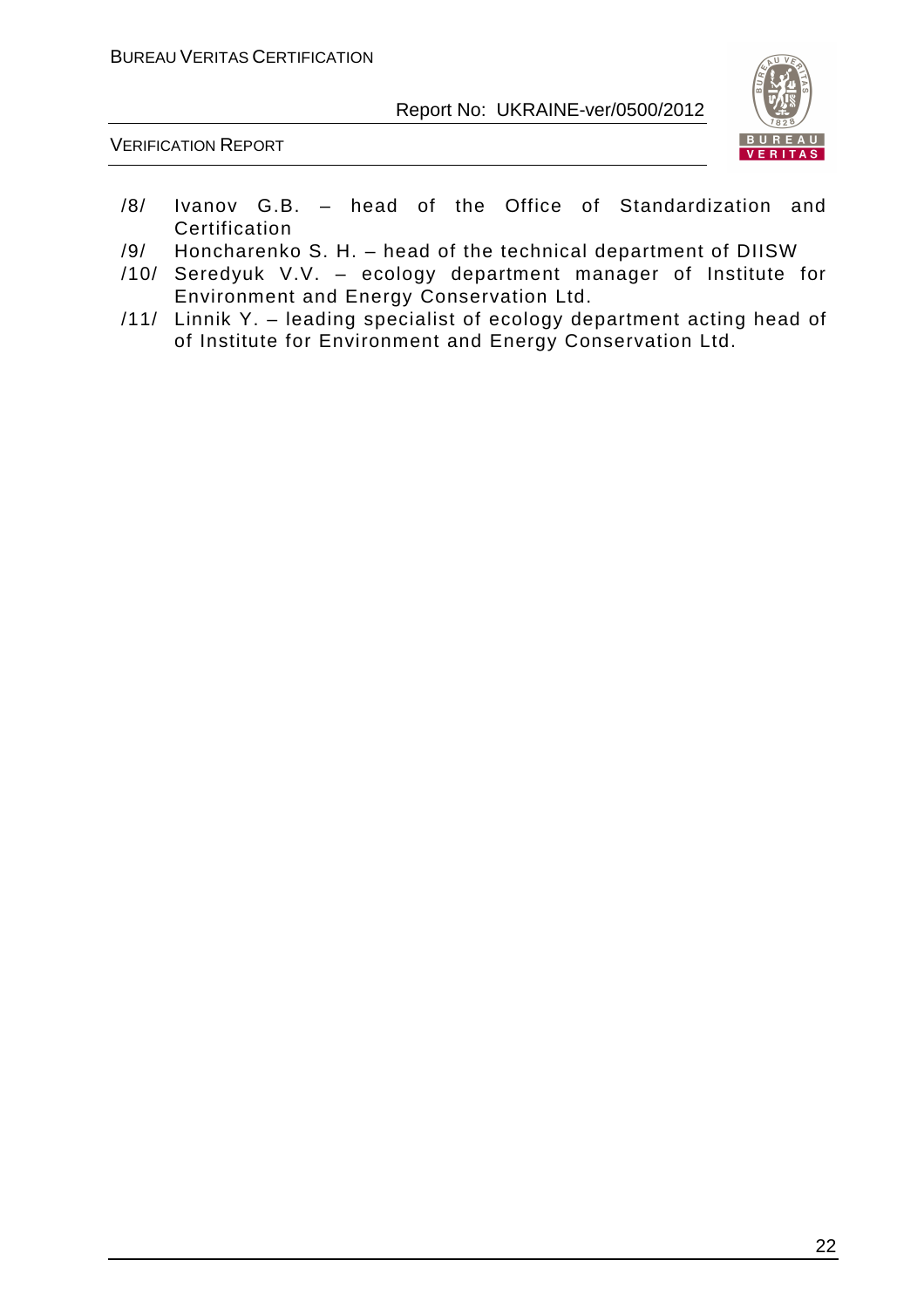

VERIFICATION REPORT

# **APPENDIX A: VERIFICATION PROTOCOL**

#### **BUREAU VERITAS CERTIFICATION HOLDING SAS**

**Check list for verification, according to the JOINT IMPLEMENTATION DETERMINATION AND VERIFICATION MANUAL (Version 01)** 

| , <i>.</i><br><b>DVM</b><br><b>Paragrap</b><br><b>h</b> | <b>Check Item</b>                                                                                                                                                                                         | <b>Initial finding</b>                                                                                                                                                                                                    | <b>Draft</b><br><b>Conclusion Conclusion</b> | <b>Final</b> |
|---------------------------------------------------------|-----------------------------------------------------------------------------------------------------------------------------------------------------------------------------------------------------------|---------------------------------------------------------------------------------------------------------------------------------------------------------------------------------------------------------------------------|----------------------------------------------|--------------|
|                                                         | <b>Project approvals by Parties involved</b>                                                                                                                                                              |                                                                                                                                                                                                                           |                                              |              |
| 90                                                      | project approval when submitting from the Host country.<br>the first verification report to the<br>secretariat for publication in<br>accordance with paragraph 38 of<br>the JI guidelines, at the latest? | Has the DFPs of at least one $ CAR$ 08. Please, include (in the MR<br>Party involved, other than the section 1) information on letter of approval<br>host Party, issued a written not only from the Netherlands, but also | <b>CAR 08</b>                                | OK.          |
| 91                                                      | all<br>written<br>Are<br>the<br>approvals by Parties involved involved are unconditional.<br>unconditional?                                                                                               | project The written project approvals by Parties                                                                                                                                                                          | OK.                                          | OK.          |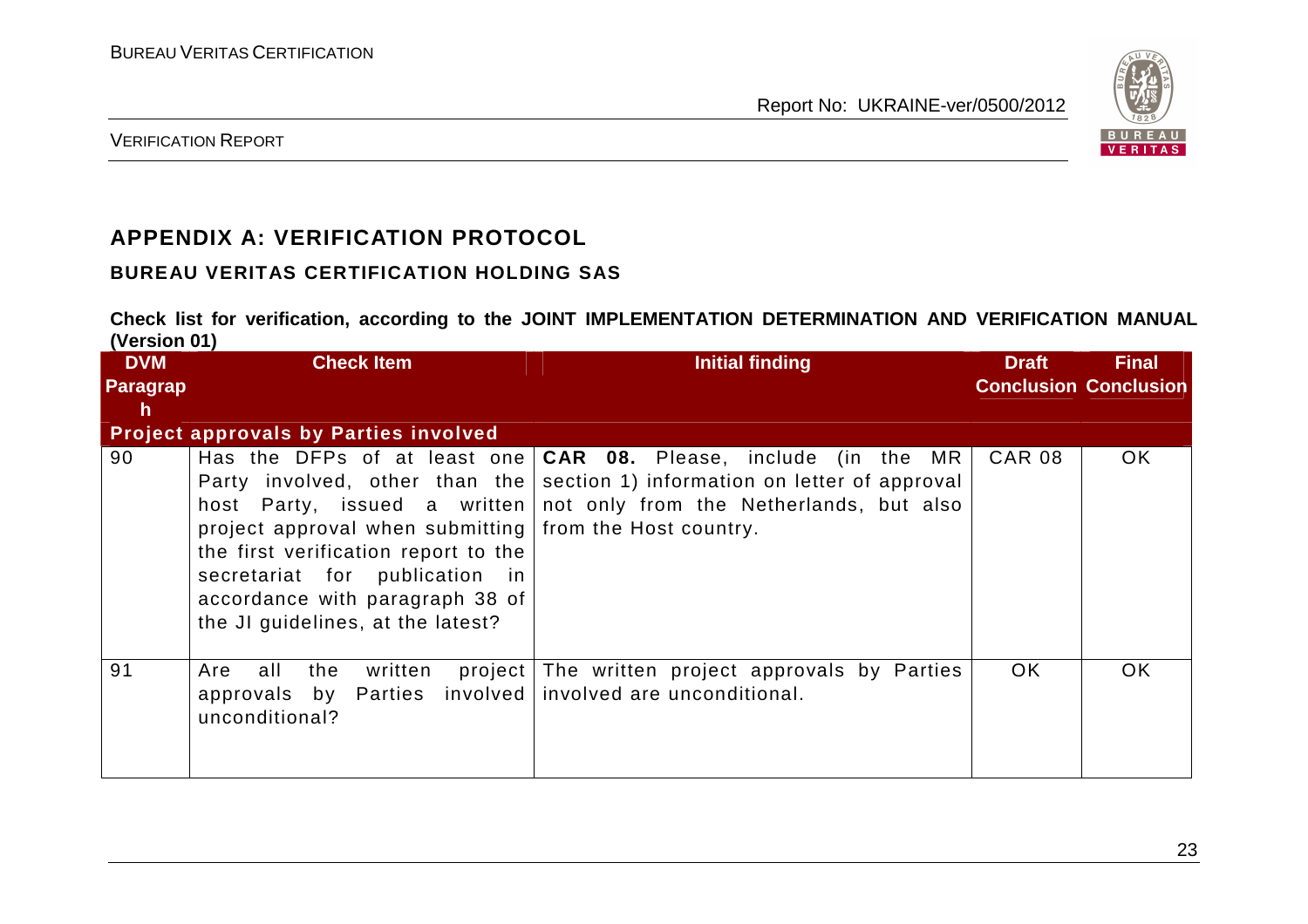

|    | <b>VERIFICATION REPORT</b>                                                                                                                                                        |                                                                                                                                                                                                                                                                                                                                                                                                                                                                                                                                                                  |     | BUREAU<br><b>VERITAS</b> |
|----|-----------------------------------------------------------------------------------------------------------------------------------------------------------------------------------|------------------------------------------------------------------------------------------------------------------------------------------------------------------------------------------------------------------------------------------------------------------------------------------------------------------------------------------------------------------------------------------------------------------------------------------------------------------------------------------------------------------------------------------------------------------|-----|--------------------------|
|    | <b>Project implementation</b>                                                                                                                                                     |                                                                                                                                                                                                                                                                                                                                                                                                                                                                                                                                                                  |     |                          |
| 92 | Has<br>the<br>project<br>the PDD regarding which the schedule included in the PDD.<br>determination has been deemed<br>final and is so listed on the<br><b>UNFCCC JI website?</b> | been Implementation of the project activity is<br>implemented in accordance with $\vert$ based on the project implementation                                                                                                                                                                                                                                                                                                                                                                                                                                     | OK. | OK.                      |
| 93 | What is the status of operation of $ $<br>the project during the monitoring<br>period?                                                                                            | Monitoring report indicates the current<br>status<br>of the control<br>the<br>project<br>activity<br>implementation.<br>1. Technological improvements in the BFs<br>operation:<br>improvement of blast furnace coke<br>quality;<br>- decreasing the silicon content in the pig<br>iron;<br>- decreasing the BFs idle times and<br>downtime;<br>- partial substitution of the limestone by<br>lime;<br>improvement of the<br>quality<br>of<br>agglomerate.<br>2. Renewal and reconstruction of BF#1M.<br>3. Implementation of a new oxygen plant<br>AKAp 40/53-4. | OK. | <b>OK</b>                |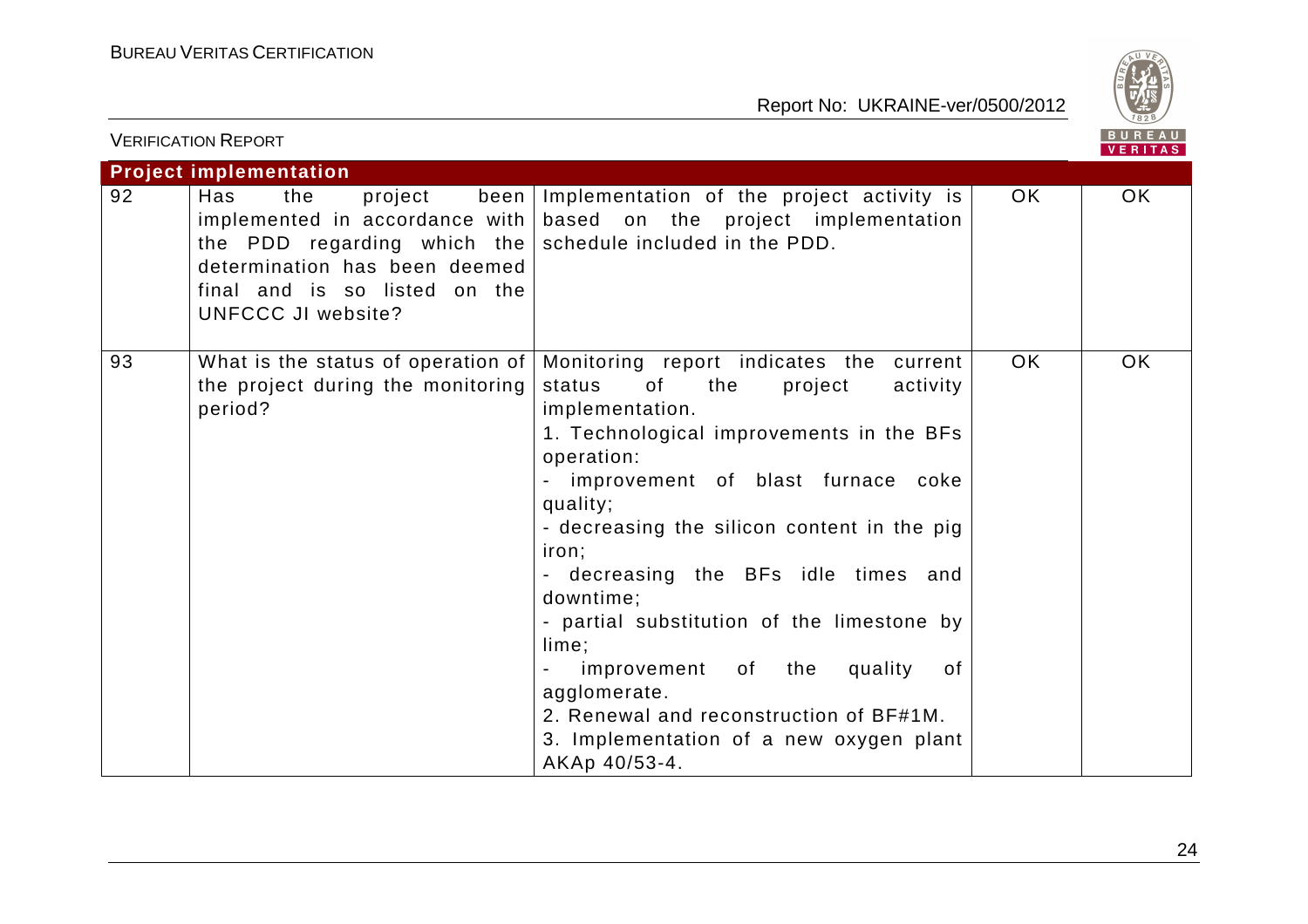

| BUREAU<br><b>VERIFICATION REPORT</b>                                                                                                                     |                                                                                                                                                                                                                                                                                                                                                                                                                                                                                                                                                                                                                    |  |  |  |  |  |
|----------------------------------------------------------------------------------------------------------------------------------------------------------|--------------------------------------------------------------------------------------------------------------------------------------------------------------------------------------------------------------------------------------------------------------------------------------------------------------------------------------------------------------------------------------------------------------------------------------------------------------------------------------------------------------------------------------------------------------------------------------------------------------------|--|--|--|--|--|
|                                                                                                                                                          | 4. Modernization of the sintering process:<br>improvements of solid fuel burning<br>process, which is part of the sintering<br>charge;<br>- increase of the level of steel waste<br>utilization;<br>- implementation of the state-of-the-art<br>dust suppression and gas purification<br>facilities;<br>- optimization of limestone decomposition<br>reaction;<br>- improvement of natural gas burning<br>process, which is supplied to burners for<br>the ignition of sintering charge;<br>- improvements of chemical composition of<br>sinter charge;<br>- reduction of fine fraction content in<br>agglomerate. |  |  |  |  |  |
| <b>Compliance with monitoring plan</b>                                                                                                                   |                                                                                                                                                                                                                                                                                                                                                                                                                                                                                                                                                                                                                    |  |  |  |  |  |
| 94<br>Did the monitoring occur in<br>accordance with the monitoring<br>in the<br>included<br>plan<br>regarding<br>which<br>determination has been deemed | The monitoring is based on actual data<br>OK.<br>OK.<br>(mentioned in the reporting documents) of<br>output production, and FER (fuel and<br><b>PDD</b><br>energy resources) consumption under the<br>the<br>projectline and baseline scenarios as it is<br>final and is so listed on the required by the JI PDD.                                                                                                                                                                                                                                                                                                  |  |  |  |  |  |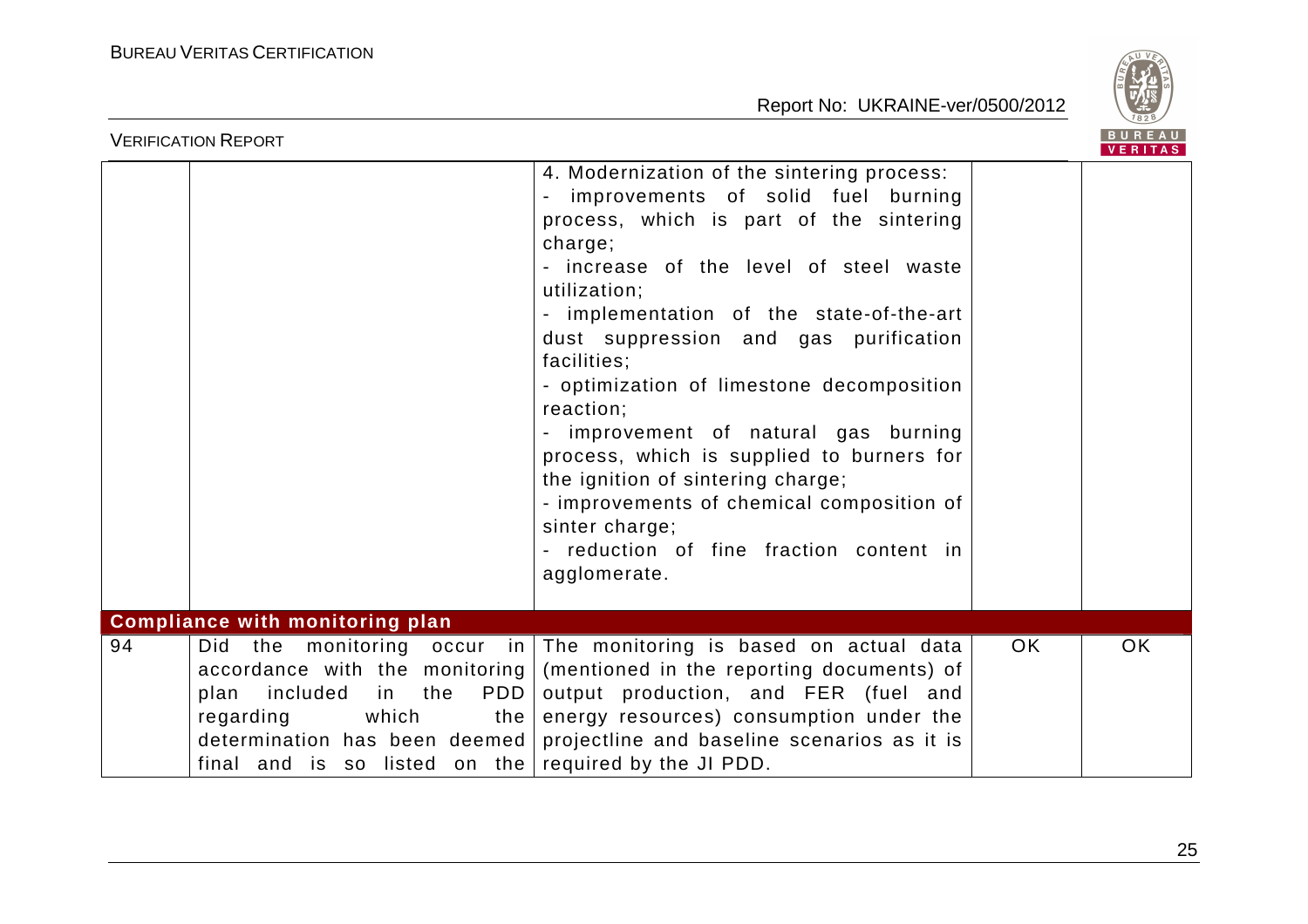

|       | <b>VERIFICATION REPORT</b>                                                                                                                                       |                                                                                                                                                                                                                                                                                                                                |               | BUREAU<br><u>VE</u> RITAS |
|-------|------------------------------------------------------------------------------------------------------------------------------------------------------------------|--------------------------------------------------------------------------------------------------------------------------------------------------------------------------------------------------------------------------------------------------------------------------------------------------------------------------------|---------------|---------------------------|
|       | UNFCCC JI website?                                                                                                                                               |                                                                                                                                                                                                                                                                                                                                |               |                           |
| 95(a) | e.g. those listed in 23 (b) (i)-(vii) $\vert$<br>above, influencing the baseline                                                                                 | For calculating the emission According to the monitoring report, key<br>reductions or enhancements of factors and other risks associated with the<br>net removals, were key factors, project (that can influence baseline and<br>project emissions) are taken into account.                                                    |               |                           |
|       | the activity level of the project $ $<br>and the emissions or removals as<br>well as risks associated with the<br>project taken into account, as<br>appropriate? | emissions or net removals and $CL$ 06. Please, provide information<br>concerning reporting risks and include this<br>information in the Monitoring Report. Also,<br>please, clarify whether<br>there<br>are<br>possibilities of redundant data monitoring<br>in case of having problems with the used<br>monitoring equipment. | CL 06         | <b>OK</b>                 |
|       |                                                                                                                                                                  | <b>CAR 01.</b> Please, give detailed clarification<br>concerning the difference between amount<br>of emission reductions provided in the<br>PDD and in the Monitoring Report. Please,<br>make necessary amendments in the MR.                                                                                                  | <b>CAR 01</b> | <b>OK</b>                 |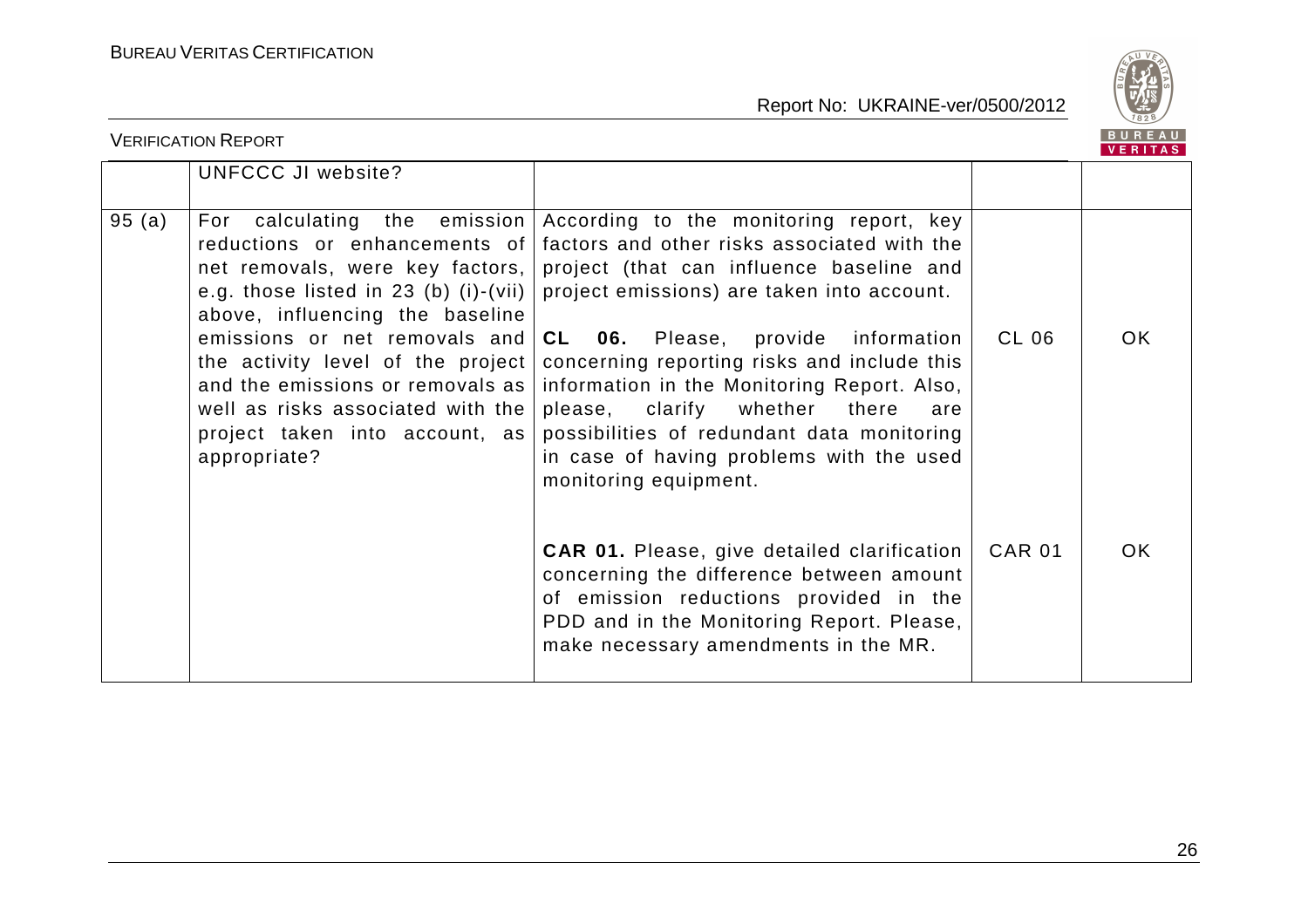

| <b>VERIFICATION REPORT</b> |                                                                                                                                                          |                                                                                                                                                                                                                                                                                                                                                                                                          |               | <b>BUREAU</b><br><b>VERITAS</b> |
|----------------------------|----------------------------------------------------------------------------------------------------------------------------------------------------------|----------------------------------------------------------------------------------------------------------------------------------------------------------------------------------------------------------------------------------------------------------------------------------------------------------------------------------------------------------------------------------------------------------|---------------|---------------------------------|
| 95(b)                      | used<br>Are<br>data<br>sources<br>calculating emission reductions<br>or enhancements of net removals<br>clearly identified, reliable and<br>transparent? | for   Data sources used for calculating emission<br>identified<br>reductions<br>the<br>are<br>in<br>Monitoring report.<br>Data were collected in the electronic<br>database of DIISW<br>and<br>in<br>printed<br>documents. Also data were systematized<br>in the documents of the daily, monthly and<br>annually registration. All those documents<br>were saved in the planning-economic<br>department. |               |                                 |
|                            |                                                                                                                                                          | <b>CAR 02.</b> Please, confirm the values (in the<br>projectline<br>tables<br>on<br>parameters<br>monitored) by providing<br>appropriate<br>documents (calculations).                                                                                                                                                                                                                                    | <b>CAR 02</b> | OK                              |
|                            |                                                                                                                                                          | <b>CAR 06.</b> Please, provide calculation of<br>carbon content of coke in the Excel file.                                                                                                                                                                                                                                                                                                               | <b>CAR 06</b> | OK.                             |
|                            |                                                                                                                                                          | <b>CAR 11.</b> Please, the following documents:<br>CHP electrical department operational<br>logbook with data for the first quarter of<br>2012; data on electricity distribution by<br>GSU-CHP for January, February and<br>March of 2012; logbook on electricity<br>consumption with data for the first quarter                                                                                         | <b>CAR 11</b> | <b>OK</b>                       |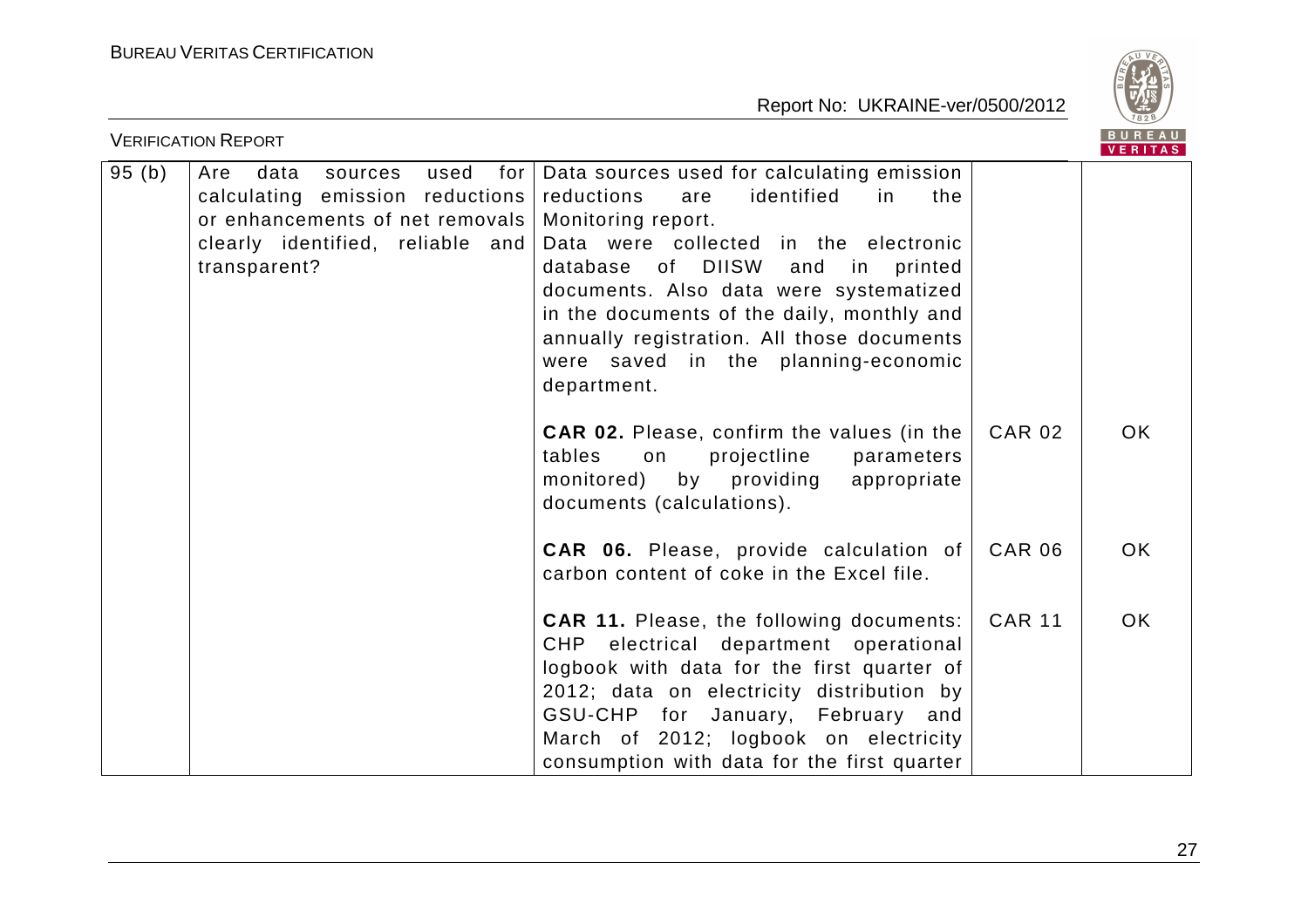

| B U R E A U  <br><b>VERIFICATION REPORT</b><br><b>VERITAS</b> |                                                                                                                                                                                                                          |                                                                                                                                                                                                                                                                                                                                                                                                                                                                                                                                                            |               |     |
|---------------------------------------------------------------|--------------------------------------------------------------------------------------------------------------------------------------------------------------------------------------------------------------------------|------------------------------------------------------------------------------------------------------------------------------------------------------------------------------------------------------------------------------------------------------------------------------------------------------------------------------------------------------------------------------------------------------------------------------------------------------------------------------------------------------------------------------------------------------------|---------------|-----|
|                                                               |                                                                                                                                                                                                                          | of 2012; report on generated, transferred<br>and consumed active energy for January,<br>February and March of 2012; and logbook<br>on meters replacement (with data for the<br>first quarter of 2012).                                                                                                                                                                                                                                                                                                                                                     |               |     |
|                                                               |                                                                                                                                                                                                                          | <b>CAR</b><br>12.<br>Please,<br>provide<br>actual<br>calculations for the first quarter of 2012<br>(for sintering shop).                                                                                                                                                                                                                                                                                                                                                                                                                                   | <b>CAR 12</b> | OK. |
|                                                               |                                                                                                                                                                                                                          | <b>CAR 15.</b> Please, selectively provide daily<br>pie charts on natural gas consumption by<br>BF (at least 3-4 charts for the first quarter<br>of 2012).                                                                                                                                                                                                                                                                                                                                                                                                 | <b>CAR 15</b> | OK. |
| 95(c)                                                         | for calculating the emission<br>reductions or enhancements of<br>removals, selected<br>by <sub>l</sub><br>net<br>carefully balancing accuracy and<br>reasonableness,<br>and<br>appropriately justified of the<br>choice? | Are emission factors, including $ CL 03$ . Please, clarify the use of emission<br>default emission factors, if used factors from IPCC while the latest values<br>of national emission factors (in accordance<br>with National Inventory of Greenhouse<br>Gases) are available.<br>Specifically, pay attention to the carbon<br>emission factor for coal as just the value<br>of this factor is stated in the National<br>Inventory while the project developer has<br>used emission factor based on calorific<br>value of anthracite taken from IPCC 2006. | CL 03         | OK. |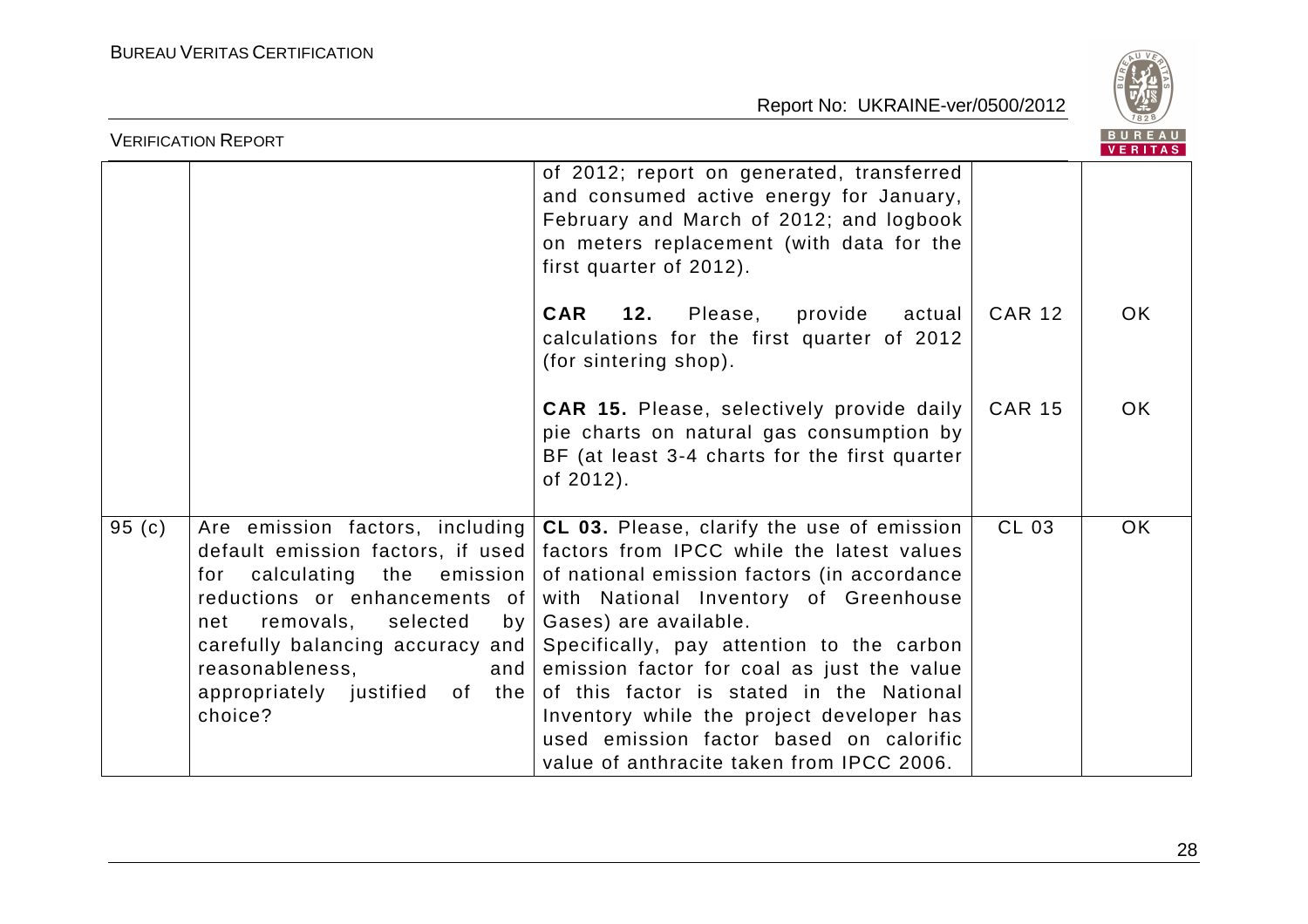

|       | <b>BUREAU</b><br><b>VERIFICATION REPORT</b><br><b>VERITAS</b>                                                                                                                                     |                                                                                                                                                                                                                                                                                                                                                    |               |           |
|-------|---------------------------------------------------------------------------------------------------------------------------------------------------------------------------------------------------|----------------------------------------------------------------------------------------------------------------------------------------------------------------------------------------------------------------------------------------------------------------------------------------------------------------------------------------------------|---------------|-----------|
|       |                                                                                                                                                                                                   | CAR 04. Please, pay attention to the fact<br>that emission factor for coke can not be<br>default as each time this factor is<br>calculated by the formula indicated in the<br>MR section 3. Also, please, revise the<br>reference related to the coke emission<br>factor (please, see tables of the MR<br>section 6 and tables in the Excel-file). | <b>CAR 04</b> | <b>OK</b> |
|       |                                                                                                                                                                                                   | <b>CAR 05.</b> Please, explain why emission<br>factor for natural gas consumption based<br>on fixed calorific value of natural gas<br>consumption, not on actual calorific value.<br>Please, correct/clarify.                                                                                                                                      | <b>CAR 05</b> | OK        |
|       |                                                                                                                                                                                                   | CL 05. Please, revise (pg. 4 of the MR)<br>the name of DFP which has issued Order<br>#75 (all the words in the name should be<br>with a capital letter).                                                                                                                                                                                           | CL 05         | OK.       |
| 95(d) | Is the calculation of emission<br>reductions or enhancements of<br>removals<br>based<br>net<br>on.<br>conservative assumptions<br>and<br>the most plausible scenarios in a<br>transparent manner? | The calculation of emission reductions is<br>based on conservative assumptions.                                                                                                                                                                                                                                                                    | OK.           | <b>OK</b> |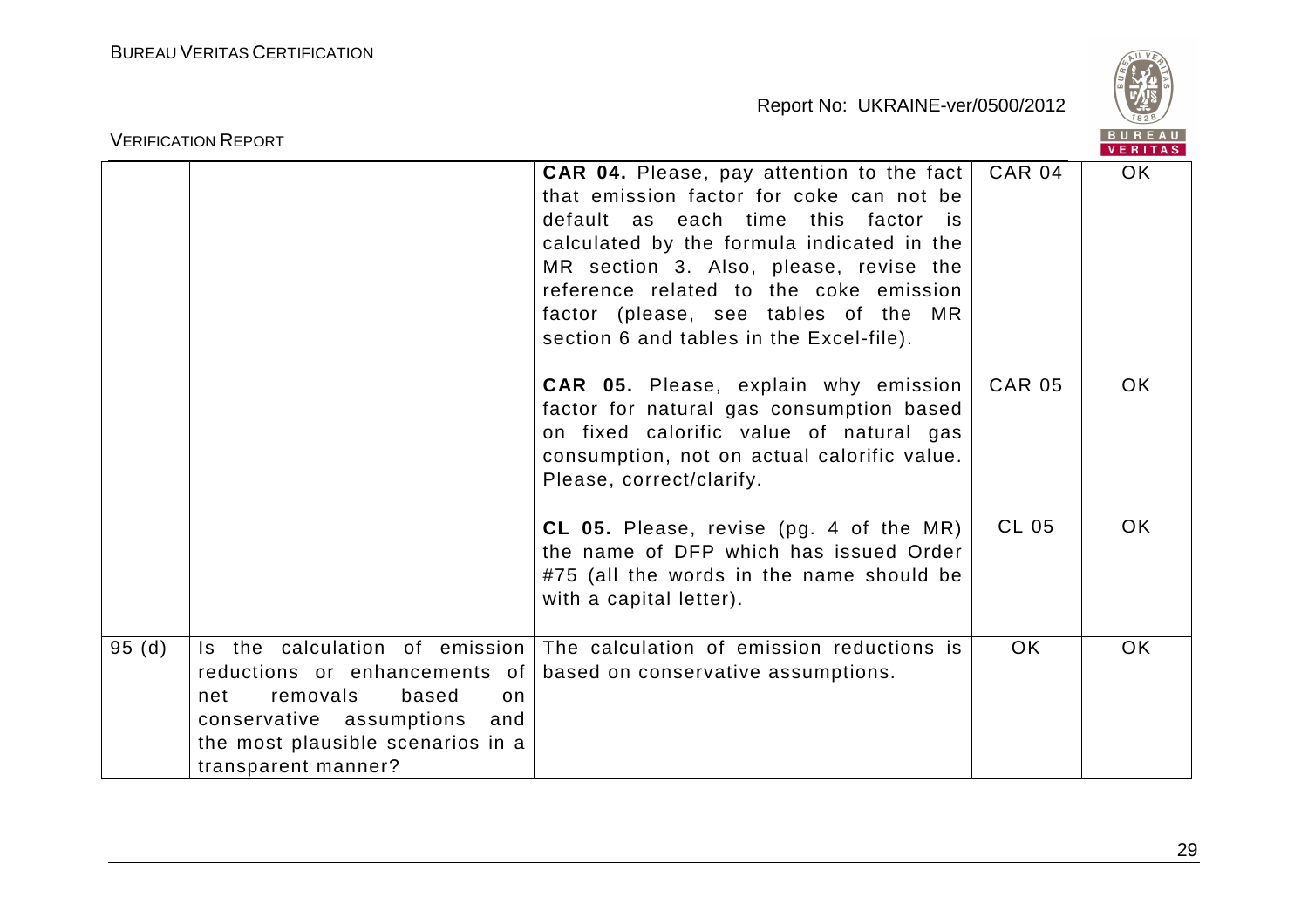

|        | <b>VERIFICATION REPORT</b>                                                                                                                                                                                                                                                                                                                      |     |     | BUREAU<br><b>VERITAS</b> |
|--------|-------------------------------------------------------------------------------------------------------------------------------------------------------------------------------------------------------------------------------------------------------------------------------------------------------------------------------------------------|-----|-----|--------------------------|
|        | Applicable to JI SSC projects only                                                                                                                                                                                                                                                                                                              |     |     |                          |
| 96     | Is the relevant threshold to be<br>classified as JI SSC project not<br>exceeded during the monitoring<br>period on an annual average<br>basis?<br>If the threshold is exceeded, is<br>the maximum emission reduction<br>level estimated in the PDD for<br>the JI SSC project or the bundle<br>the<br>monitoring<br>period<br>for<br>determined? | N/A | N/A | N/A                      |
|        | Applicable to bundled JI SSC projects only                                                                                                                                                                                                                                                                                                      |     |     |                          |
| 97 (a) | Has the composition of the<br>bundle not changed from that is<br>stated in F-JI-SSCBUNDLE?                                                                                                                                                                                                                                                      | N/A | N/A | N/A                      |
| 97 (b) | determination<br>the<br>lf.<br>was<br>conducted on the basis of an<br>overall monitoring plan, have the<br>project participants submitted a<br>common monitoring report?                                                                                                                                                                        | N/A | N/A | N/A                      |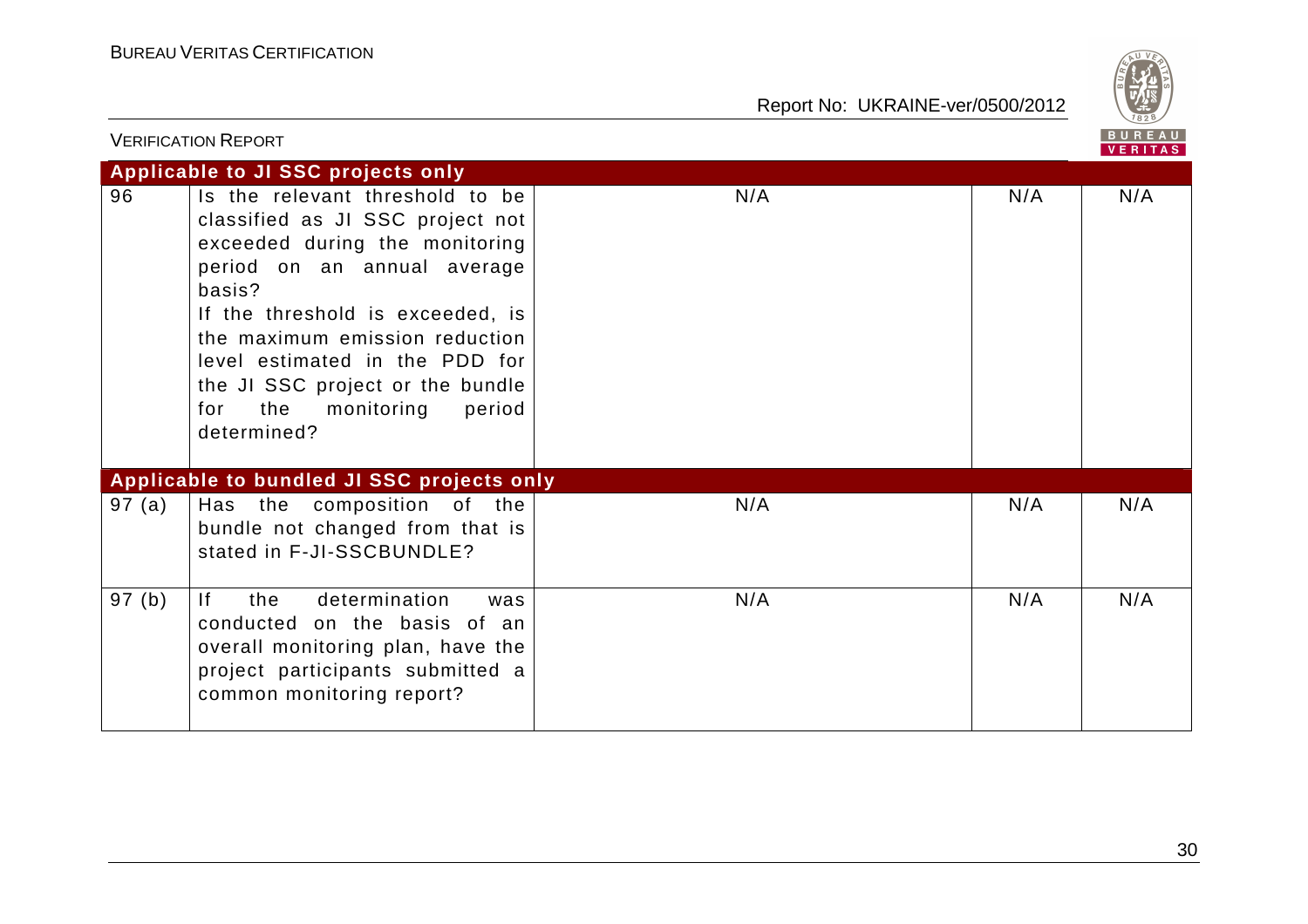

|       | <b>VERIFICATION REPORT</b>                                                                                                                                                                                                                                                                                                                                   |     |     | BUREAU<br><b>VERITAS</b> |
|-------|--------------------------------------------------------------------------------------------------------------------------------------------------------------------------------------------------------------------------------------------------------------------------------------------------------------------------------------------------------------|-----|-----|--------------------------|
| 98    | If the monitoring is based on a<br>monitoring plan that provides for<br>overlapping monitoring periods,<br>are the monitoring periods per<br>component of the project clearly<br>specified<br>in the monitoring<br>report?<br>Do the monitoring periods not<br>overlap with those for which<br>verifications<br>already<br>were<br>deemed final in the past? | N/A | N/A | N/A                      |
|       | <b>Revision of monitoring plan</b><br>Applicable only if monitoring plan is revised by project participant                                                                                                                                                                                                                                                   |     |     |                          |
| 99(a) | Did the<br>project<br>participants<br>appropriate<br>provide<br>an<br>for the proposed<br>justification<br>revision?                                                                                                                                                                                                                                         | N/A | N/A | N/A                      |
| 99(b) | revision<br>the<br>proposed<br>Does<br>the<br>and/or<br>accuracy<br>improve<br>applicability<br>information<br>of<br>collected compared to the original<br>monitoring plan without changing<br>conformity with the relevant rules<br>and<br>regulations<br>for<br>the                                                                                        | N/A | N/A | N/A                      |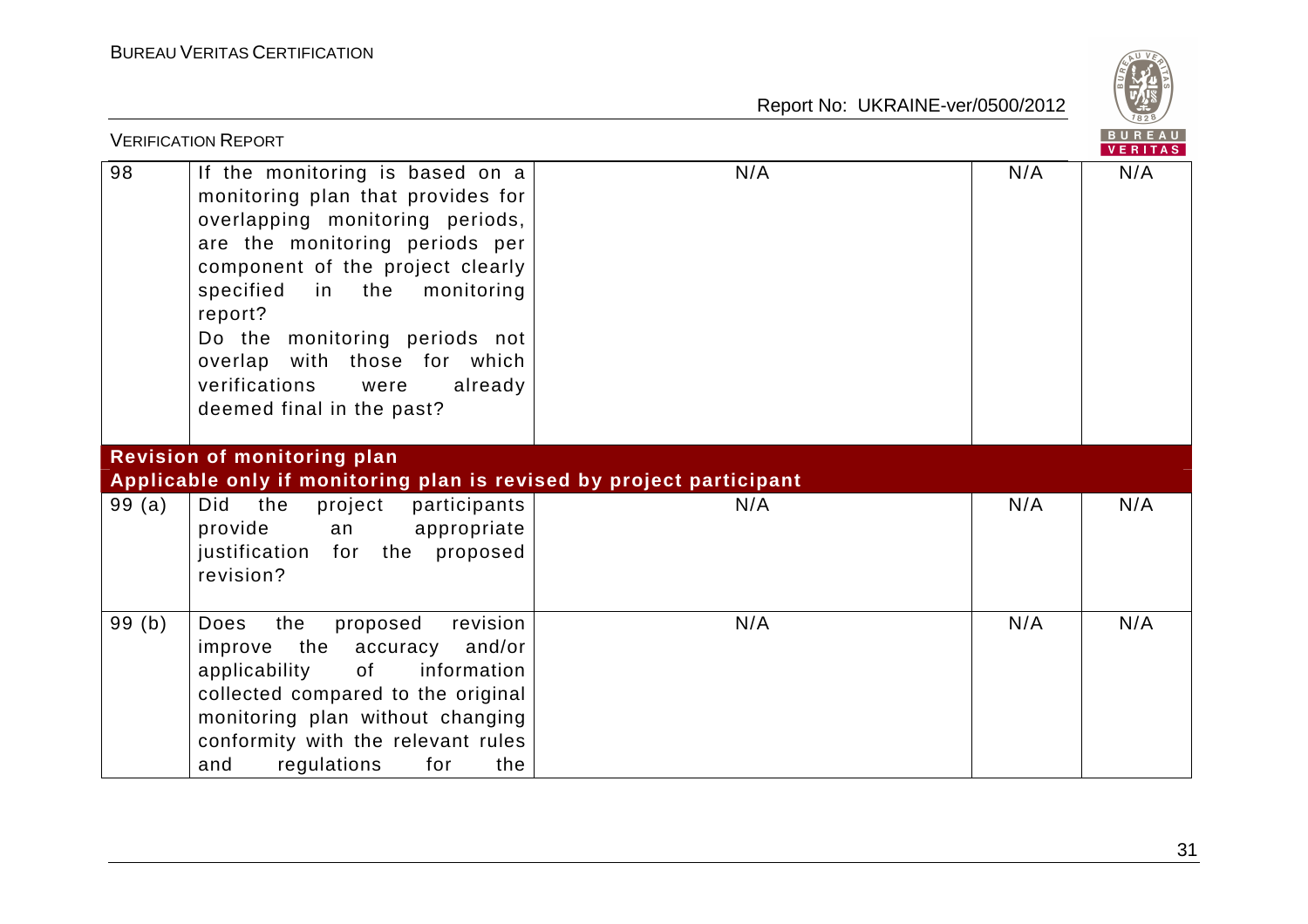

|           | <b>VERIFICATION REPORT</b>                                                                                                                      |                                                                                                                                                                                                                                                                                                                  |               | BUREAU<br><b>VERITAS</b> |
|-----------|-------------------------------------------------------------------------------------------------------------------------------------------------|------------------------------------------------------------------------------------------------------------------------------------------------------------------------------------------------------------------------------------------------------------------------------------------------------------------|---------------|--------------------------|
|           | monitoring<br>establishment<br>of<br>plans?                                                                                                     |                                                                                                                                                                                                                                                                                                                  |               |                          |
|           | Data management                                                                                                                                 |                                                                                                                                                                                                                                                                                                                  |               |                          |
| 101 $(a)$ | Is the implementation of data   Procedures<br>collection<br>procedures<br>accordance with the monitoring<br>plan, including the quality control | collection<br>of<br>data<br>are<br>in   implemented<br>in<br>compliance<br>with<br>the<br>monitoring plan.                                                                                                                                                                                                       |               |                          |
|           | quality<br>and<br>assurance<br>procedures?                                                                                                      | CL 01. Please, add to the MR section 5<br>information on audits on compliance to the<br>standards ISO 9001, ISO 14001, and<br>OHSAS 18001 conducted during<br>the<br>monitoring period (1 quarter 2012), if such<br>audits were performed within this period;<br>please, mention report on compliance<br>audits. | <b>CL 01</b>  | <b>OK</b>                |
|           |                                                                                                                                                 | CL 02. Please, give (in the section 6 of the<br>detailed<br>information<br>MR)<br>more<br>on<br>trainings/seminars organized by DIISW<br>just during the monitoring period (1<br>quarter of 2012).                                                                                                               | <b>CL 02</b>  | <b>OK</b>                |
|           |                                                                                                                                                 | <b>CAR 13.</b> Please, provide to the verification<br>evidence<br>of<br>training/seminars<br>team<br>conducted at DIISW for the first quarter of                                                                                                                                                                 | <b>CAR 13</b> | OK.                      |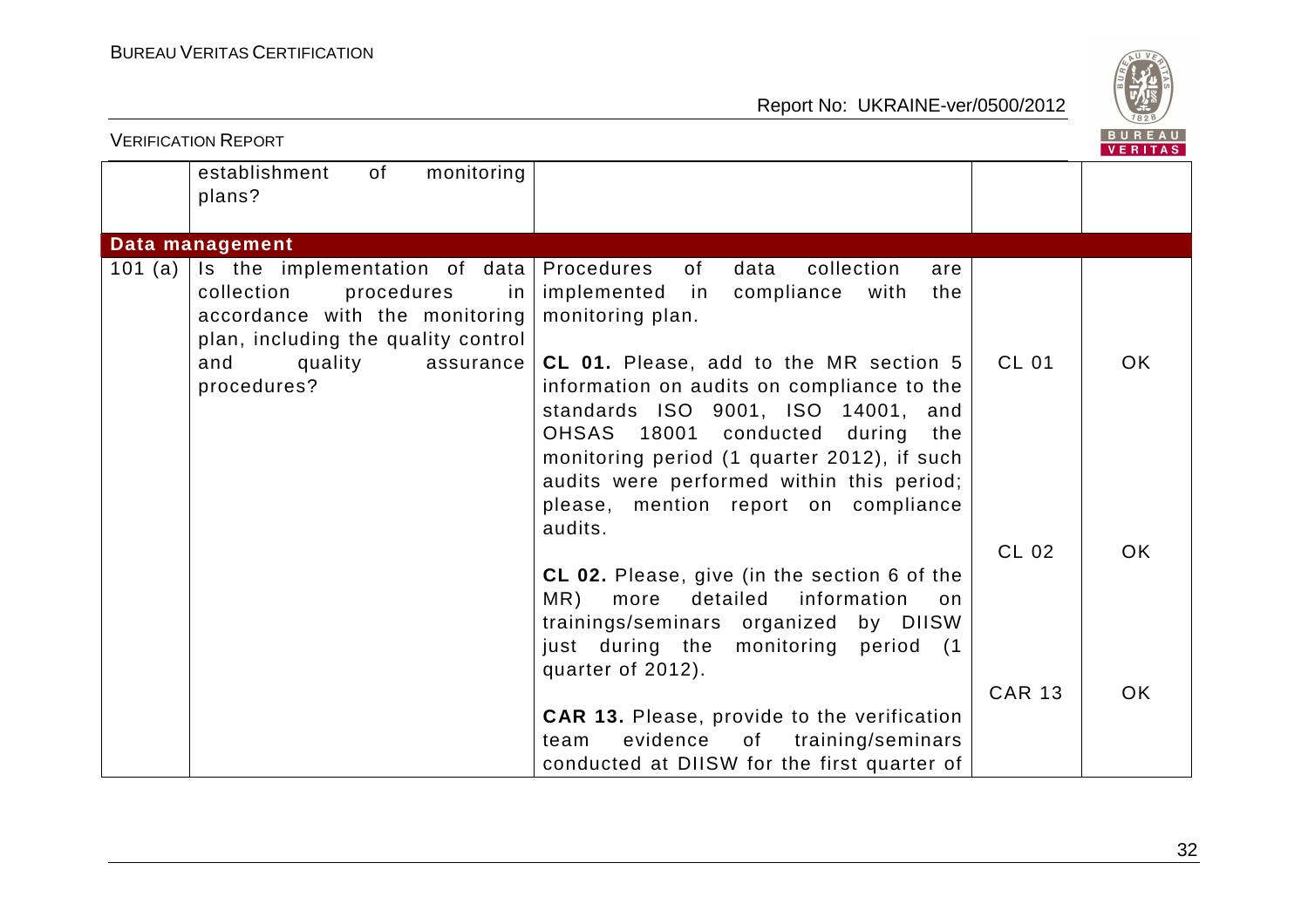

|         | <b>VERIFICATION REPORT</b>                                                                              |                                                                                                                                                                                                                                                                                                                                                                                      |               | <b>BUREAU</b><br>VERITAS |
|---------|---------------------------------------------------------------------------------------------------------|--------------------------------------------------------------------------------------------------------------------------------------------------------------------------------------------------------------------------------------------------------------------------------------------------------------------------------------------------------------------------------------|---------------|--------------------------|
|         |                                                                                                         | 2012.<br><b>CAR 14.</b> Please, provide to the verification<br>team internal audit reports on conformity<br>to the requirements of ISO 9001 and<br>OHSAS 18001 standards (if such audits<br>were conducted during the first quarter of<br>$2012$ ).                                                                                                                                  | <b>CAR 14</b> | OK.                      |
| 101 (b) | Is the function of the monitoring<br>including<br>equipment,<br>its<br>calibration status, is in order? | The monitoring equipment is properly<br>calibrated.<br>CAR 03. Please, prepare more improved<br>and clearer list of monitoring equipment by<br>revising and updating present one.<br>Particularly, add one more column to the<br>table of the MR Annex 1; and, please, put<br>information on the last calibration dates of<br>monitoring equipment in the column<br>mentioned above. | <b>CAR 03</b> | OK.                      |
|         |                                                                                                         | CAR 07. Please, explain why types and<br>serial numbers of some units of the<br>measuring equipment indicated in the MR<br>for this monitoring period differs from the<br>types and numbers of the same measuring<br>equipment indicated in the MR for the                                                                                                                           | <b>CAR 07</b> | <b>OK</b>                |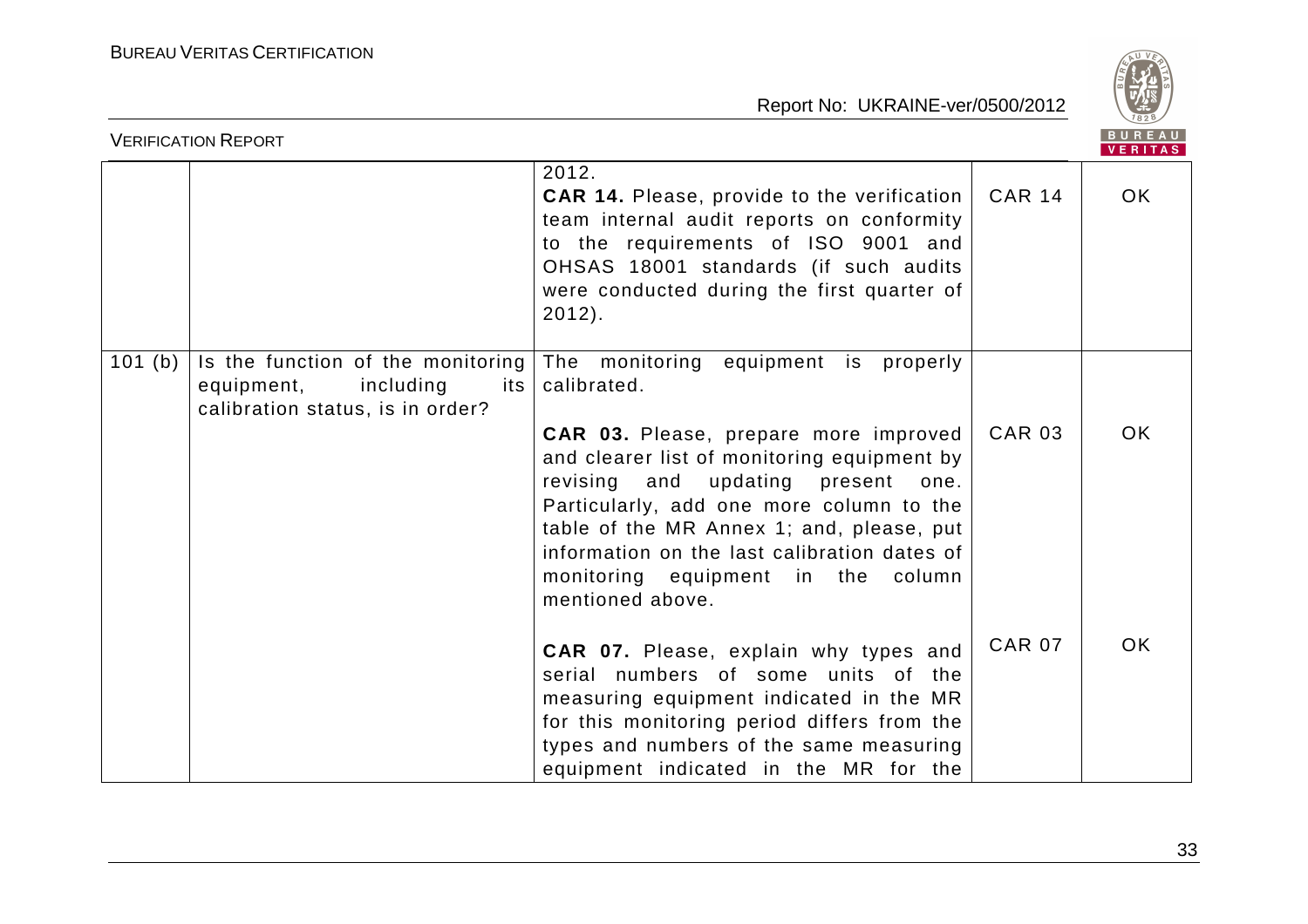

| <b>VERIFICATION REPORT</b> |                                                                                                                                                                                                                                                                                                                                                                                                                                                                                                                                                                                                                                                                                                                                                                                                                                                                                    |               | BUREAU<br><b>VERITAS</b> |
|----------------------------|------------------------------------------------------------------------------------------------------------------------------------------------------------------------------------------------------------------------------------------------------------------------------------------------------------------------------------------------------------------------------------------------------------------------------------------------------------------------------------------------------------------------------------------------------------------------------------------------------------------------------------------------------------------------------------------------------------------------------------------------------------------------------------------------------------------------------------------------------------------------------------|---------------|--------------------------|
|                            | previous monitoring period. If necessary,<br>please, describe and justify (in the MR)<br>the fact of the meters replacement; or<br>describe why the previous types and<br>numbers included mistakes or misprints.<br>(Particularly, please, pay special attention<br>to the electricity meter #17 of electric<br>of the set of the set of the set of the set of the set of the set of the set of the set of the set of the set o<br>substation<br>blast-furnace<br>shop;<br>electricity meters #1 and #5 of electric<br>substation of sinter plant; electricity meter<br>#109 of electric substation of water supply<br>shop; electricity meters #145 and #150 of<br>electric substation of oxygen shop;<br>electricity meters #167, 170, 171, and 172<br>of electric substation of gas shop; and<br>electricity meters #154, 159, 161, and 162<br>of electric substation of CHP). |               |                          |
|                            | CAR 09. Please, provide passports for<br>natural gas consumption meters Canoup-<br>M ser. #03831731, Метран-100 ser.<br>#66737, Сапфир ser. 517758 and<br>natural gas pressure meter Merpan-100<br>ser. #65430.<br>Also, please, provide a passport for scales<br>for weighing coke and anthracite 2370BB-                                                                                                                                                                                                                                                                                                                                                                                                                                                                                                                                                                         | <b>CAR 09</b> | OK.                      |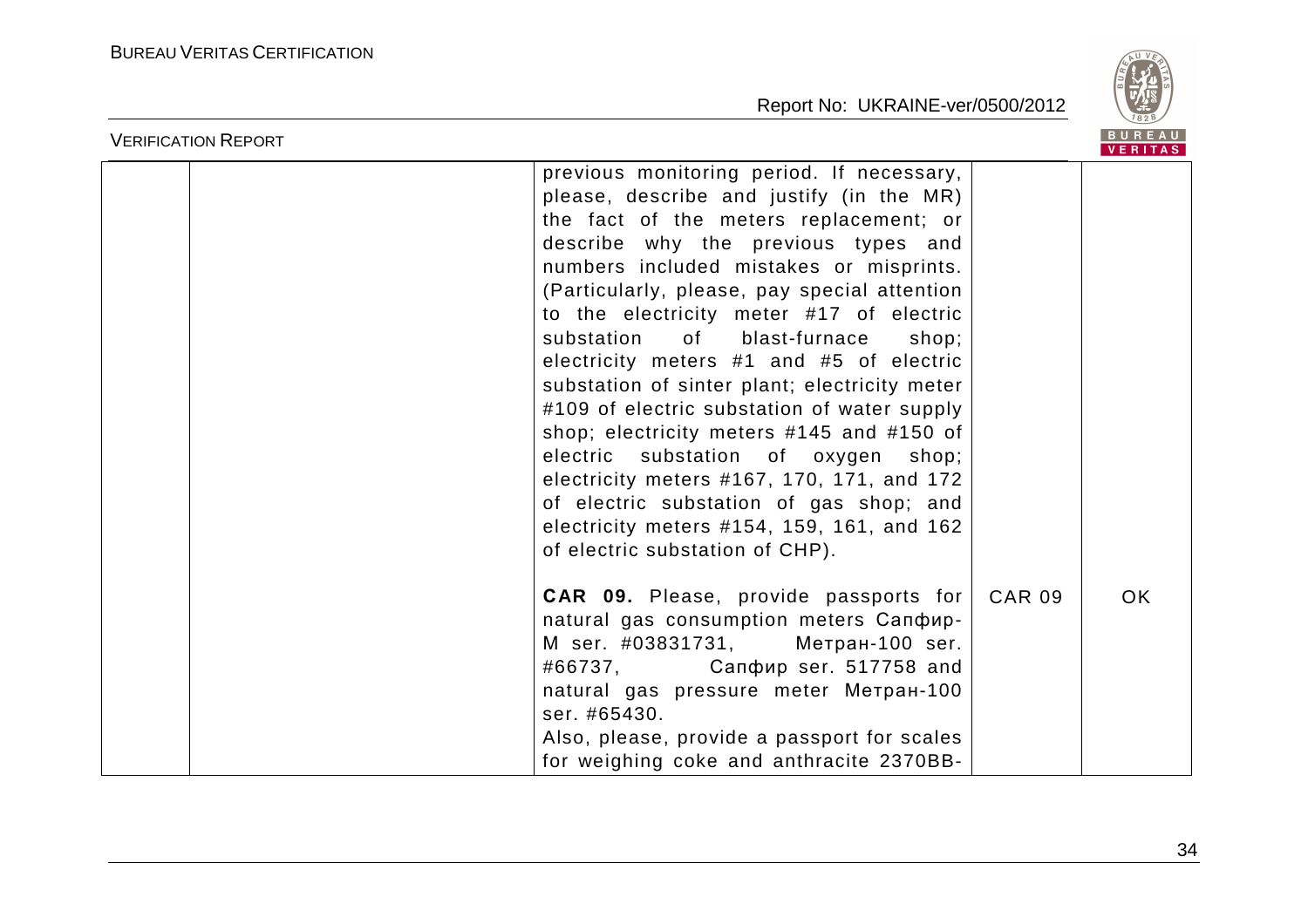

|           | <b>VERIFICATION REPORT</b>                                                                                            |                                                                                                                                                                                                                                                                                                                                                                                                                                                                                                                                                                                                 |               |                |
|-----------|-----------------------------------------------------------------------------------------------------------------------|-------------------------------------------------------------------------------------------------------------------------------------------------------------------------------------------------------------------------------------------------------------------------------------------------------------------------------------------------------------------------------------------------------------------------------------------------------------------------------------------------------------------------------------------------------------------------------------------------|---------------|----------------|
|           |                                                                                                                       | 150E/2C ser. #70.<br><b>CAR 10.</b> Please, provide passports for the<br>following electricity meters: ЕвроАльфа<br>#01132780, ЕвроАльфа<br>ser.<br>ser.<br>#01132767, ЕвроАльфа ser. # 01132774,<br>ЕвроАльфа ser. #01132785, И670 ser.<br>#304986, <i>M670</i> ser. #273014, <i>M43</i> ser.<br>#237322, <i>V</i> 670 ser. #155427, VIT ser.<br>#690221, <i>M670</i> ser. #305171, <i>M670</i> ser.<br>#157142, <i>M670</i> ser. #082160, <i>M670</i> , ser.<br>#919610, ET ser.#8875, И670<br>ser.<br>134849, <i>M670 ser. 672417, M670 #712689,</i><br>И670 #021916, and И670 ser. #603211. | <b>CAR 10</b> | VERITAS<br>OK. |
| 101 $(c)$ | Are the evidence and records<br>for<br>the<br>monitoring<br>used<br>maintained<br>in.<br>a<br>manner?                 | Monitoring data is collected into electronic<br>database of DIISW as well as in paper<br>traceable   format. Data is further compiled in (i) day-<br>to-day records, (ii) quarterly records, and<br>(iii) annual records. All records are finally<br>stored in Planning Department.                                                                                                                                                                                                                                                                                                             | <b>OK</b>     | <b>OK</b>      |
| $101$ (d) | collection<br>data<br>the<br>Is.<br>management system for<br>project in accordance with the with the monitoring plan. | and The data collection and management<br>the system for the project is in accordance                                                                                                                                                                                                                                                                                                                                                                                                                                                                                                           | <b>OK</b>     | OK.            |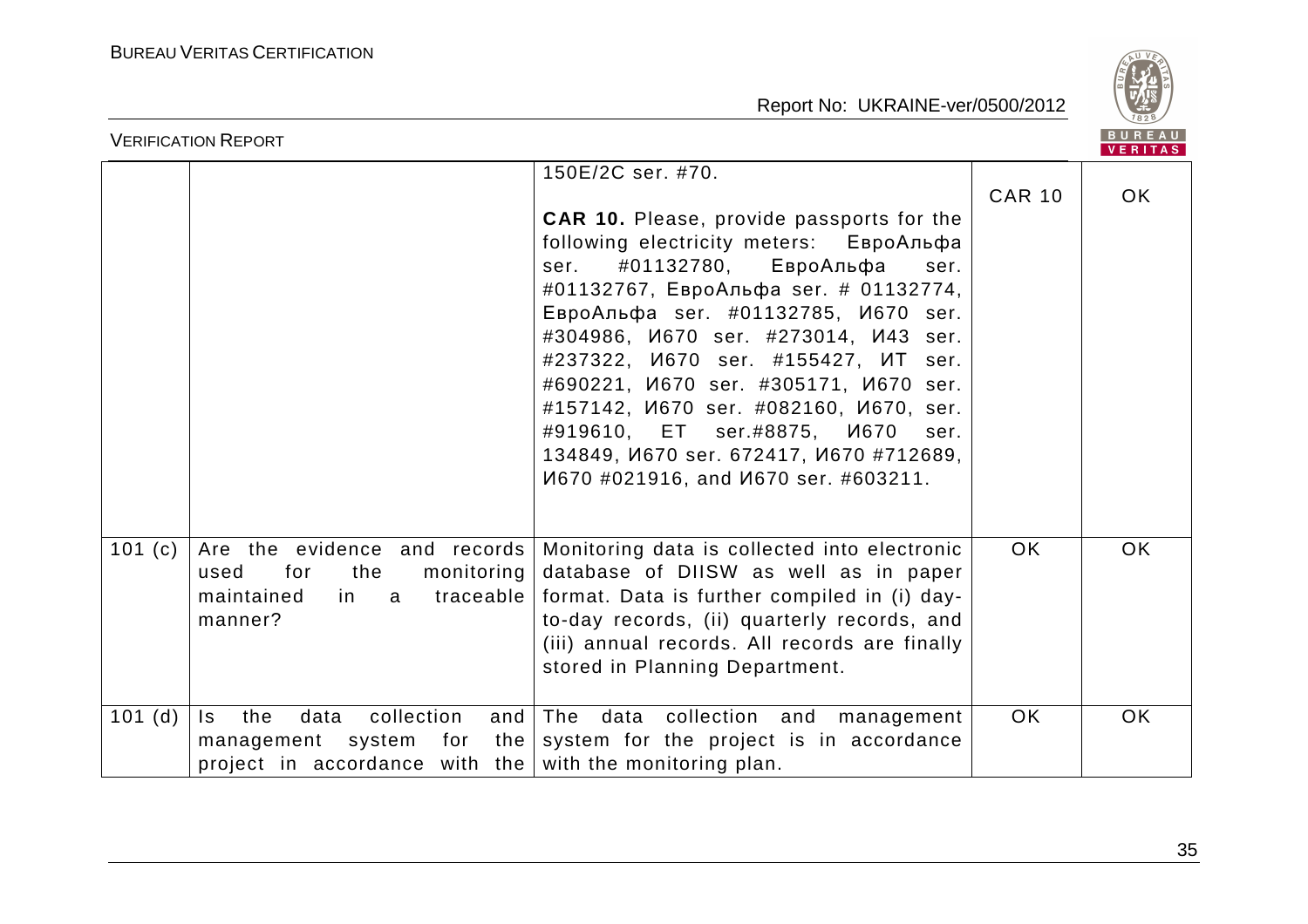

| <b>BUREAU</b><br><b>VERIFICATION REPORT</b><br><b>VERITAS</b> |                                                                                                                                                                    |                                                                                                                                                                                                                                     |              |     |
|---------------------------------------------------------------|--------------------------------------------------------------------------------------------------------------------------------------------------------------------|-------------------------------------------------------------------------------------------------------------------------------------------------------------------------------------------------------------------------------------|--------------|-----|
|                                                               | monitoring plan?                                                                                                                                                   | CL 04. Please, add to the Monitoring<br>Report information on the order (#327)<br>concerning the procedure for keeping<br>monitoring data and concerning indication<br>of the names of the personnel involved in<br>the monitoring. | <b>CL 04</b> | OK. |
|                                                               |                                                                                                                                                                    | Verification regarding programs of activities (additional elements for assessment)                                                                                                                                                  |              |     |
| 102                                                           | Is any JPA that has not been<br>added to the JI PoA not verified?                                                                                                  | N/A                                                                                                                                                                                                                                 | N/A          | N/A |
| 103                                                           | Is the verification based on the<br>monitoring reports of all JPAs to<br>be verified?                                                                              | N/A                                                                                                                                                                                                                                 | N/A          | N/A |
| 103                                                           | Does the verification ensure the<br>accuracy and conservativeness<br>of the emission reductions or<br>of<br>enhancements<br>removals<br>generated by each N/A JPA? | N/A                                                                                                                                                                                                                                 | N/A          | N/A |
| 104                                                           | Does the monitoring period not<br>overlap with previous monitoring<br>periods?                                                                                     | N/A                                                                                                                                                                                                                                 | N/A          | N/A |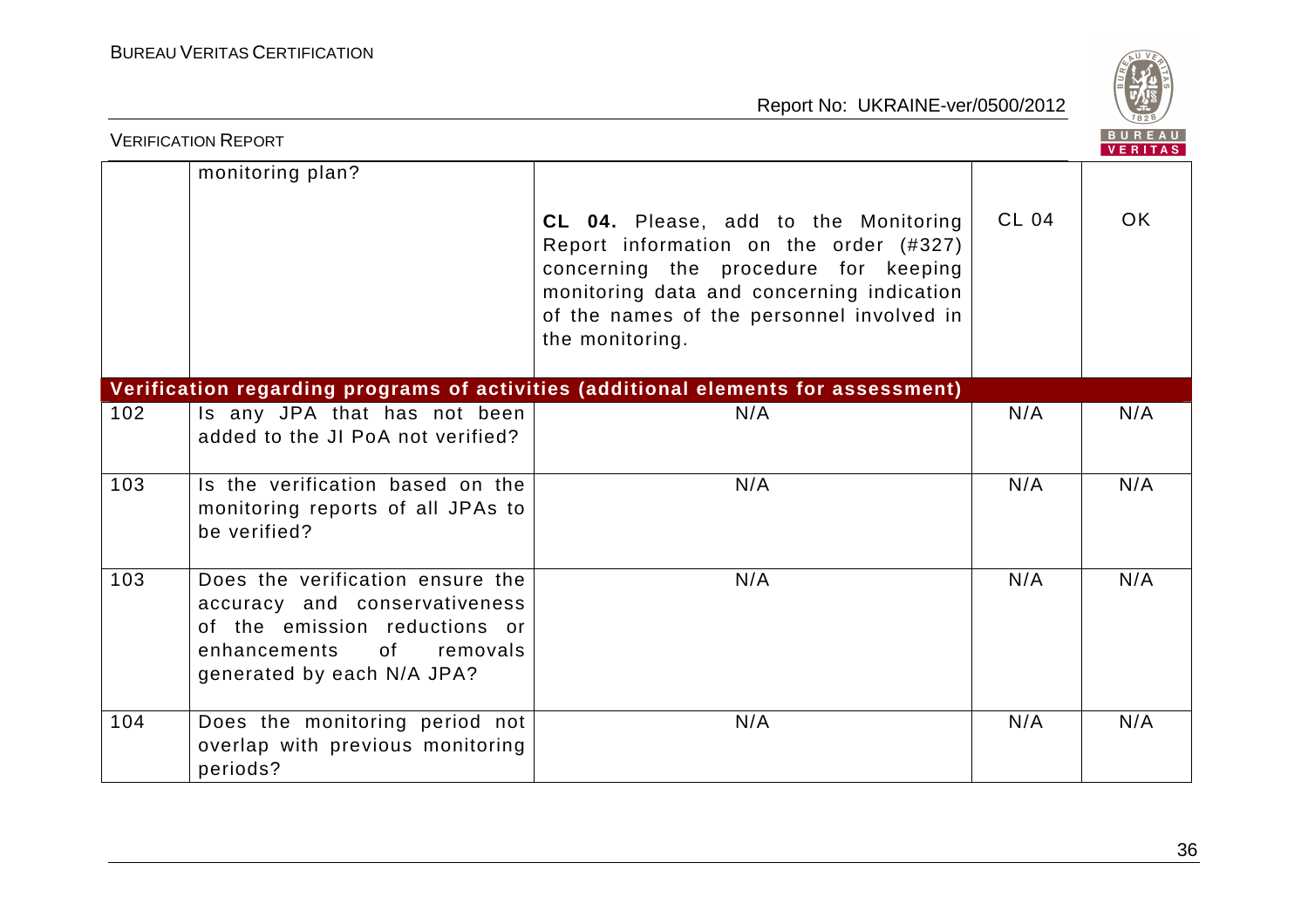

|     | <b>VERIFICATION REPORT</b>                                                                                                                                                                                                                                                                                                                                                                                                                                                                                                                                                                                                 |     |     | <b>BUREAU</b><br><b>VERITAS</b> |
|-----|----------------------------------------------------------------------------------------------------------------------------------------------------------------------------------------------------------------------------------------------------------------------------------------------------------------------------------------------------------------------------------------------------------------------------------------------------------------------------------------------------------------------------------------------------------------------------------------------------------------------------|-----|-----|---------------------------------|
| 105 | AIE<br> f <br>the<br>learns<br>0f<br>an<br>erroneously included JPA, has<br>the AIE informed the JISC of its<br>findings in writing?                                                                                                                                                                                                                                                                                                                                                                                                                                                                                       | N/A | N/A | N/A                             |
|     | Applicable to sample-based approach only                                                                                                                                                                                                                                                                                                                                                                                                                                                                                                                                                                                   |     |     |                                 |
| 106 | Does the sampling plan prepared<br>by the AIE:<br>(a) Describe its sample selection,<br>taking into account that:<br>(i) For each verification that uses<br>a sample-based approach, the<br>sample<br>selection<br>shall<br>be<br>sufficiently representative of the<br>JPAs in the JI PoA<br>such<br>extrapolation to<br><b>JPAs</b><br>all<br>identified for that verification is<br>reasonable, taking into account<br>differences<br>among<br>the<br>characteristics of JPAs, such as:<br>- The types of JPAs;<br>The<br>complexity<br>0f<br>the<br>$\blacksquare$<br>applicable technologies and/or<br>measures used: | N/A | N/A | N/A                             |

37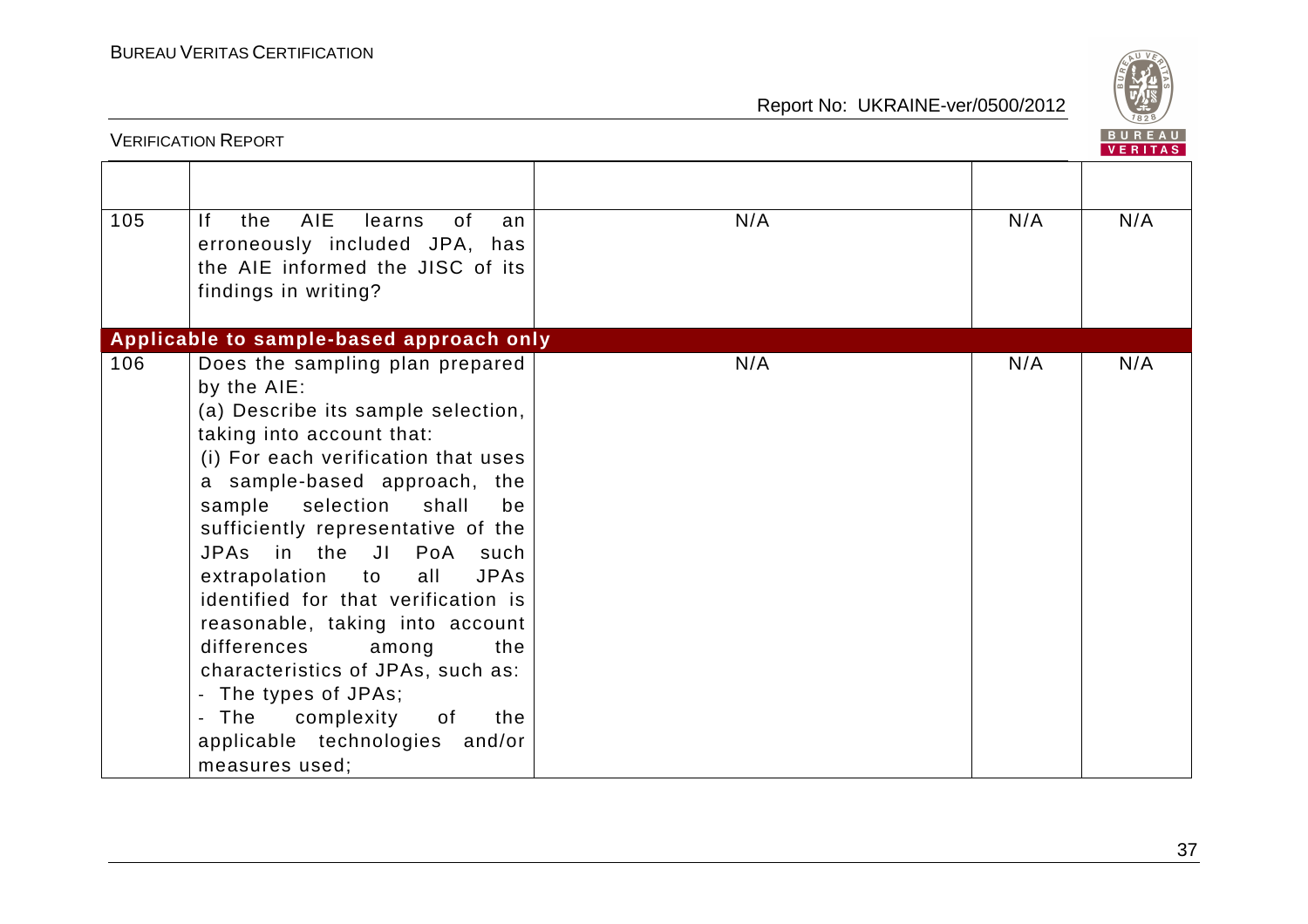

|     | <b>VERIFICATION REPORT</b>                                                                                                                                                                                                                                                                                                                                   |     |     | BUREAU<br><b>VERITAS</b> |
|-----|--------------------------------------------------------------------------------------------------------------------------------------------------------------------------------------------------------------------------------------------------------------------------------------------------------------------------------------------------------------|-----|-----|--------------------------|
|     | - The geographical location of<br>each JPA;<br>- The amounts of expected<br>emission reductions of the JPAs<br>being verified;<br>- The number of JPAs for which<br>emission reductions are being<br>verified;<br>- The<br>length of monitoring<br>periods of the JPAs<br>being<br>verified; and<br>The samples selected for prior<br>verifications, if any? |     |     |                          |
| 107 | Is the sampling plan ready for<br>publication<br>through<br>the<br>along<br>with<br>secretariat<br>the<br>verification report and supporting<br>documentation?                                                                                                                                                                                               | N/A | N/A | N/A                      |
| 108 | <b>AIE</b><br>Has<br>the<br>made<br>site<br>inspections of at least the square<br>root of the number of total JPAs,<br>rounded to the upper whole<br>number? If the AIE makes no site<br>inspections<br>fewer<br>site<br>or                                                                                                                                  | N/A | N/A | N/A                      |
|     |                                                                                                                                                                                                                                                                                                                                                              |     |     | 38                       |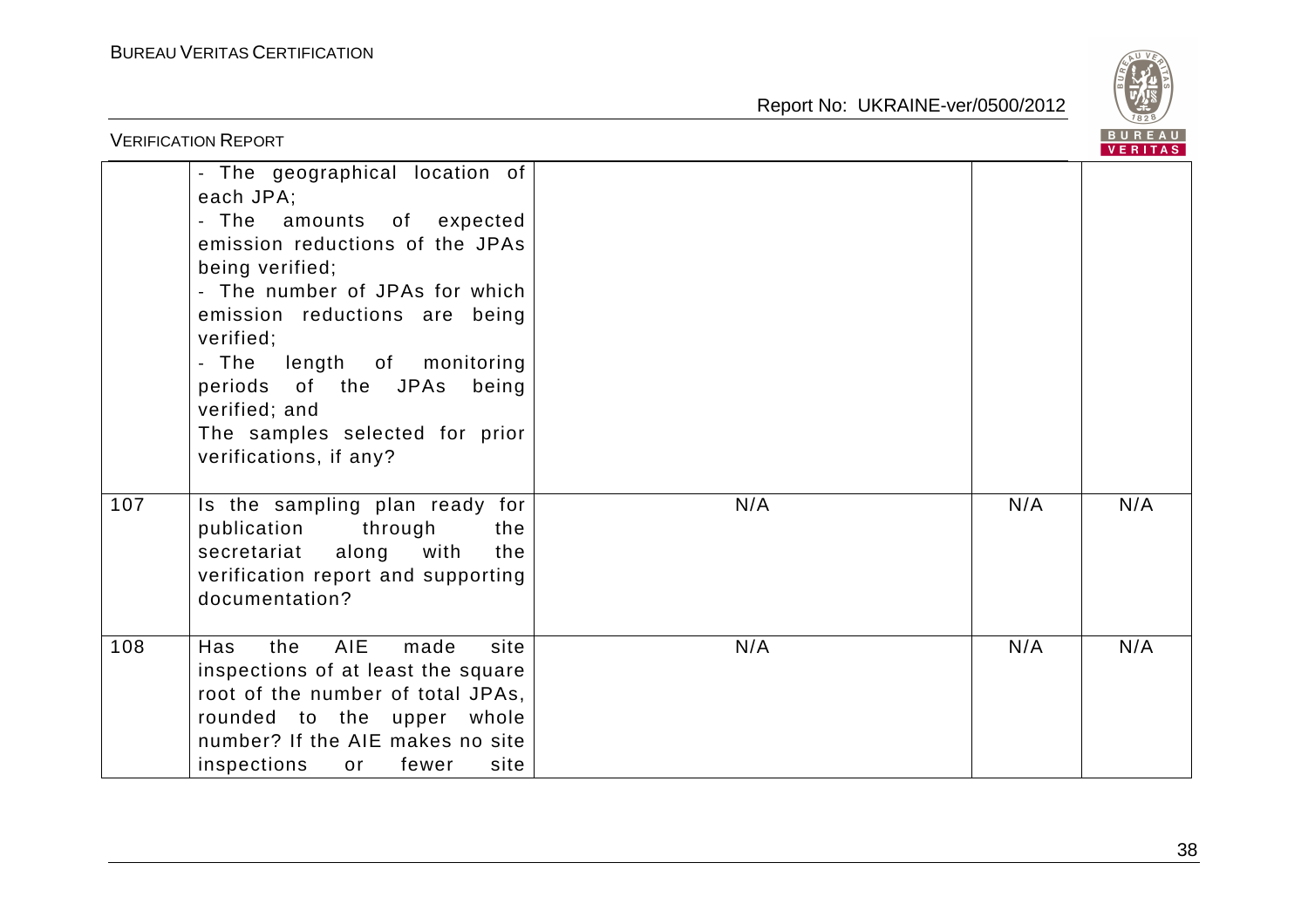

|     | <b>VERIFICATION REPORT</b>                                                                                                                                                            |     |     | <b>VERITAS</b> |
|-----|---------------------------------------------------------------------------------------------------------------------------------------------------------------------------------------|-----|-----|----------------|
|     | inspections than the square root<br>of the number of total JPAs,<br>rounded to the upper whole<br>number, then does the AIE<br>provide a reasonable explanation<br>and justification? |     |     |                |
| 109 | Is the sampling plan available for<br>submission to the secretariat for<br>the JISC s ex ante assessment?<br>(Optional)                                                               | N/A | N/A | N/A            |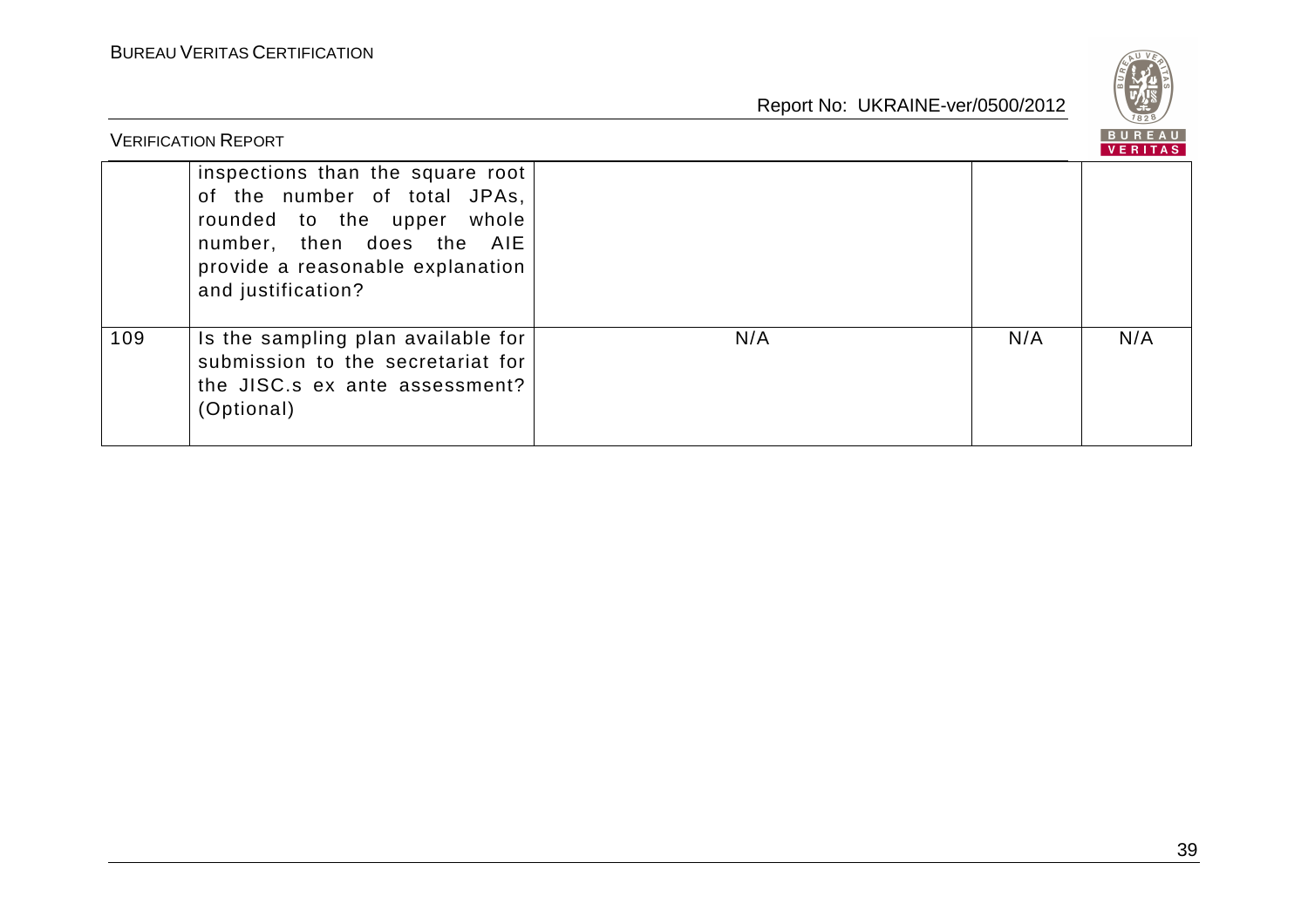

|     | <b>VERIFICATION REPORT</b>                                                                                                                                                                                                |     |     | BUREAU<br><b>VERITAS</b> |
|-----|---------------------------------------------------------------------------------------------------------------------------------------------------------------------------------------------------------------------------|-----|-----|--------------------------|
| 110 | If the AIE learns of a fraudulently<br>included JPA, a fraudulently<br>monitored JPA or an inflated<br>number of emission reductions<br>claimed in a JI PoA, has the AIE<br>informed the JISC of the fraud in<br>writing? | N/A | N/A | N/A                      |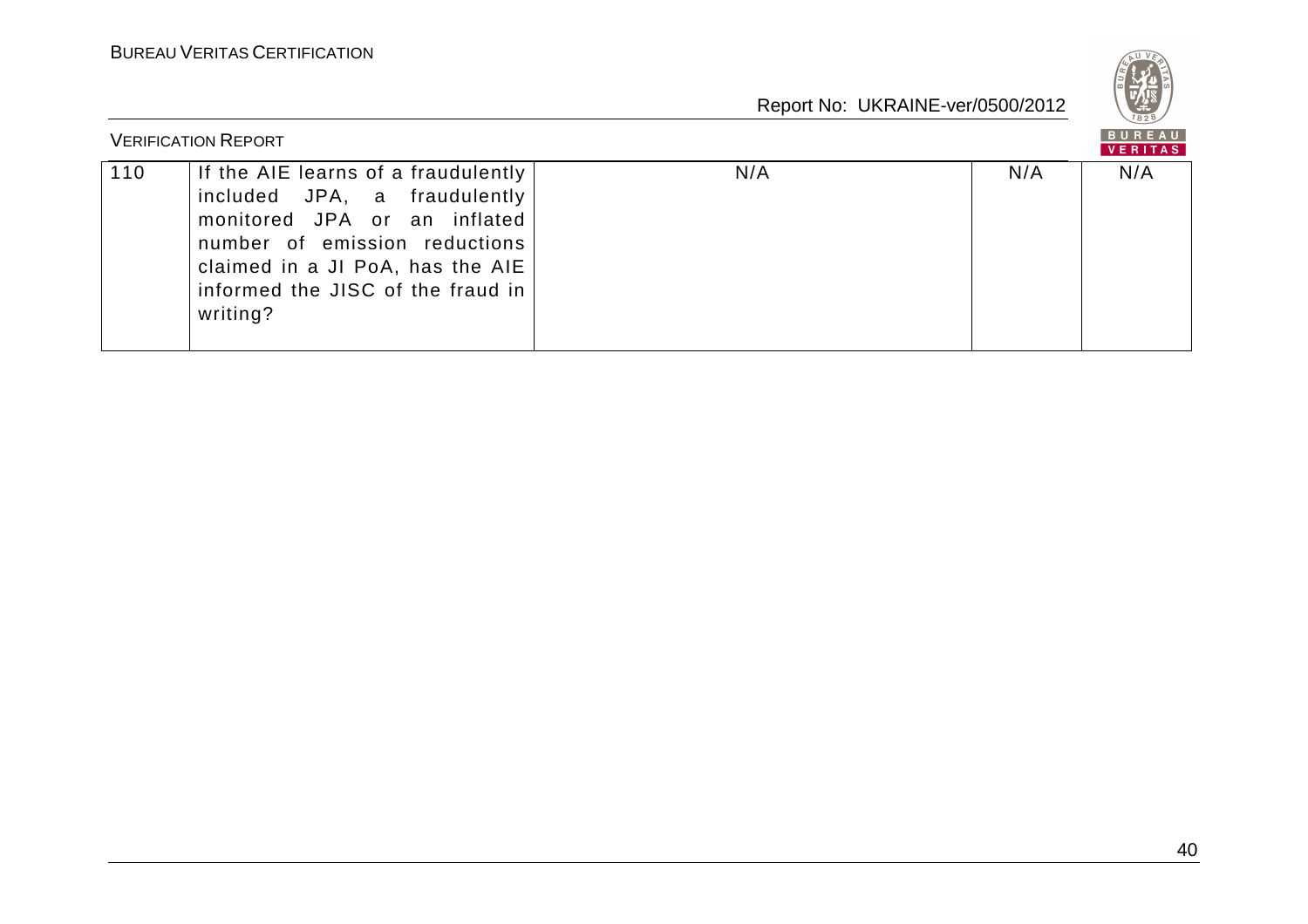

#### VERIFICATION REPORT

# **Table 2 Resolution of Corrective Action and Clarification Requests**

| Draft report clarifications                      | and $\left  \text{Ref. to } \right $ | Summary<br>of                      | project   Verification<br>team       |
|--------------------------------------------------|--------------------------------------|------------------------------------|--------------------------------------|
| corrective action<br>requests<br>by <sub>1</sub> | checkli                              | participant response               | conclusion                           |
| verification team                                | st                                   |                                    |                                      |
|                                                  | questio                              |                                    |                                      |
|                                                  | in<br>n                              |                                    |                                      |
|                                                  | table 1                              |                                    |                                      |
| <b>CAR</b><br>01.<br>Please,<br>give<br>detailed | 95(a)                                | 0f<br>The<br>amount                | emission   The issue is closed based |
| clarification concerning the difference          |                                      | reductions that was actually       | the<br>explanation<br>on             |
| 0f<br>between<br>amount<br>emission              |                                      | generated during the $1st$ quarter | provided.                            |
| reductions provided in the PDD and in            |                                      | of 2012 was lower than it was      |                                      |
| the Monitoring Report. Please, make              |                                      | expected in PDD (approximately     |                                      |
| necessary amendments in the MR.                  |                                      | of $CO2e$ )<br>564 959<br>tonnes   |                                      |
|                                                  |                                      | of the<br>following<br>because     |                                      |
|                                                  |                                      | reasons. First of all, taking into |                                      |
|                                                  |                                      | that<br>during<br>this<br>account  |                                      |
|                                                  |                                      | monitoring period the quality of   |                                      |
|                                                  |                                      | raw materials and other inputs     |                                      |
|                                                  |                                      | consumed under the project         |                                      |
|                                                  |                                      | activity was low, the actual       |                                      |
|                                                  |                                      | level of specific fuel and energy  |                                      |
|                                                  |                                      | resources consumption per unit     |                                      |
|                                                  |                                      | of output was a bit higher than    |                                      |
|                                                  |                                      | was expected in PDD.<br>it         |                                      |
|                                                  |                                      | Secondly, taking into account      |                                      |
|                                                  |                                      | that<br>such<br>measures<br>as     |                                      |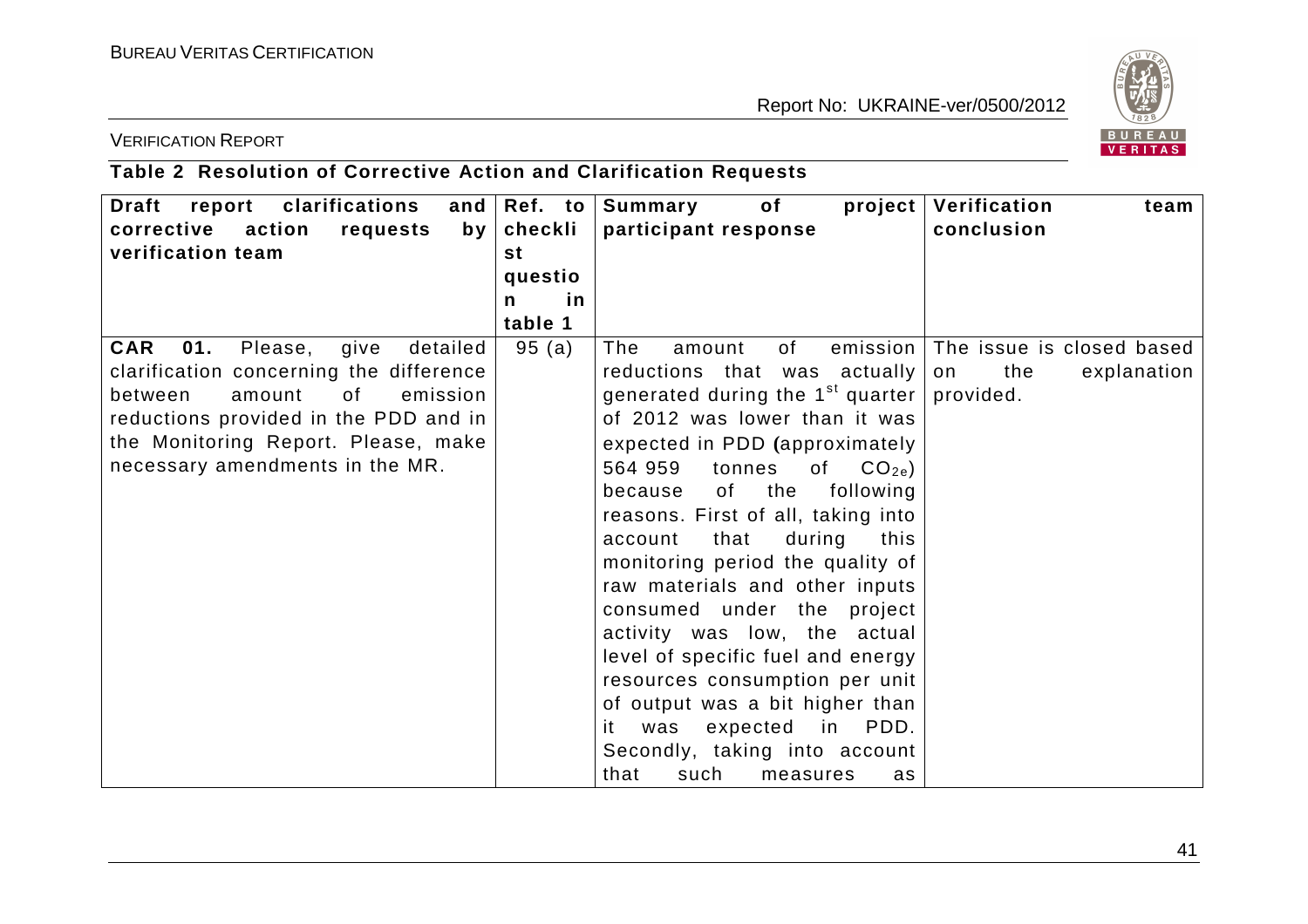

| BUREAU<br><b>VERIFICATION REPORT</b><br>VERITAS                                                                                                                                                                                                                                                                            |         |                                                                                                                                                                                                                                                                                                       |                                                                     |  |  |
|----------------------------------------------------------------------------------------------------------------------------------------------------------------------------------------------------------------------------------------------------------------------------------------------------------------------------|---------|-------------------------------------------------------------------------------------------------------------------------------------------------------------------------------------------------------------------------------------------------------------------------------------------------------|---------------------------------------------------------------------|--|--|
|                                                                                                                                                                                                                                                                                                                            |         | technological improvements of<br><b>BFs</b><br>operation<br>the<br>and<br>modernization of the sintering<br>fully<br>process<br>were<br>not<br>implemented as planned, it has<br>also influenced on decrease of<br>actual volumes of emission<br>reductions in comparison with<br>estimations in PDD. |                                                                     |  |  |
| <b>CAR 02.</b> Please, confirm the values<br>tables<br>projectline<br>(in<br>the<br>on<br>parameters monitored) by providing<br>appropriate documents (calculations).                                                                                                                                                      | 95(b)   | Documents that confirm<br>values of project parameters<br>monitored (calculations)<br>are<br>provided to the verifier.                                                                                                                                                                                | the The issue is closed due to<br>the<br>documentation<br>provided. |  |  |
| <b>CL 01.</b> Please, add to the<br>MR<br>section 5 information on audits on<br>compliance to the standards ISO<br>9001, ISO 14001, and OHSAS 18001<br>conducted during the monitoring<br>period (1 quarter 2012), if such audits<br>were performed within this period;<br>please, mention report on compliance<br>audits. | 101 (a) | Information<br>audits<br>on<br>on <sub>1</sub><br>compliance to the standards<br>ISO 9001, ISO 14001, and<br><b>OHSAS</b><br>18001<br>conducted<br>during the $1st$ quarter 2012 is<br>added to the MR. Please see<br>modified version of the MR.                                                     | CL 01 is closed based on<br>the information added to<br>the MR.     |  |  |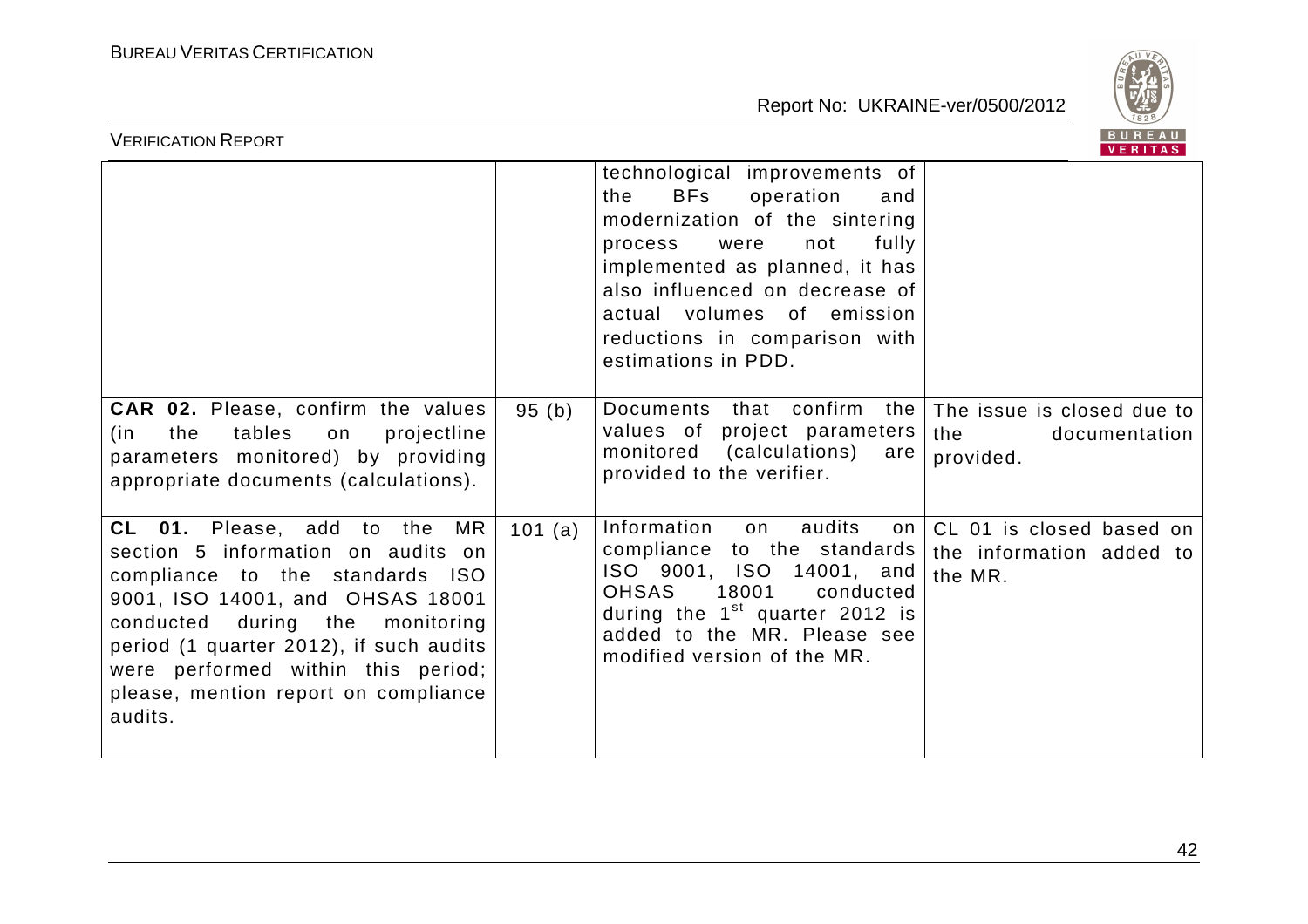

| <b>VERIFICATION REPORT</b>                                                                                                                                                                                                                                                                                                                    |         |                                                                                                                                                                                                                                                                                                                                                        | BUREAU<br>VERITAS                                                                 |
|-----------------------------------------------------------------------------------------------------------------------------------------------------------------------------------------------------------------------------------------------------------------------------------------------------------------------------------------------|---------|--------------------------------------------------------------------------------------------------------------------------------------------------------------------------------------------------------------------------------------------------------------------------------------------------------------------------------------------------------|-----------------------------------------------------------------------------------|
| CL 02. Please, give (in the section 6<br>of the MR) more detailed information<br>on trainings/seminars organized by<br>DIISW just during the monitoring<br>period (1 quarter of 2012).                                                                                                                                                        | 101 (a) | Information<br>trainings/seminars organized by<br>DIISW during the $1st$ quarter of<br>2012 is now provided in the<br>MR.<br>Please see<br>modified<br>version of the MR.                                                                                                                                                                              | on The issue is closed due to<br>the amendments made in<br>the monitoring report. |
| <b>CAR</b><br>03. Please, prepare<br>more<br>improved and clearer list of monitoring<br>equipment by revising and updating<br>present one. Particularly, add one<br>more column to the table of the MR<br>Annex 1; and, please, put information<br>on the last calibration dates of<br>monitoring equipment in the column<br>mentioned above. | 101 (b) | List of monitoring equipment is The issue is closed.<br>and<br>updated.<br>revised<br>See<br>version 2 of MR.                                                                                                                                                                                                                                          |                                                                                   |
| CL 03. Please, clarify the use of<br>emission factors from IPCC while the<br>latest values of national emission<br>factors (in accordance with National<br>Inventory of Greenhouse Gases) are<br>available.<br>Specifically, pay attention to the<br>carbon emission factor for coal as just<br>the value of this factor is stated in the     | 95(c)   | Monitoring report is already<br>using specific values of carbon<br>dioxide emission factors for fuel<br>based<br>specific<br>carbon<br>on<br>content or calorific value of<br>fuel. Emission<br>factors<br>from<br>consumption<br>0f<br>coal<br>(anthracite),<br>limestone<br>and<br>dolomite and for production of<br>coke and iron pellets are based | Based on the explanation<br>provided,<br>issue<br>the<br>is i<br>closed.          |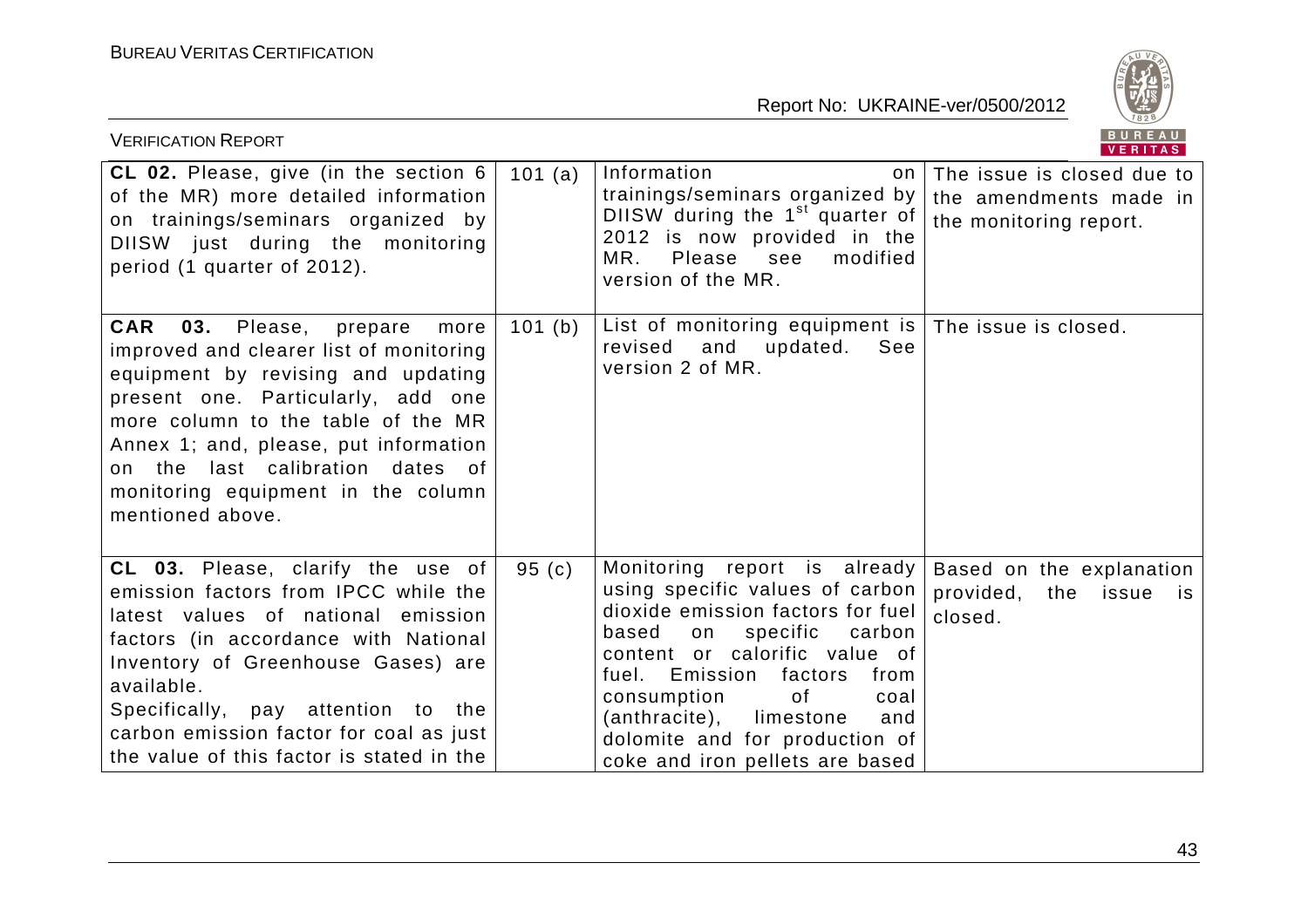

| <b>VERIFICATION REPORT</b>                                                                                                                    |       |                                                                                                                                                                                                                                                                                                                                                                                                                                                                                                                                                                                                                                                                                                                                                                                                                                                          | <b>BUREAU</b><br>VERITAS                            |
|-----------------------------------------------------------------------------------------------------------------------------------------------|-------|----------------------------------------------------------------------------------------------------------------------------------------------------------------------------------------------------------------------------------------------------------------------------------------------------------------------------------------------------------------------------------------------------------------------------------------------------------------------------------------------------------------------------------------------------------------------------------------------------------------------------------------------------------------------------------------------------------------------------------------------------------------------------------------------------------------------------------------------------------|-----------------------------------------------------|
| National Inventory while the project<br>developer has used emission factor<br>based on calorific value of anthracite<br>taken from IPCC 2006. |       | on IPCC data due to the fact<br>that national data<br>are<br>not<br>officially approved<br>by<br>the<br>national designating entity. As<br>soon as they are approved, the<br>corresponding changes will be<br>incorporated into the monitoring<br>reports.<br>Together with this, taking into<br>account that most of coal, that<br>was consumed, had common<br>quality<br>characteristics<br>and<br>calorific value to anthracite and<br>also because National GHG<br>Inventory<br>doesn't<br>provide<br>information regarding the net<br>calorific value of anthracite, the<br>project developer calculated<br>carbon emission factor for coal<br>based on carbon content of<br>anthracite, which<br>is is<br>in.<br>accordance with IPCC 1996<br>data and on the net calorific<br>value of anthracite, which in<br>accordance with IPCC 2006<br>data. |                                                     |
| <b>CAR 04.</b> Please, pay attention to the<br>fact that emission factor for coke can                                                         | 95(c) | Necessary corrections are now<br>made in the monitoring report                                                                                                                                                                                                                                                                                                                                                                                                                                                                                                                                                                                                                                                                                                                                                                                           | Due to the amendments<br>made, the issue is closed. |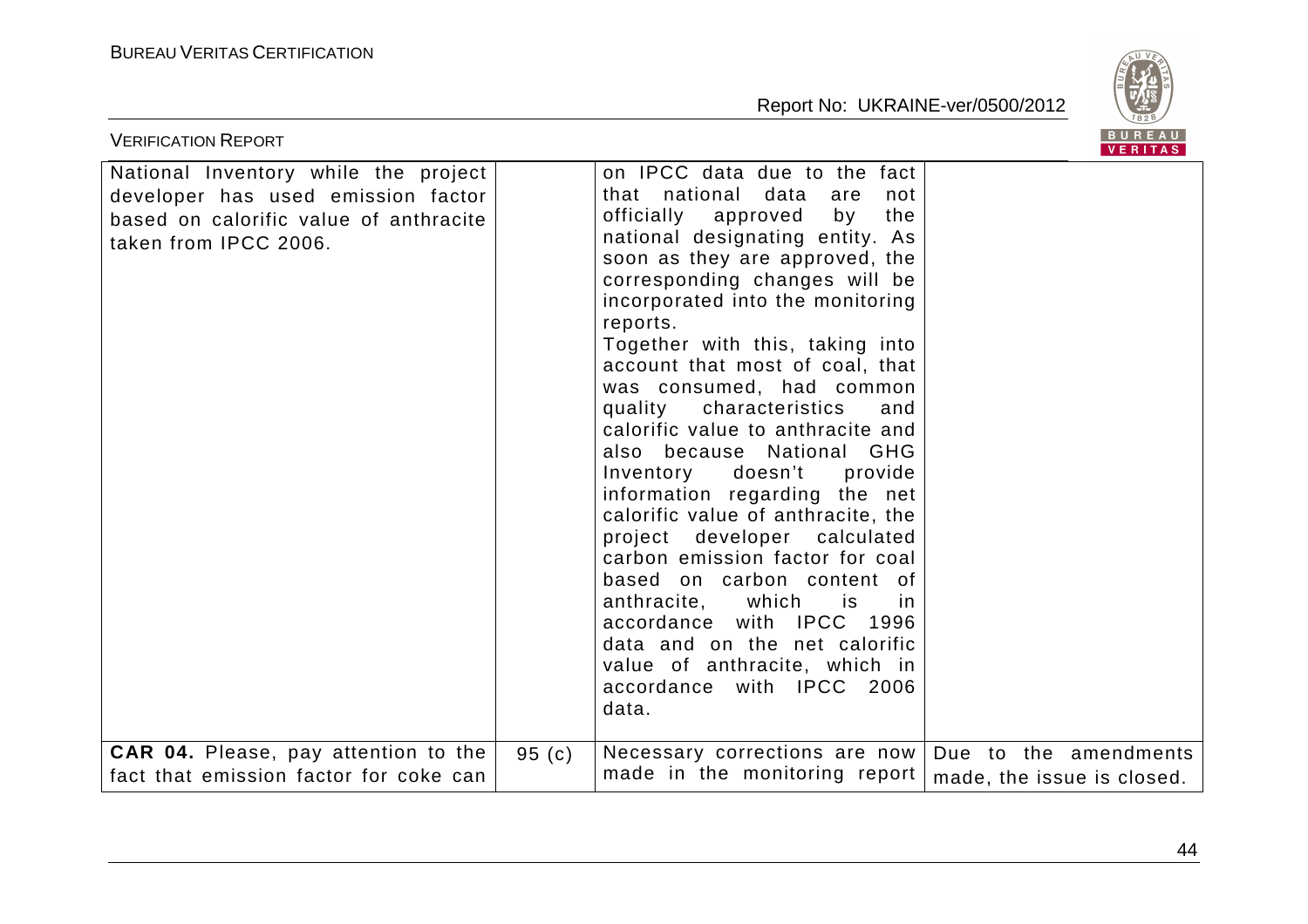

| <b>VERIFICATION REPORT</b>                                                                                                                                                                                                                                          |       |                                                                                                                                                                                                                                                                                                                                                                                                                                                                                                                                                                 |                        | BUREAU<br><b>VERITAS</b>                |
|---------------------------------------------------------------------------------------------------------------------------------------------------------------------------------------------------------------------------------------------------------------------|-------|-----------------------------------------------------------------------------------------------------------------------------------------------------------------------------------------------------------------------------------------------------------------------------------------------------------------------------------------------------------------------------------------------------------------------------------------------------------------------------------------------------------------------------------------------------------------|------------------------|-----------------------------------------|
| not be default as each time this factor<br>is calculated by the formula indicated<br>in the MR section 3. Also, please,<br>revise the reference related to the<br>coke emission factor (please, see<br>tables of the MR section 6 and tables<br>in the Excel-file). |       | and in the Excel-file. Please<br>see modified monitoring report<br>and Excel-file. Together with<br>project developer<br>this, the<br>leaves the reference related to<br>coke<br>emission<br>factor<br>unchanged<br>the<br>because<br>reference<br>the<br>states<br>that<br>emission<br>factor<br>coke<br>for<br>consumption is based on actual<br>carbon content of coke and the<br>data source that is provided,<br>just gives information regarding<br>emission factor for<br>coke<br>production, which<br>is is<br>in<br>accordance with IPCC 2006<br>data. |                        |                                         |
| <b>CAR 05.</b> Please, explain why emission<br>factor for natural gas consumption<br>based on fixed calorific value of<br>natural gas consumption,<br>not on<br>calorific<br>Please,<br>actual<br>value.<br>correct/clarify.                                        | 95(c) | Taking into account that during<br>this monitoring report the data<br>regarding net calorific value of<br>natural gas was not received on<br>regular basis, the emission<br>factor<br>for<br>natural<br>gas<br>consumption was calculated<br>based on estimated net calorific<br>value which is in accordance<br>with DIISW average data.                                                                                                                                                                                                                       | on<br>the<br>provided. | CAR 05 is closed based<br>clarification |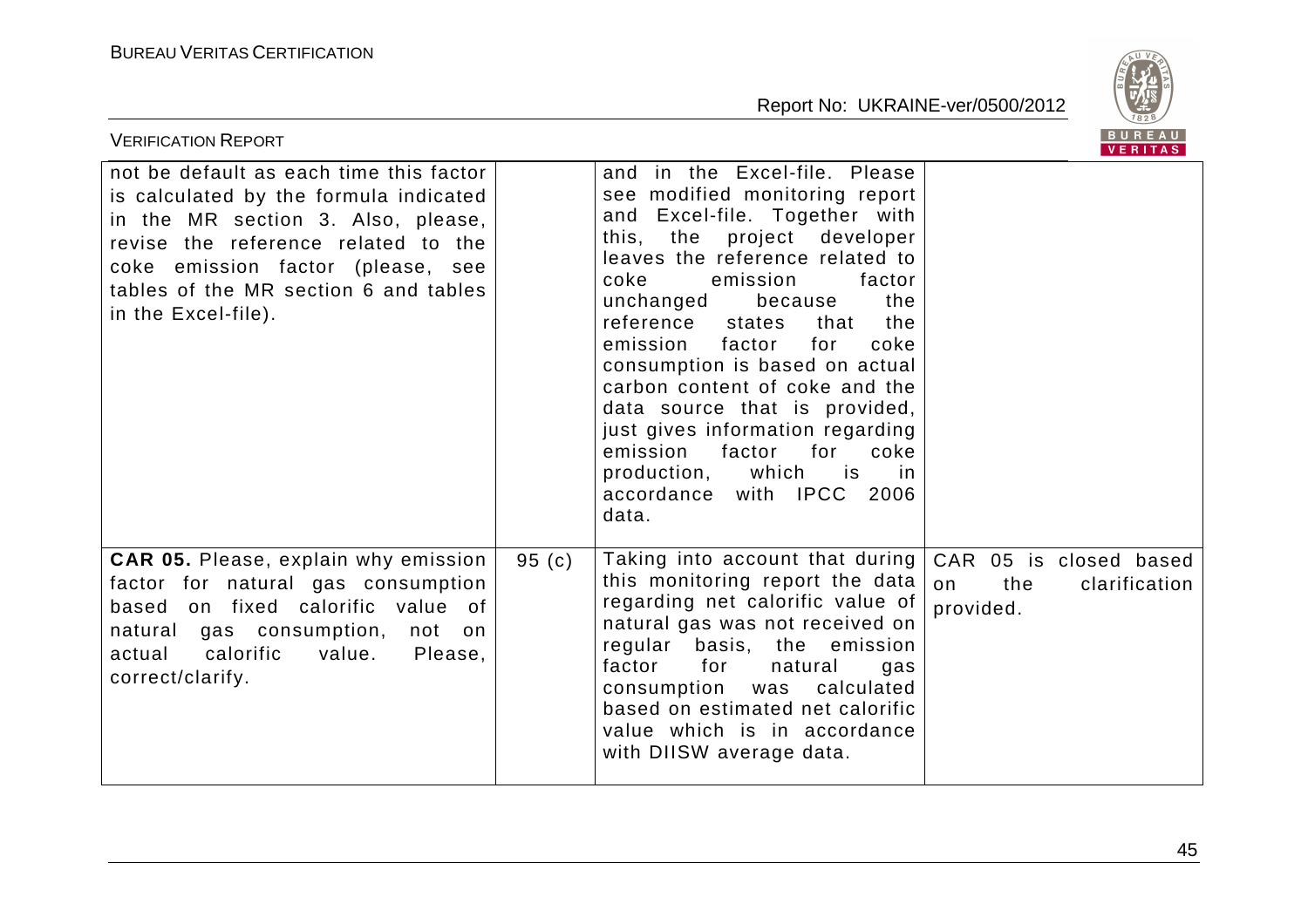

| <b>VERIFICATION REPORT</b>                                                             |       |                                                                                                                                                                                                                                                                                                                                                                                                      | BUREAU<br>VERITAS                                                                                                                               |      |
|----------------------------------------------------------------------------------------|-------|------------------------------------------------------------------------------------------------------------------------------------------------------------------------------------------------------------------------------------------------------------------------------------------------------------------------------------------------------------------------------------------------------|-------------------------------------------------------------------------------------------------------------------------------------------------|------|
|                                                                                        |       | Net calorific value for natural<br>gas was anticipated at the level<br>of 8100 kcal/m3 in order to<br>follow the conservativeness of<br>approach (calorific value varied<br>between 8050-8300 kcal/m3<br>during the period of $2006 -$<br>2010 with very low level of<br>fluctuations).<br>Despite this fact, in case if data<br>regarding net calorific value of<br>natural gas will be received at |                                                                                                                                                 |      |
|                                                                                        |       | DIISW on regular basis, the<br>emission factor for natural gas<br>will be accordingly modified<br>based on actual net calorific<br>value at the stage of monitoring<br>report development.                                                                                                                                                                                                           |                                                                                                                                                 |      |
| CAR 06. Please, provide calculation<br>of carbon content of coke in the Excel<br>file. | 95(b) | Calculation of carbon content of<br>coke in the Excel file is now<br>provided to the verifier.                                                                                                                                                                                                                                                                                                       | <b>The</b><br>Excel-file<br>carbon<br>calculation<br>of<br>content of coke is now<br>provided to the verification<br>team. The issue is closed. | with |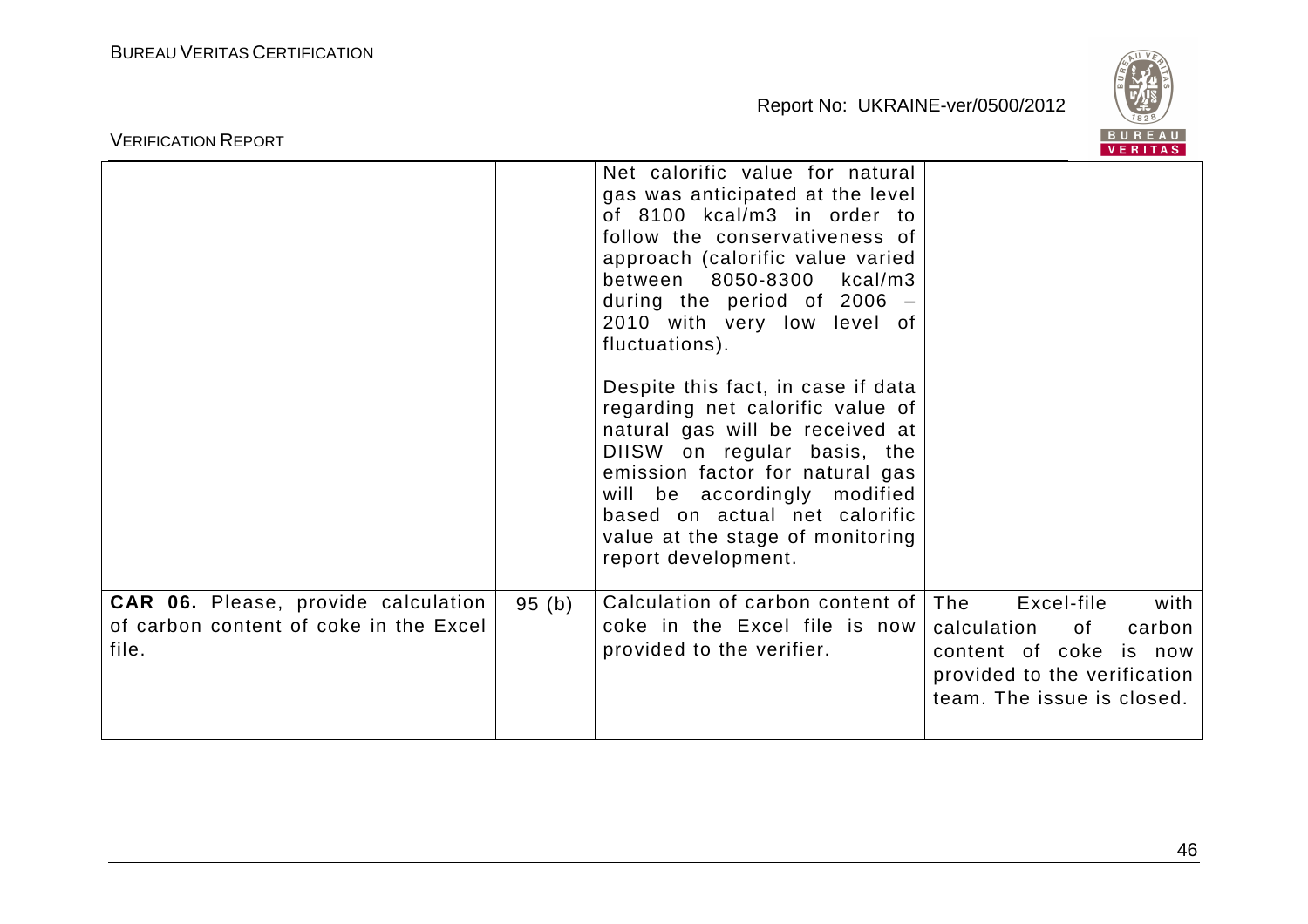

| <b>VERIFICATION REPORT</b>                                                                                                                                                                                                                                                                                                                                                                                                                                                                                                                                                                                                                                                                                |        |                                                                                                                                                                                                                                                                                                                                                                                                                                                                                                                                                                                                                            | B U K E A U  <br><b>VERITAS</b>                                       |
|-----------------------------------------------------------------------------------------------------------------------------------------------------------------------------------------------------------------------------------------------------------------------------------------------------------------------------------------------------------------------------------------------------------------------------------------------------------------------------------------------------------------------------------------------------------------------------------------------------------------------------------------------------------------------------------------------------------|--------|----------------------------------------------------------------------------------------------------------------------------------------------------------------------------------------------------------------------------------------------------------------------------------------------------------------------------------------------------------------------------------------------------------------------------------------------------------------------------------------------------------------------------------------------------------------------------------------------------------------------------|-----------------------------------------------------------------------|
| <b>CL 04.</b> Please, add to the Monitoring<br>Report information on the order<br>(#327) concerning the procedure for<br>keeping monitoring<br>data<br>and<br>concerning indication of the names of<br>personnel<br>involved<br>the<br>the<br>in<br>monitoring.                                                                                                                                                                                                                                                                                                                                                                                                                                           | 101(d) | Information on the order $(#327)$ The issue is closed due to<br>concerning the procedure for the information added to<br>keeping monitoring data and the monitoring report.<br>concerning indication of the<br>the<br>of<br>personnel<br>names<br>involved in the monitoring is<br>now added to the Monitoring<br>Report.                                                                                                                                                                                                                                                                                                  |                                                                       |
| <b>CAR 07.</b> Please, explain why types<br>and serial numbers of some units of<br>the measuring equipment indicated in<br>the MR for this monitoring period<br>differs from the types and numbers of<br>the<br>same measuring equipment<br>indicated in the MR for the previous<br>monitoring<br>period.<br>$\mathsf{If}$<br>necessary,<br>please, describe and justify (in the<br>of the<br>MR) the fact<br>meters<br>replacement; or describe why the<br>previous types and numbers included<br>mistakes or misprints. (Particularly,<br>please, pay special attention to the<br>electricity meter #17 of electric<br>substation of blast-furnace<br>shop;<br>electricity meters #1 and #5 of electric | 101(b) | Taking into account that the list<br>of monitoring equipment did not<br>correspond with this monitoring<br>period, the project developer<br>has revised and updated it.<br>Revision and update of the list<br>of monitoring equipment was<br>conducted as the result of such<br>reasons below:<br>some monitoring devices<br>1)<br>were sent on scheduled or<br>unscheduled<br>verifications/calibrations<br>and<br>by<br>other<br>replaced<br>were<br>monitoring devices;<br>due to the<br>fact<br>that<br>(2)<br>meters ## 170, 171 and 172<br>included<br>in<br>the<br>not<br>were<br>list of<br>previous<br>monitoring | The issue is closed based<br>on the detail clarification<br>provided. |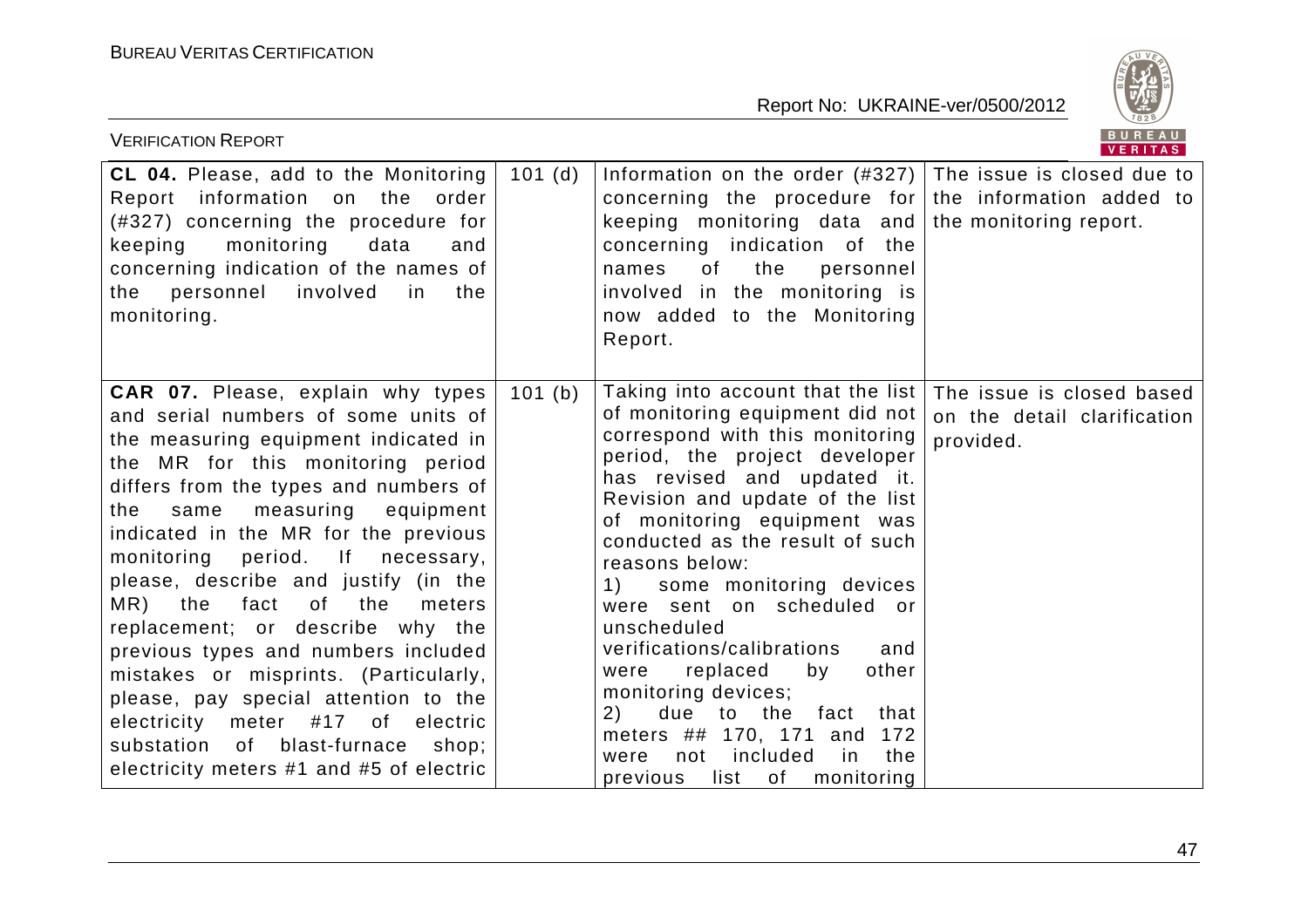

| <b>VERIFICATION REPORT</b>                                                                                                                                                                                                                                                                                                                                    |                                                                                                                                                                                                                                                                                                                                                                                                                                                                                                                                                                                                                                                                                                                                                                                                                                                                                                                                                   | <b>BUREAU</b><br><b>VERITAS</b> |
|---------------------------------------------------------------------------------------------------------------------------------------------------------------------------------------------------------------------------------------------------------------------------------------------------------------------------------------------------------------|---------------------------------------------------------------------------------------------------------------------------------------------------------------------------------------------------------------------------------------------------------------------------------------------------------------------------------------------------------------------------------------------------------------------------------------------------------------------------------------------------------------------------------------------------------------------------------------------------------------------------------------------------------------------------------------------------------------------------------------------------------------------------------------------------------------------------------------------------------------------------------------------------------------------------------------------------|---------------------------------|
| substation of sinter plant; electricity<br>meter #109 of electric substation of<br>water supply shop; electricity meters<br>#145 and #150 of electric substation<br>of oxygen shop; electricity meters<br>#167, 170, 171, and 172 of electric<br>substation of gas shop; and electricity<br>meters #154, 159, 161, and 162 of<br>electric substation of CHP). | equipment, but which are used<br>for electricity accounting under<br>the project activity, the project<br>developer has included them in<br>the list of monitoring equipment<br>for this period;<br>3) taking into account that<br>some electricity supply meters<br>of induction type have several<br>modifications,<br>which<br>their<br>characterize<br>constructional differences,<br>insignificant<br>some<br>misstatements and inaccuracies<br>(concerning the types<br>of<br>abovementioned<br>equipment)<br>were made by DIISW. In the<br>time, time<br>physical<br>same<br>configuration, functions<br>and<br>technical characteristics<br>of .<br>these electricity supply meters<br>identical<br>and<br>are<br>such<br>modifications do not influence<br>quality and accuracy<br>of<br>measurements;<br>the list of monitoring<br>4)<br>equipment was improved in<br>comparison with the list for the<br>previous monitoring period by |                                 |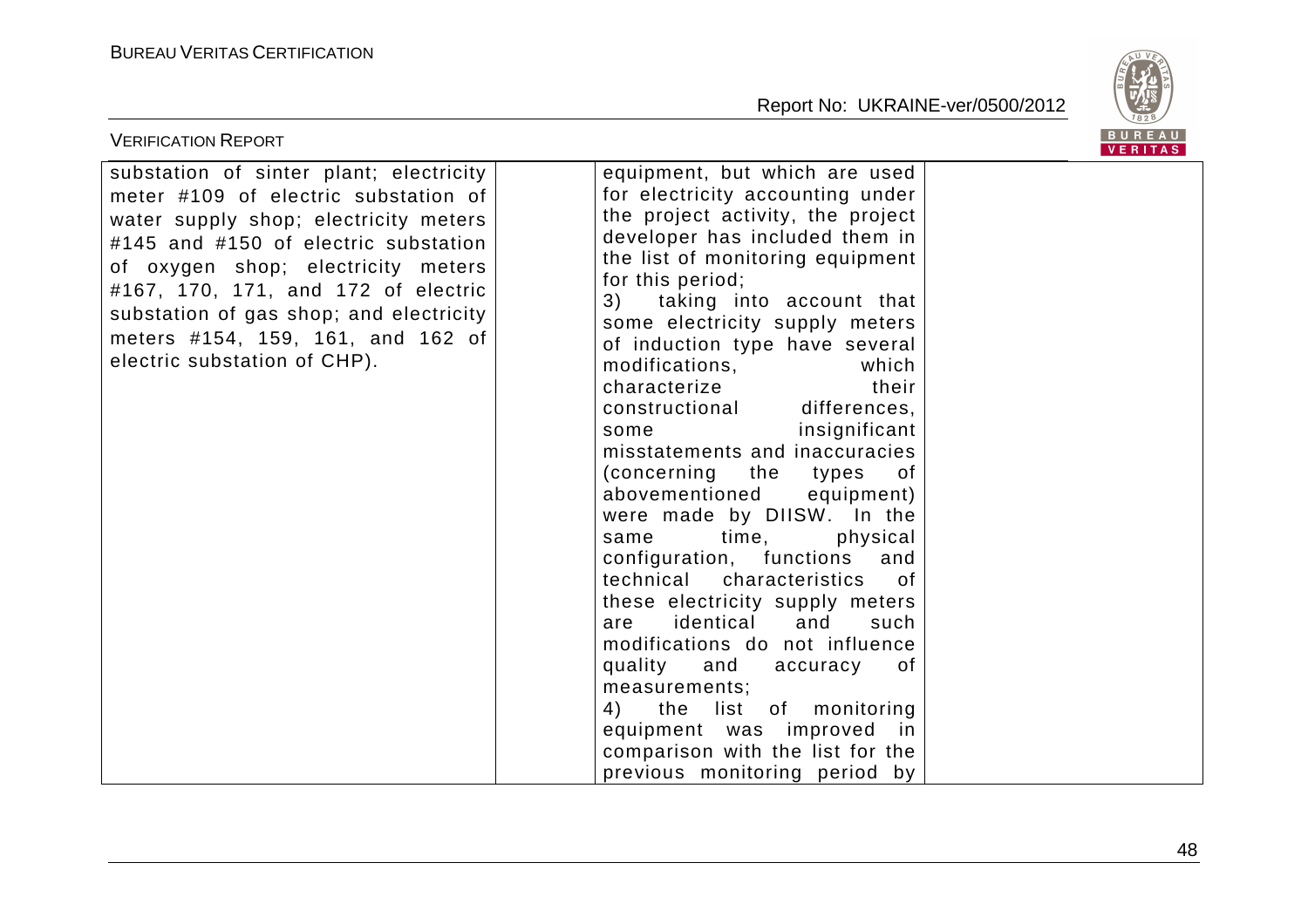

| BUREAU<br><b>VERIFICATION REPORT</b><br>VERITAS                                                                                                                                                                                                                                             |       |                                                                                                                                                                                                                                                                                |                            |  |  |
|---------------------------------------------------------------------------------------------------------------------------------------------------------------------------------------------------------------------------------------------------------------------------------------------|-------|--------------------------------------------------------------------------------------------------------------------------------------------------------------------------------------------------------------------------------------------------------------------------------|----------------------------|--|--|
|                                                                                                                                                                                                                                                                                             |       | taking<br>all<br>into<br>account<br>previously<br>made<br>inaccuracies/misprints<br>concerning types and factory<br>numbers of some monitoring<br>devices.<br>list<br>monitoring<br>The<br>of<br>equipment is now in accordance<br>with this specific<br>monitoring<br>period. |                            |  |  |
| CL 05. Please, revise (pg. 4 of the<br>MR) the name of DFP which has<br>issued Order #75 (all the words in the<br>name should be with a capital letter).                                                                                                                                    | 95(c) | Appropriate corrections have   The issue is closed based<br>been done. Please see modified<br>version of the MR.                                                                                                                                                               | on the amendments made.    |  |  |
| CL 06. Please, provide information<br>concerning reporting risks and include<br>this information in the Monitoring<br>Report. Also, please, clarify whether<br>there are possibilities of redundant<br>data monitoring in case of having<br>problems with the used monitoring<br>equipment. | 95(a) | Information<br>concerning<br>reporting risks is provided in<br>the Monitoring Report. Please<br>see modified version of the MR.                                                                                                                                                | The issue is closed.       |  |  |
| CAR 08. Please, include (in the MR                                                                                                                                                                                                                                                          | 90    | Information<br>letter<br>of<br>on<br>approval<br>from<br>Ukraine<br>is.                                                                                                                                                                                                        | The issue is closed due to |  |  |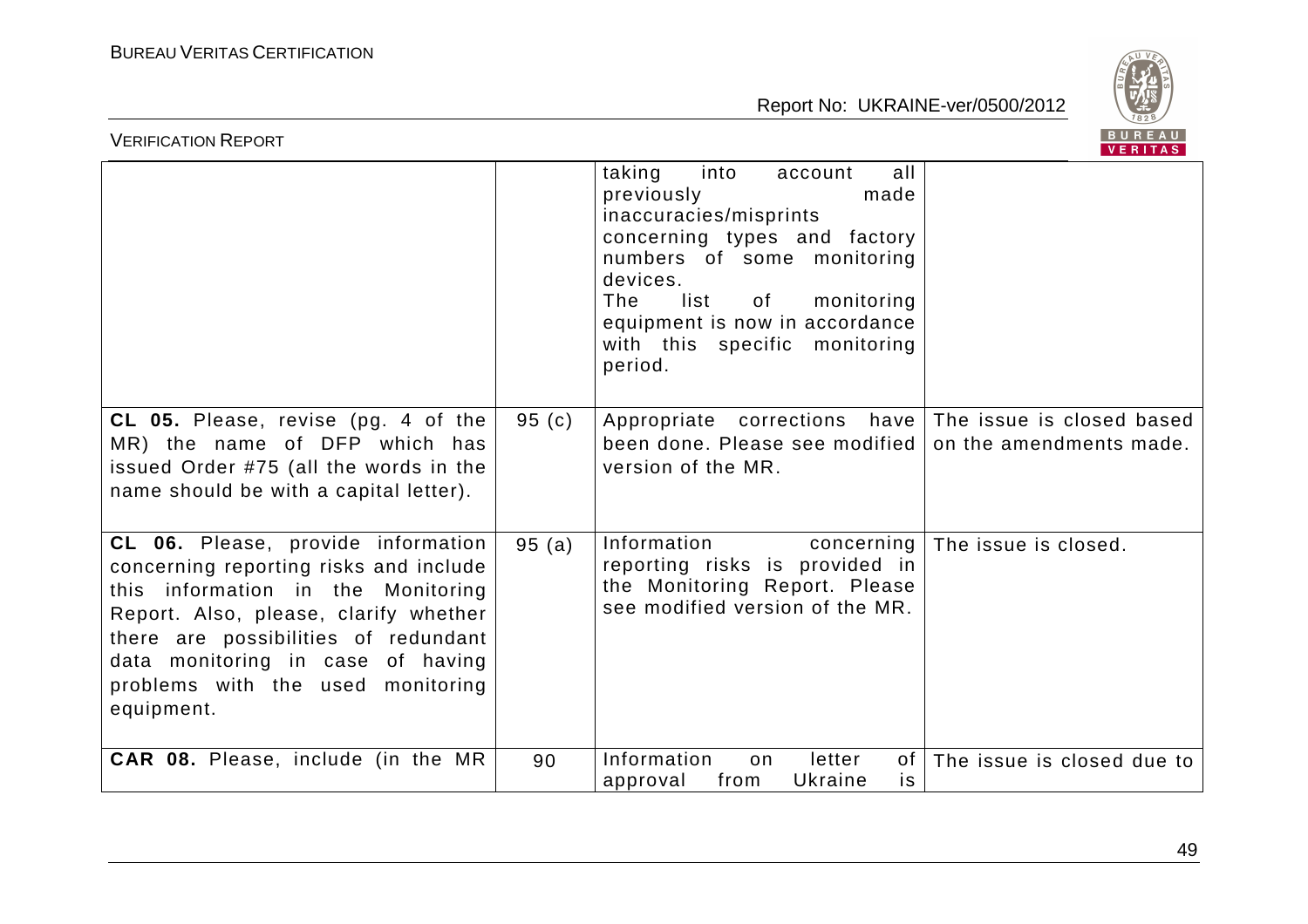

| <b>VERIFICATION REPORT</b>                                                                                                                                                                                                                                                                     |        |                                                                                                           | BUREAU<br><b>VERITAS</b>                                                                                                                                              |
|------------------------------------------------------------------------------------------------------------------------------------------------------------------------------------------------------------------------------------------------------------------------------------------------|--------|-----------------------------------------------------------------------------------------------------------|-----------------------------------------------------------------------------------------------------------------------------------------------------------------------|
| section 1) information on letter of<br>only<br>approval<br>not<br>from<br>the<br>Netherlands, but also from the Host<br>country.                                                                                                                                                               |        | included in the MR. Please see<br>modified version of the MR.                                             | the information added to<br>the monitoring report.                                                                                                                    |
| <b>CAR 09.</b> Please, provide passports for<br>consumption<br>natural<br>gas<br>meters<br>Сапфир-М<br>#03831731,<br>ser.<br>Метран-100<br>#66737,<br>ser.<br>Сапфир ser. 517758 and natural gas<br>Метран-100<br>pressure<br>meter<br>ser.<br>#65430.<br>Also, please, provide a passport for | 101(b) | Response #1.<br>Passports are provided to the<br>verifier.                                                | Conclusion on response<br>#1.<br>The passport for the meter<br>Сапфир ser. 517758 is<br>still<br>needed<br>for<br>verification.                                       |
| for<br>weighing<br>scales<br>coke<br>and<br>anthracite 2370BB-150E/2C ser. #70.                                                                                                                                                                                                                |        | Response #2.<br>The passport for the meter<br>Сапфир<br>517758<br>ser.<br>is<br>provided to the verifier. | Conclusion on response<br>#2.<br>The issue is closed.                                                                                                                 |
| <b>CAR 10.</b> Please, provide passports for<br>following<br>electricity<br>the<br>meters:                                                                                                                                                                                                     | 101(b) | Response #1.                                                                                              | Conclusion on response<br>#1.                                                                                                                                         |
| ЕвроАльфа<br>#01132780,<br>ser.<br>#01132767,<br>ЕвроАльфа<br>ser.                                                                                                                                                                                                                             |        | Passports are provided to the<br>verifier.                                                                | The<br>passports for the<br>following electricity meters                                                                                                              |
| ЕвроАльфа<br>01132774,<br>#<br>ser.<br>ЕвроАльфа ser. #01132785, И670<br>ser. #304986, <i>M670</i> ser. #273014,<br>#237322,<br><b><i>M670</i></b><br><b>И43</b><br>ser.<br>ser.<br>#155427, MT ser. #690221, <i>M670</i> ser.                                                                 |        |                                                                                                           | ЕвроАльфа<br>ser.<br>#01132780,<br><b><i>M670</i></b><br>ser.<br>#273014,<br><b>И43</b><br>ser.<br>#237322,<br><b>И670</b><br>ser.<br>#157142.<br><b>И670</b><br>ser. |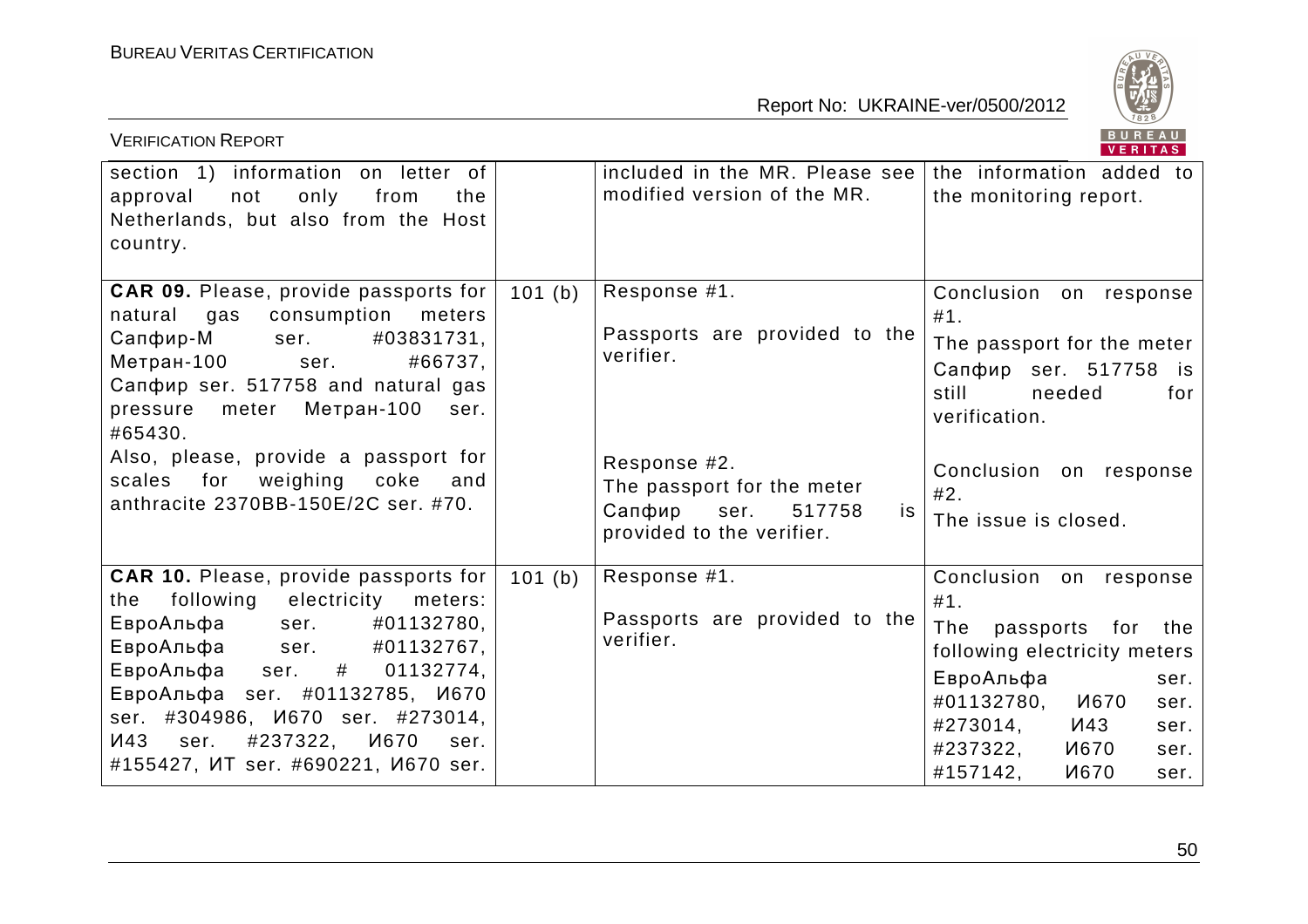

| <b>VERIFICATION REPORT</b>                                                                                                                                                                                                                                                                  |       |                                                                                                                                                                                                                                                                                                         | BUREAU<br><b>VERITAS</b>                                                                                                                                                                                                                                              |
|---------------------------------------------------------------------------------------------------------------------------------------------------------------------------------------------------------------------------------------------------------------------------------------------|-------|---------------------------------------------------------------------------------------------------------------------------------------------------------------------------------------------------------------------------------------------------------------------------------------------------------|-----------------------------------------------------------------------------------------------------------------------------------------------------------------------------------------------------------------------------------------------------------------------|
| #305171, <i>V</i> 670 ser. #157142, V670<br>ser. #082160, <i>M670</i> , ser. #919610, ET<br>ser.#8875, <i>V</i> 670 ser. 134849, V670<br>ser. 672417, <i>V</i> 670 #712689, V670<br>#021916, and <i>V</i> 670 ser. #603211.                                                                 |       | Response #2.<br>Verifier<br>is<br>provided<br>with<br>passports for the electricity<br>meters <i>V</i> 670 ser. #603211 and<br>И670 ser. # 605102, which is<br>instead of <i>M670</i> ser. # 157142.<br>Appropriate corrections have<br>been done to the MR. Please,<br>see modified version of the MR. | #082160, and <i>V</i> 670 ser.<br>#603211 are still needed<br>for verification.<br>Conclusion on response<br>#2.<br>The<br>passport<br>for<br>the<br>electricity<br>meters<br>ser.<br>#01132780 and <i>M670</i> ser.<br>#273014 are still needed<br>for verification. |
|                                                                                                                                                                                                                                                                                             |       | Response #3.<br>Required passports<br>for the<br>electricity meters are provided<br>to the verifier.                                                                                                                                                                                                    | Conclusion on response<br>#3.<br>The issue is closed.                                                                                                                                                                                                                 |
| <b>CAR 11.</b> Please, provide the following<br>documents: CHP electrical department<br>operational logbook with data for the<br>first quarter of 2012; data<br>on<br>electricity distribution by GSU-CHP for<br>January, February and March of 2012;<br>logbook on electricity consumption | 95(h) | Response #1.<br>Documents are provided to the<br>verifier.                                                                                                                                                                                                                                              | Conclusion on response<br>#1.<br>Report<br>generated,<br>on<br>transferred and consumed<br>active energy for January,<br>February and March of<br>2012 and<br>logbook<br>on                                                                                           |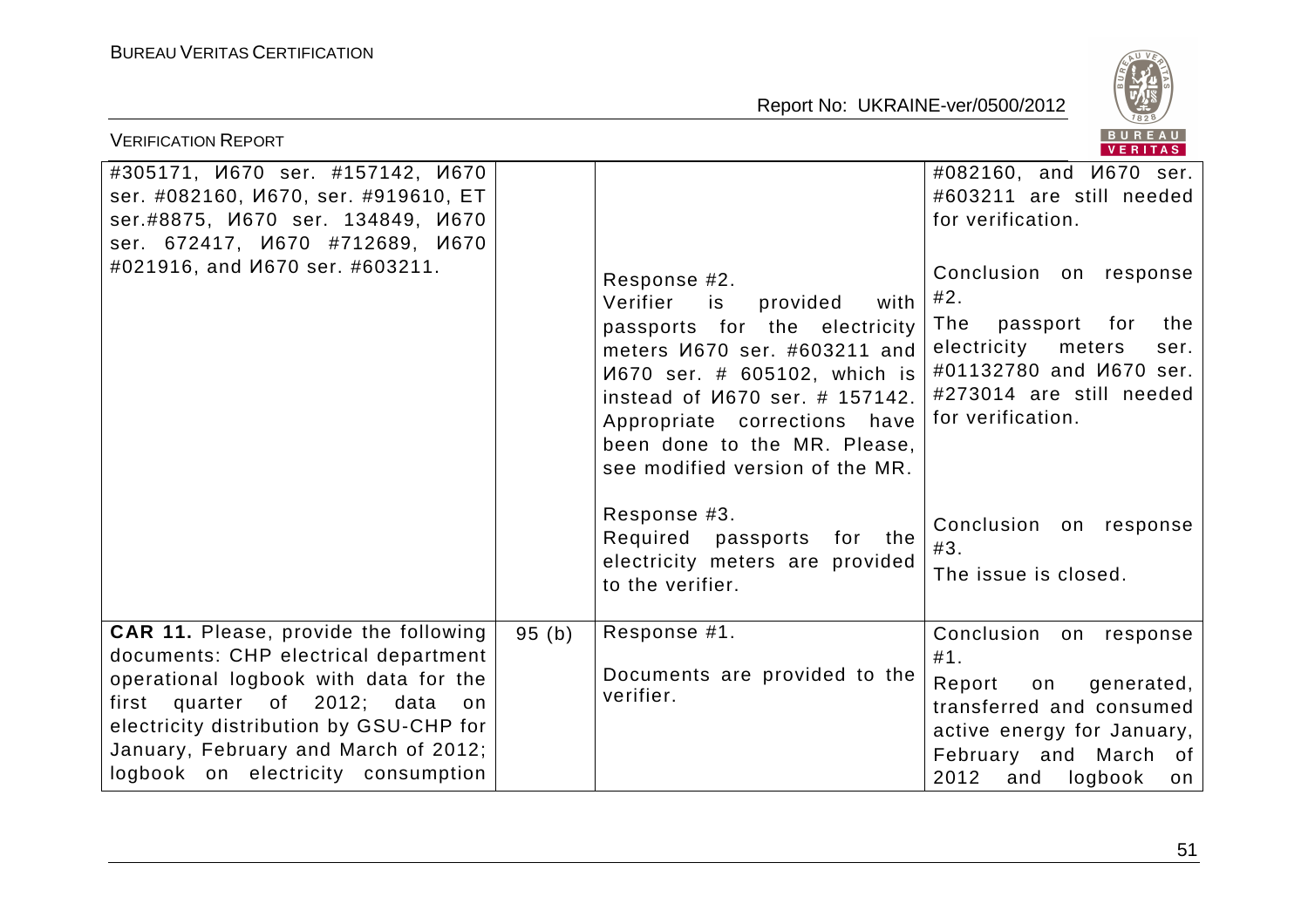

| <b>VERIFICATION REPORT</b>                                                                                                                                                                                                                |         |                                                                                                                                                                                                                                                                                  | BUREAU<br>VERITAS                                                                                                                                                   |
|-------------------------------------------------------------------------------------------------------------------------------------------------------------------------------------------------------------------------------------------|---------|----------------------------------------------------------------------------------------------------------------------------------------------------------------------------------------------------------------------------------------------------------------------------------|---------------------------------------------------------------------------------------------------------------------------------------------------------------------|
| with data for the first quarter of 2012;<br>report on generated, transferred and<br>consumed active energy for January,<br>February and March of 2012; and<br>logbook on meters replacement (with<br>data for the first quarter of 2012). |         |                                                                                                                                                                                                                                                                                  | meters<br>replacement<br>replacement (with data for<br>the first quarter of 2012)<br>still<br>needed<br>for<br>are<br>verification.                                 |
|                                                                                                                                                                                                                                           |         | Response #2.<br>Report<br>generated,<br>on<br>transferred<br>and<br>consumed<br>active<br>January,<br>energy for<br>February and March of 2012<br>logbook<br>and<br>meters<br>on<br>replacement (with data for the<br>first quarter of 2012)<br>are<br>provided to the verifier. | Conclusion on response<br>#2.<br>The logbook on meters<br>replacement (with data for<br>the first quarter of 2012)<br>still<br>needed<br>for<br>is<br>verification. |
|                                                                                                                                                                                                                                           |         | Response #3.<br>Logbook on meters replacement<br>for the first quarter of 2012 is<br>provided to the verifier.                                                                                                                                                                   | Conclusion on response<br>#3.<br>The issue is closed.                                                                                                               |
| 12.<br><b>CAR</b><br>Please,<br>provide actual<br>calculations for the first quarter of<br>2012 (for sintering shop).                                                                                                                     | 95(b)   | Actual calculations for the first   The issue is closed.<br>quarter of 2012 are provided to<br>the verifier.                                                                                                                                                                     |                                                                                                                                                                     |
| 13.<br><b>CAR</b><br>provide to<br>Please,<br>the<br>verification<br>evidence<br>0f<br>team                                                                                                                                               | 101 (a) | Evidence of training/seminars<br>conducted at DIISW during the                                                                                                                                                                                                                   | CAR 13 is closed due to<br>the information provided                                                                                                                 |